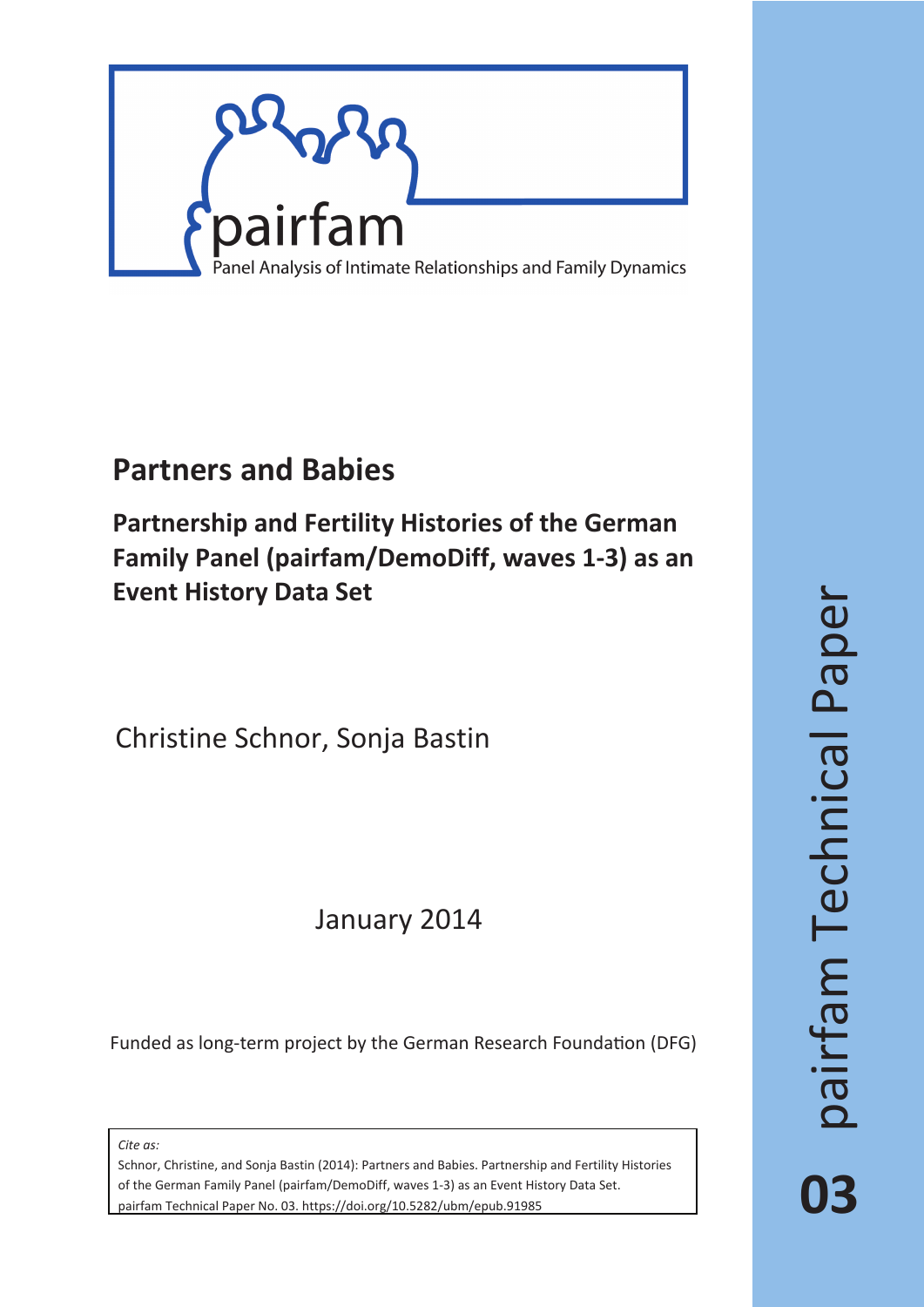# Partners and Babies

*Partnership and Fertility Histories of the German Family Panel (pairfam/DemoDiff, waves 1-3) as an Event History Data Set* 

Authors: Christine Schnor<sup>1</sup> and Sonja Bastin<sup>2</sup>

#### *Abstract:*

The German Family Panel (pairfam and DemoDiff, waves 1-3, Release 3.1) provides two generated biographical data sets (*biochild.dta* and *biopart.dta*) that contain information on fertility and partnership histories. Before these data can be used for event history or sequence analyses, they must be transferred into a spell format. In this report, we explain how this transfer is made. We provide a STATA code (*Eventhistory.do)* that generates an event history data set that can be used for various kinds of event history and sequence analyses in the realm of fertility and partnership dynamics. With the generated *Eventhistory.dta*, it is easy to identify the timing of family-related events, like the formation, dissolution, and interruption of marriages and other types of partnerships; as well as the birth of children. In addition, further episode-specific information on the family arrangement is included. Transferring the data into a spell format involves two major tasks: bringing the partnership and fertility histories into convergent and compatible formats, and dealing with missing date information. Moreover, *Eventhistory.dta* includes indicator variables for imputed date information in *biopart.dta* and *biochild.dta,* as well as for individuals who did not experience any events in their partnership or fertility biographies. This technical report is accompanied by the STATA codes that generate the spell data, as well as two examples of analyses. In addition, an Excel file exemplifies the structure of the data set.

<sup>&</sup>lt;sup>1</sup> Affiliations: Max Planck Institute for Demographic Research, Konrad-Zuse-Str. 1, D-18057 Rostock; Vrije Universiteit Brussel, Pleinlaan 5, B-1050 Brussels. Contact: christine.schnor@vub.ac.be

<sup>&</sup>lt;sup>2</sup> Affiliation: Max Planck Institute for Demographic Research, Konrad-Zuse-Str. 1, D-18057 Rostock. Contact: bastin@demogr.mpg.de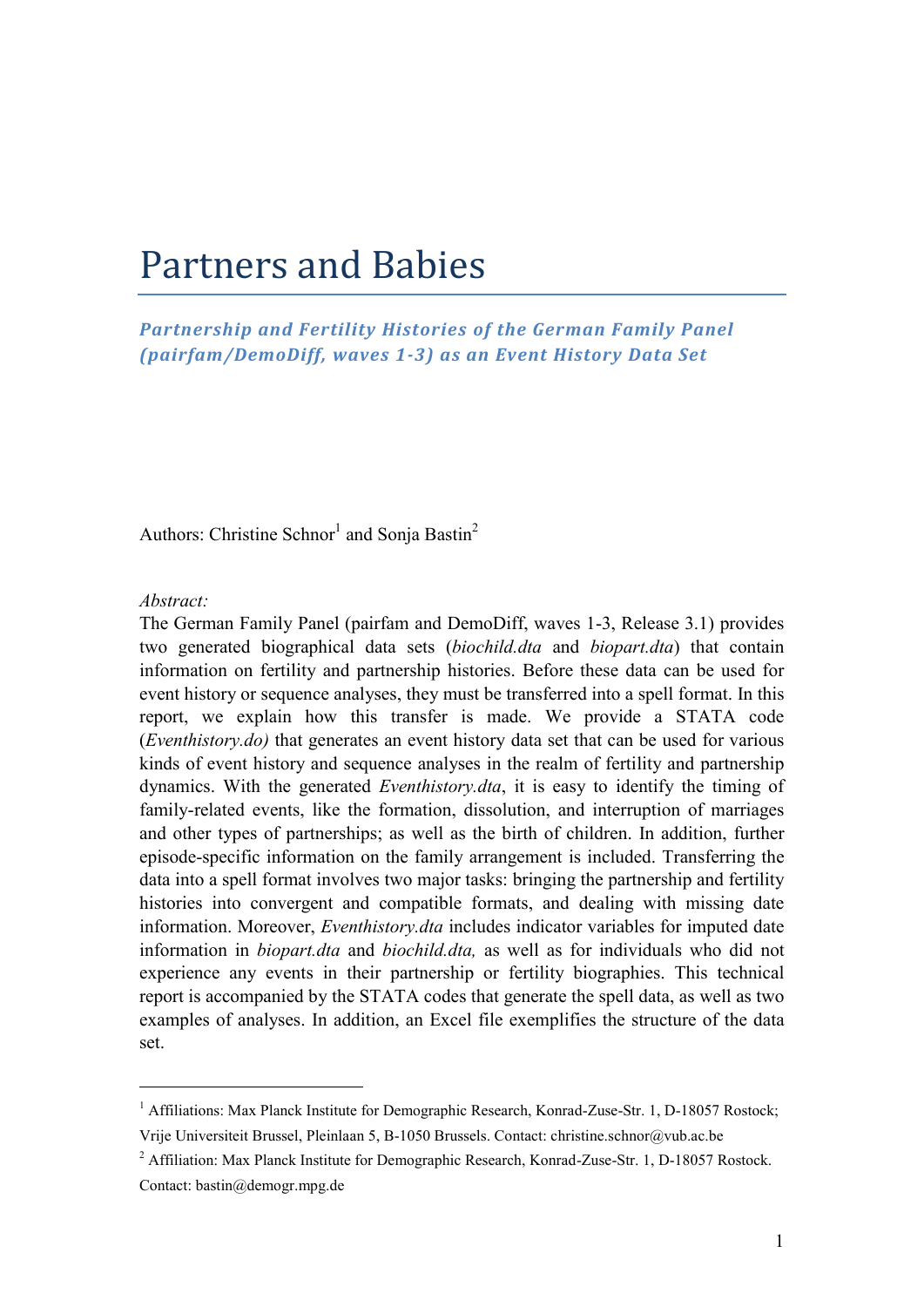## <span id="page-2-0"></span>**Table of contents**

| 2 |       |     |
|---|-------|-----|
|   | 2.1   |     |
|   | 2.2   |     |
| 3 |       |     |
|   | 31    |     |
|   | 3.2   |     |
|   | 3.2.1 |     |
|   | 3.2.2 |     |
|   | 3.2.3 |     |
|   |       |     |
|   | 3.3.1 |     |
|   | 3.3.2 |     |
|   | 3.3.3 |     |
|   | 3.3.4 |     |
| 4 |       |     |
|   | 41    |     |
|   | 4.2   |     |
| 5 |       |     |
|   | 5.1   |     |
|   | 5.2   |     |
| 6 |       |     |
| 7 |       |     |
| 8 |       | .35 |

### **Index of Tables**

| Table 2: Definition of homosexual and heterosexual partnerships in <i>Eventhistory.dta</i> |  |
|--------------------------------------------------------------------------------------------|--|
|                                                                                            |  |
|                                                                                            |  |

## **Index of Figures**

| Figure 2: Transition to the first union, age 14 to age 24, Kaplan-Meier survival              |  |
|-----------------------------------------------------------------------------------------------|--|
|                                                                                               |  |
| Figure 3: Transition to separation after first childbirth, from birth to age 8 (first child), |  |
|                                                                                               |  |
| Figure 4: Piecewise constant exponential model, controlled for marital status (time-          |  |
|                                                                                               |  |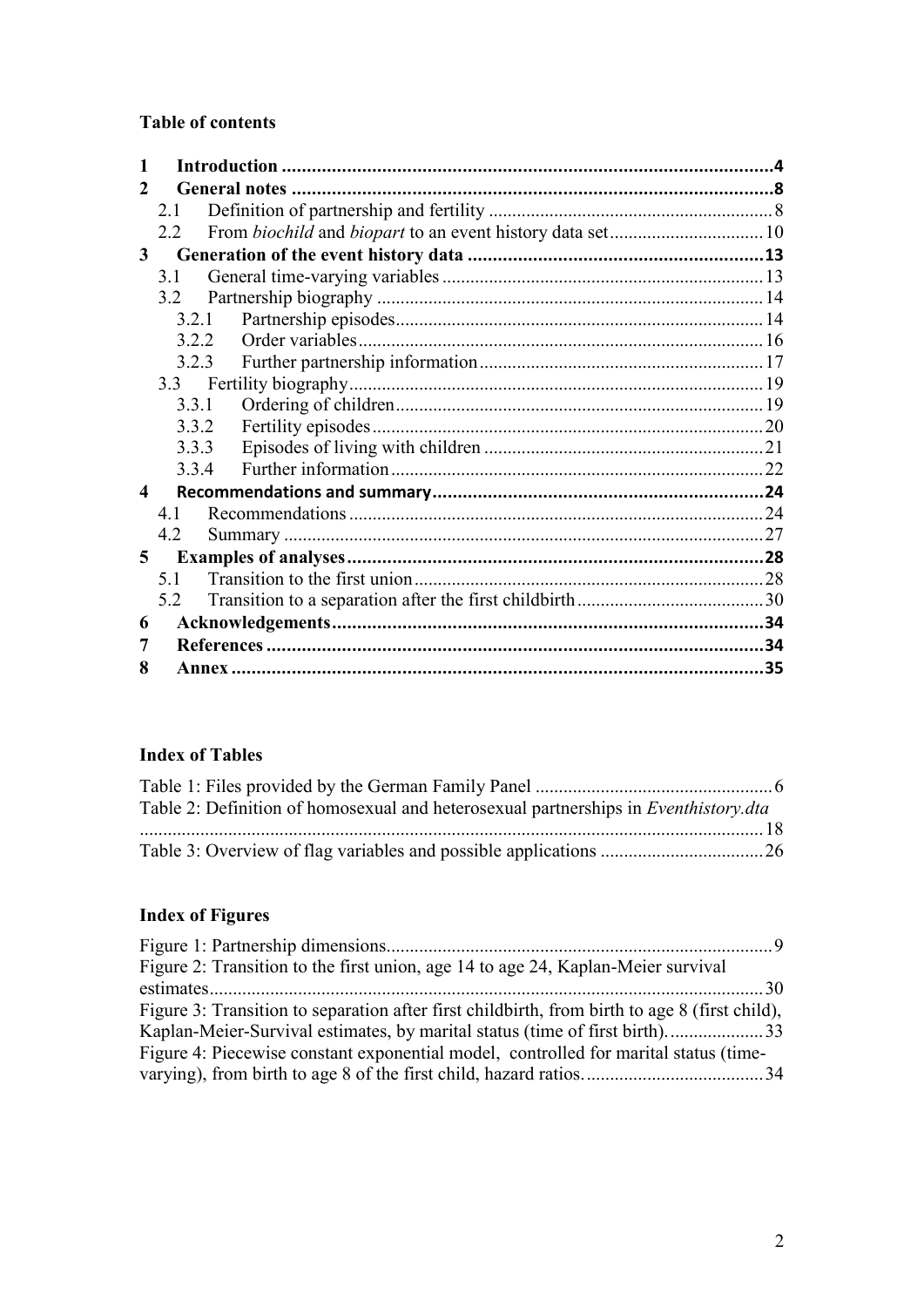### **Index of Annex**

#### **Within Eventhistory package:**

*Eventhistory.do* 

*Eventhistory\_ReadMe.txt* 

### *Eventhistory\_Example\_id.xlsx*

- Table I: *biopart.dta*
- Table II: *biochild.dta*
- Table III: *Eventhistory.dta*

*Eventhistory \_Example\_analysis1.do Eventhistory \_Example\_analysis2.do biopart\_PF.do biopart\_PF\_IMP.do biopart\_DD.do biopart\_DD\_IMP.do* 

#### **At the end of this document:**

Table IV: List of variables included in *Eventhistory.dta*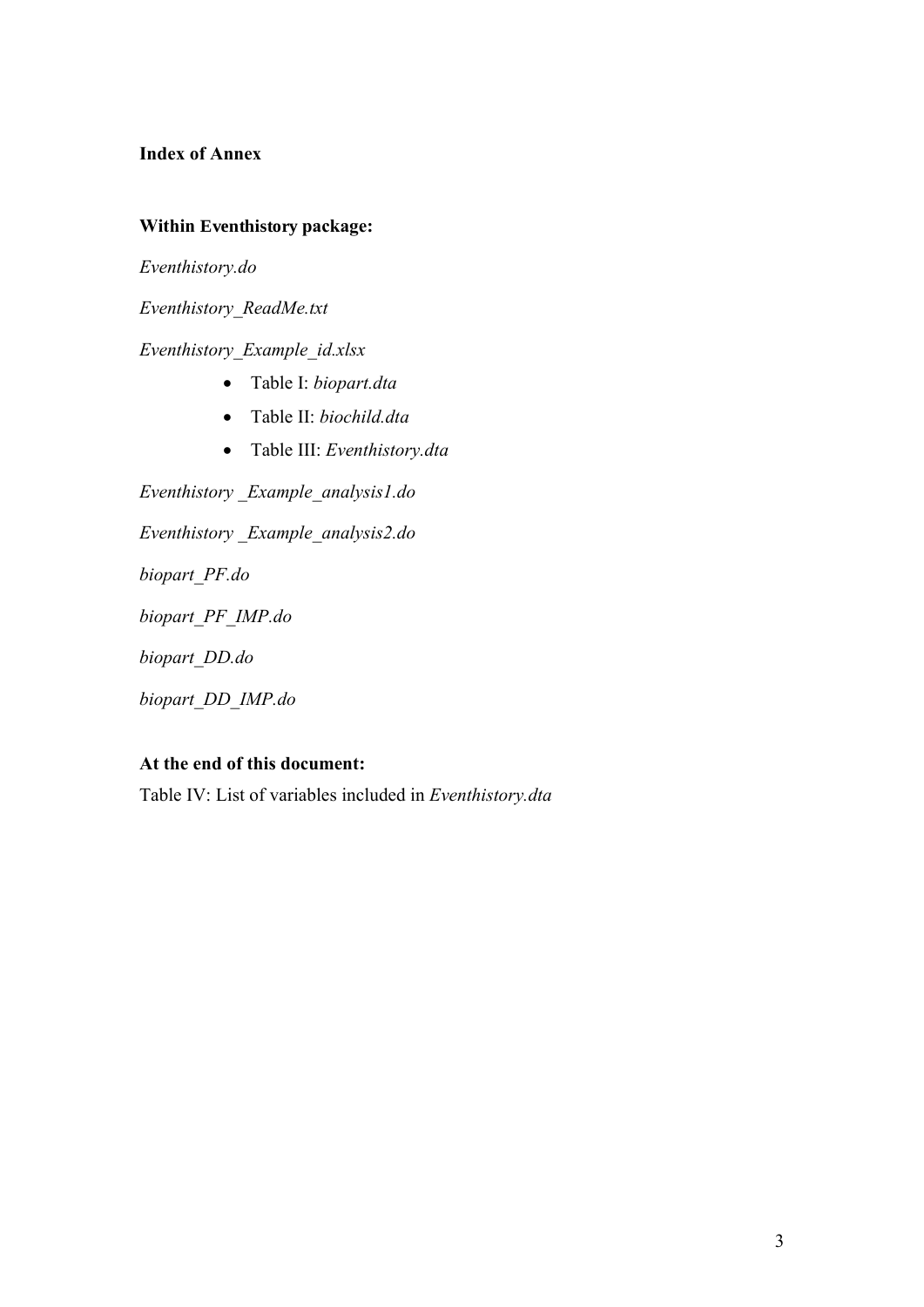## **1 Introduction**

## **Note to the user: Feel free to start immediately, or to read this report for more detailed information.**

Please note that it is possible to start your own event analysis with STATA immediately by using *Eventhistory.dta*, which is generated by our *Eventhistory.do* file.<sup>3</sup> The delivered *Eventhistory\_ReadMe.txt* document lists the steps you need to conduct to run *Eventhistory.do*. We further explain this procedure in the following paragraph ("How to retrieve *Eventhistory.dta*"). To learn more about our procedures or about how to perform individual modifications or to get an idea how to implement further waves (waves 4, 5 etc.), continue reading this report. Please note that we use STATA as software to construct *Eventhistory.dta*. The version STATA SE is needed to process the required number of variables.

### **How to retrieve Eventhistory.dta**<sup>4</sup>

<span id="page-4-0"></span>In order to run the *Eventhistory.do* file described here—which in turn generates *Eventhistory.dta*—small adjustments need to be made. Firstly, you need to gather several data sets and syntax files (see [Table 1\)](#page-4-0). Secondly, you need to rename some data file labels as we did (see *Eventhistory\_ReadMe.txt*). Thirdly, small changes within the syntax of *biopart.do (*pairfam as well as DemoDiff*)* are necessary and recommendable. You need to enter your personal data path into the syntax. Further, for your convenience, we recommend that you introduce the command "set more off" at the beginning of the do file. *Biopart.do* uses variable name abbreviations in its commands. Thus, if you wanted to stop STATA from recognizing abbreviations, you would need to type >set varabbrev on< at the beginning of the *biopart.do* file and at the beginning of the *biochild.do* file. After making these adjustments, you can run the *Eventhistory.do* file.

<sup>&</sup>lt;sup>3</sup> The use of data generated by *Eventhistory.do* should be indicated in your work by citing this report.

<sup>&</sup>lt;sup>4</sup> To generate an event history data set, we split the data if an event occurs. These splits can consume a great deal of memory. We generally choose a memory setting of one gigabyte (g), which is enough to conduct all splits. The final *Eventhistory.dta* has a size of 113 megabytes (m). If the memory demand exceeds the user's capacities, we recommend commenting out the variable AGEANC (age of the respondent in years). This variable splits the data for each respondent by year. As the respondent's age is a central control covariate in most analyses, we decided to include the variable in the data. If you drop the generation of this variable, you will get a final data size of 55 megabytes.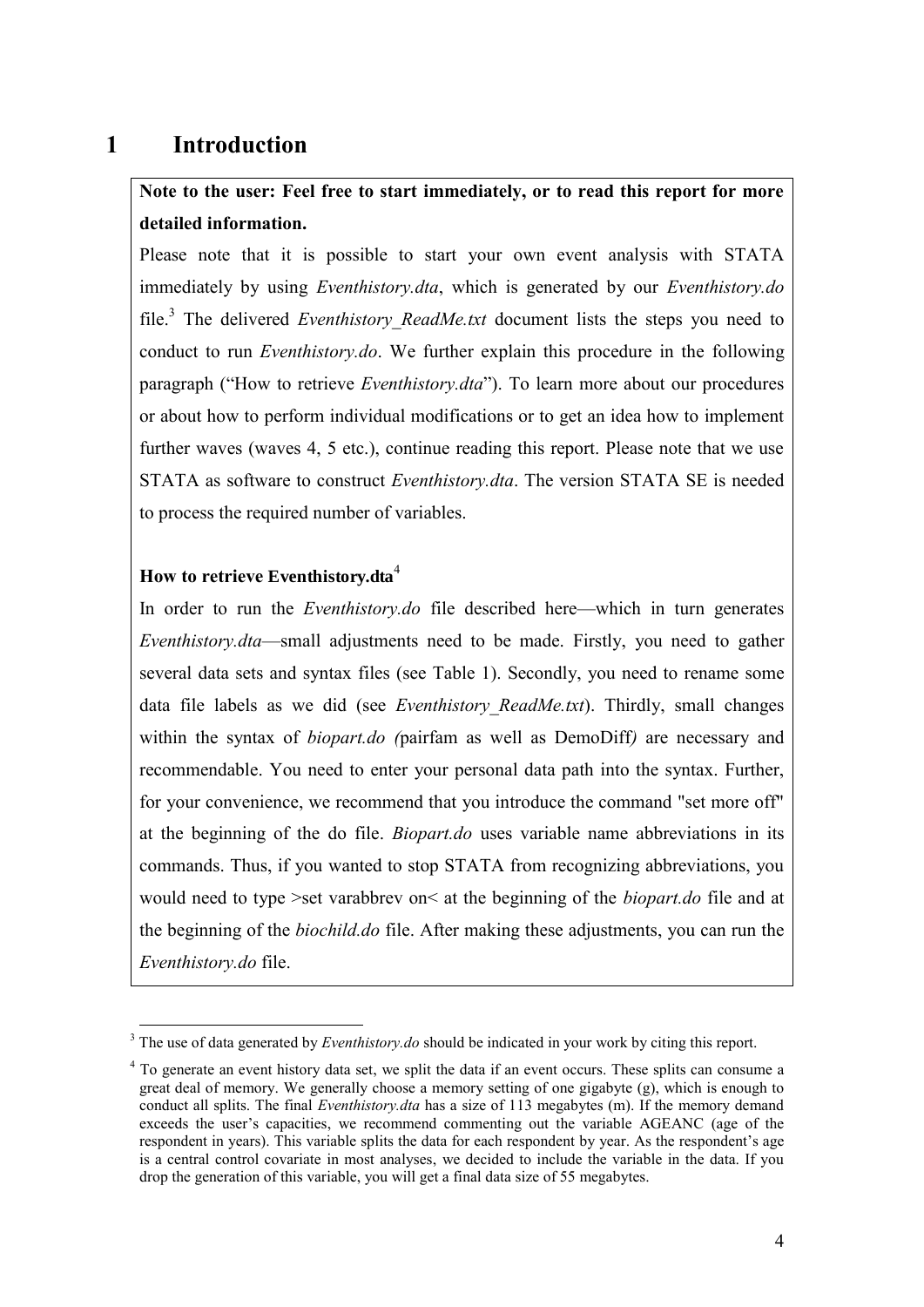#### **Short description of the German Family Panel**

The here described data base on the German Family Panel pairfam and its supplement DemoDiff. In the following we always refer to pairfam and DemoDiff jointly, when we mention the "German Family Panel". Pairfam (Panel Analysis of Intimate Relationships and Family Dynamics) is a, multidisciplinary, longitudinal study for researching partner and family dynamics in Germany. It is coordinated by Josef Brüderl, Johannes Huinink, Bernhard Nauck, and Sabine Walper. The survey is funded as a long-term project by the German Research Foundation (DFG) (Huinink et al. 2011; Nauck et al. 2012). Pairfam had its first wave in 2008/2009, and is being conducted annually over the subsequent 14 years. The interview data are gathered from a nationwide random sample of anchor persons of the three birth cohorts 1971- 73, 1981-83, and 1991-93. For the full data documentation, see Brüderl et al. (2013) and Huinink et al. (2011). Pairfam gathered information from respondents living in western and eastern Germany. DemoDiff (Demographic Differences in Life Course Dynamics in Eastern and Western Germany) is a supplementary study to pairfam. It only samples respondents of the birth cohorts 1971-1973 and 1981-1983 who lived in eastern Germany (excluding West Berlin) at time of first interview (2009/2010). Like pairfam, annual standardized personal interviews are conducted. The vast majority of the German population lives in the western part of the country. However, the German history raises the question whether family life in the former socialistic eastern part of Germany differs from the rest of the country. The oversampling of eastern Germans allows solid comparisons between the two regions with the German Family Panel. For detailed information on the conception of DemoDiff and the main differences to pairfam please see Kreyenfeld et al. 2011.

In its first wave (conducted 2008/2009 (pairfam) and 2009/2010 (DemoDiff), respectively), the German Family Panel collected retrospective data on the partnership and fertility biographies of the respondents, which are updated with each consecutive wave. These data include detailed information not only on episodes of co-residence with a spouse or partner, but also on partnership episodes that do not involve living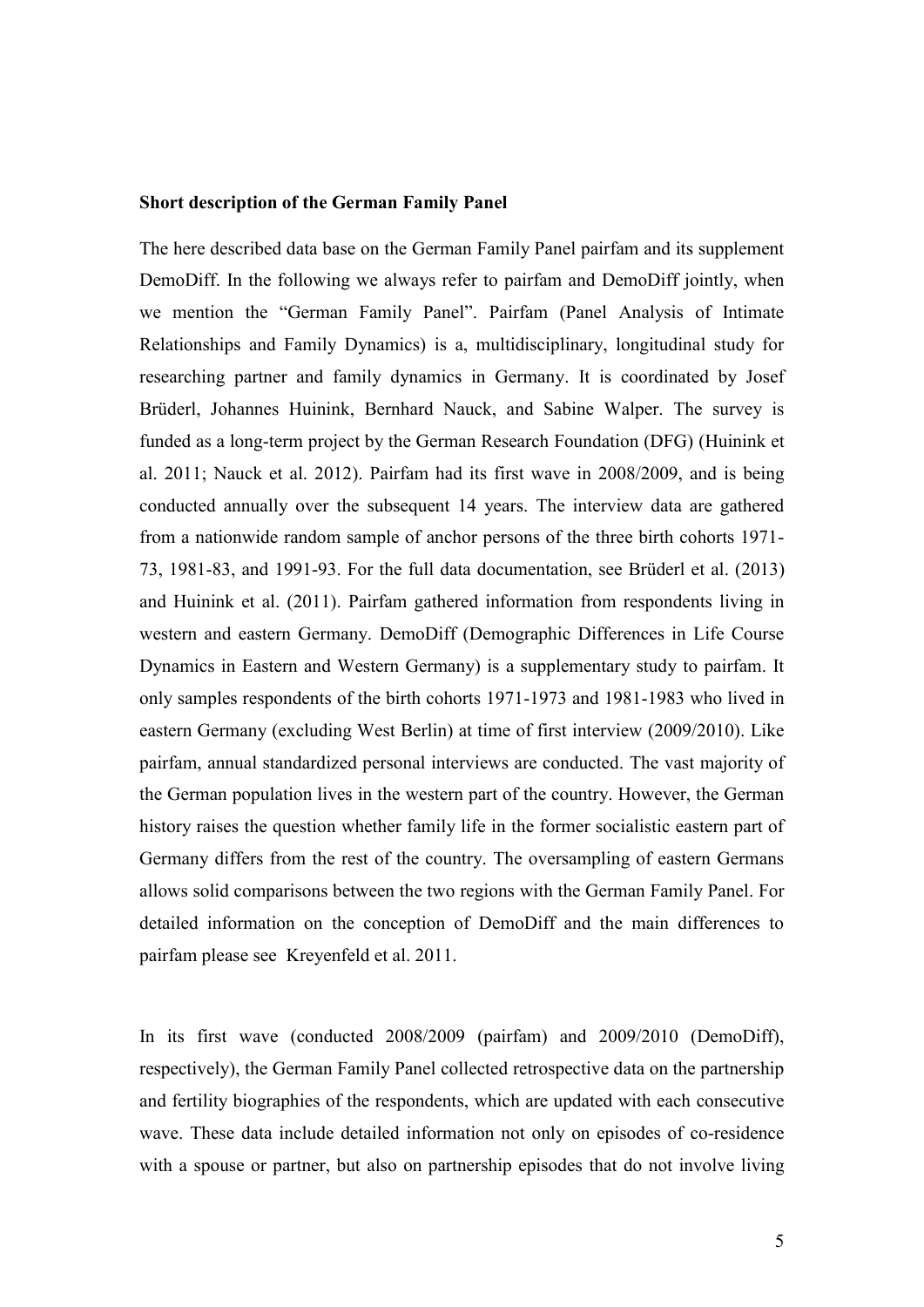together. Furthermore, retrospective information on biological children, as well as on non-biological children and the respondent's co-residential history with these children is available. Former partners can be identified as the second biological parent of children in the retrospective data. It is these partnership and fertility biographies – the partners and the babies - we focus on in this report.

#### **The German Family Panel as an event history data set**

<span id="page-6-0"></span>This report describes how data on the partnership and fertility biographies of individuals can be brought together to form a single, coherent event history data set. This data set may be matched to further information on the anchor person, his or her children, and his or her parents, as well as prospective partners using the respective person identifiers (pid, cid, mid, fid, smid, sfid). *Eventhistory.dta* is based on the third release of data of the *pairfam* group, and therefore includes the pairfam waves 1 to 3 (Release 3.1) and the DemoDiff waves 1 and  $2/3$  (Release 2.0).<sup>5</sup> We base our code on files provided by the pairfam and DemoDiff group which are listed in [Table 1.](#page-4-0) All files are either available as Scientific Use Files from the GESIS Data Archive or are provided in the Eventhistory package delivered by the DemoDiff group. For any questions please refer to the pairfam user service  $(\underline{\text{support}(a\text{pairfam.de})})$ .

| Pairfam           | DemoDiff          |                                                                      |
|-------------------|-------------------|----------------------------------------------------------------------|
| anchor1.dta       | anchor1 DD.dta    |                                                                      |
| anchor2.dta       | anchor2 DD.dta    |                                                                      |
| anchor3.dta       |                   | Provided by pairfam user service                                     |
| biopart.dta       | biopart.dta       |                                                                      |
| biochild.dta      | biochild.dta      |                                                                      |
| biopart PF.do     | biopart DD.do     |                                                                      |
| biopart PF IMP.do | biopart DD IMP.do | Provided by DemoDiff group<br>within the <i>Eventhistory</i> package |

<span id="page-6-1"></span>

| Table 1: Files provided by the German Family Panel |  |
|----------------------------------------------------|--|
|----------------------------------------------------|--|

 $\overline{a}$ 

 $5$  As the first wave of DemoDiff started one year after the first pairfam waves, the DemoDiff coordinators decided to merge the questionnaires of the second and third wave to allow the synchronization with pairfam.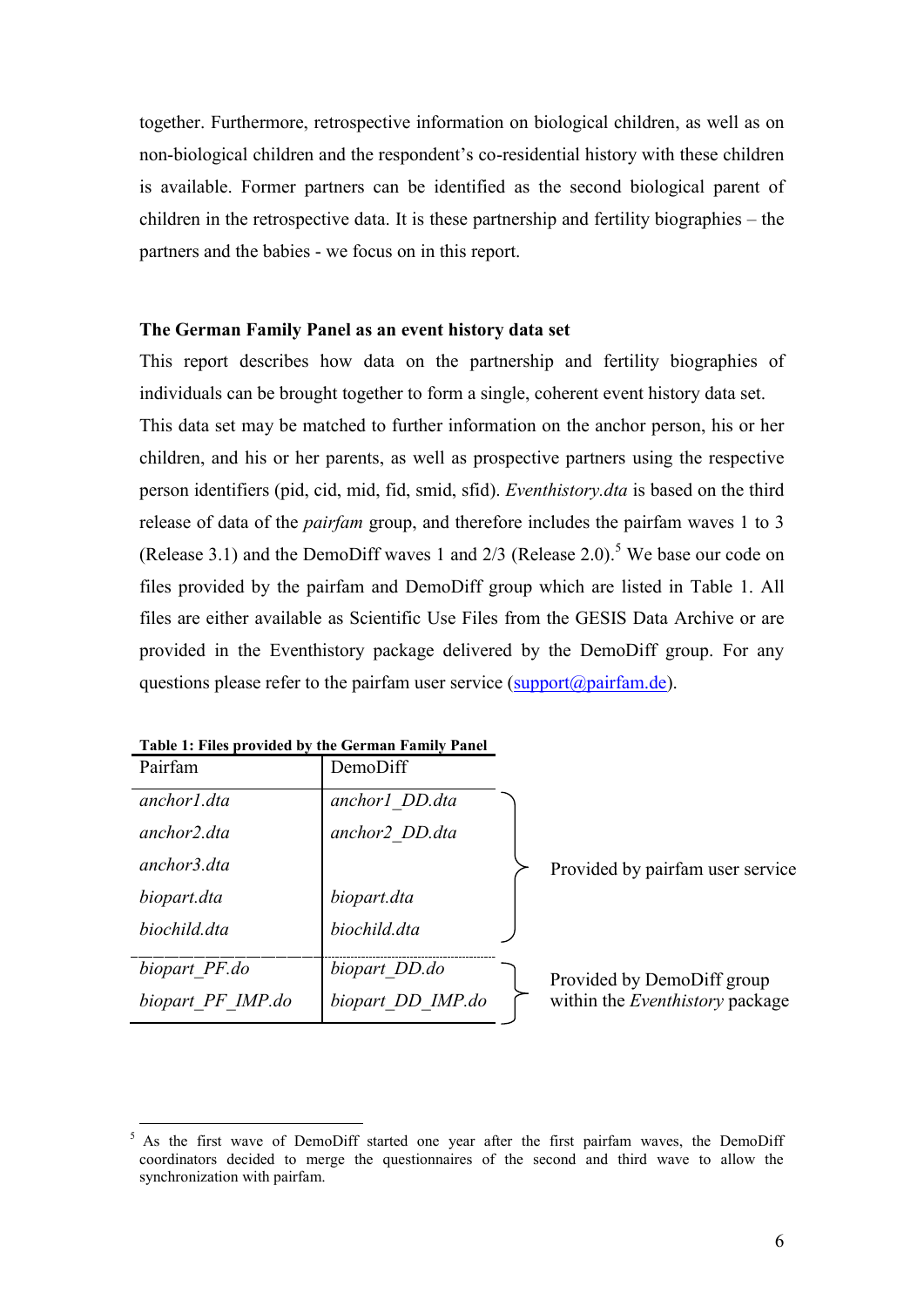We validate our work in three steps. First, we illustrate the structure of the data sets *biopart.dta, biochild.dta*, and *Eventhistory.dta* with an example id (see *Eventhistory Example id.xlsx*). This allows the user to compare easily the information in *biopart.dta* and *biochild.dta* with our generated *Eventhistory.dta*. Second, we provide two examples of how the data may be used (see *Eventhistory\_Example\_analysis1.do* and *Eventhistory\_Example\_analysis2.do*. Third, we provide the STATA syntax file *Eventhistory.do*, which creates the *Eventhistory.dta*, which in turn makes our work completely comprehensible. The files *Eventhistory.do* and *Eventhistory.dta* may be used by other users by citing this document. However, we accept no responsibility for errors that may have arisen during the coding procedures.

The original data sets (*biopart.dta* and *biochild.dta*) contain a wide range of date variables. This guarantees that the user has access to the data that have been manipulated the least and that have a variety of potential uses. However, because the data structure is complex, the data need to be edited extensively before analyses like event history or sequence analyses can be conducted. Our aim is to create a data set that allows users to conduct duration analyses immediately, without a major restructuring of the data. We improve the [manageability](http://www.dict.cc/englisch-deutsch/manageability.html) of the data by transforming all of the available date information into time-varying variables. When appropriate, further information on partnership and fertility is also included in this time-varying manner by linking it to the date information. This data set thus offers users the opportunity to analyze easily a variety of research topics, including fertility behavior, union formation and dissolution, and the process by which partnerships are established.

<span id="page-7-0"></span>We very carefully clean the fertility and partnership information to provide detailed and consistent biographies, and to flag any imputed date information in *biopart.dta* and *biochild.dta*. In order to generate a single, coherent event history data set, we bring the partnership and fertility histories into compatible formats and add the population at risk (persons without partnership or children information). However, transferring the data into spell format requires us to simplify the data in some instances. We aim to generate clean and consistent fertility careers, which is why we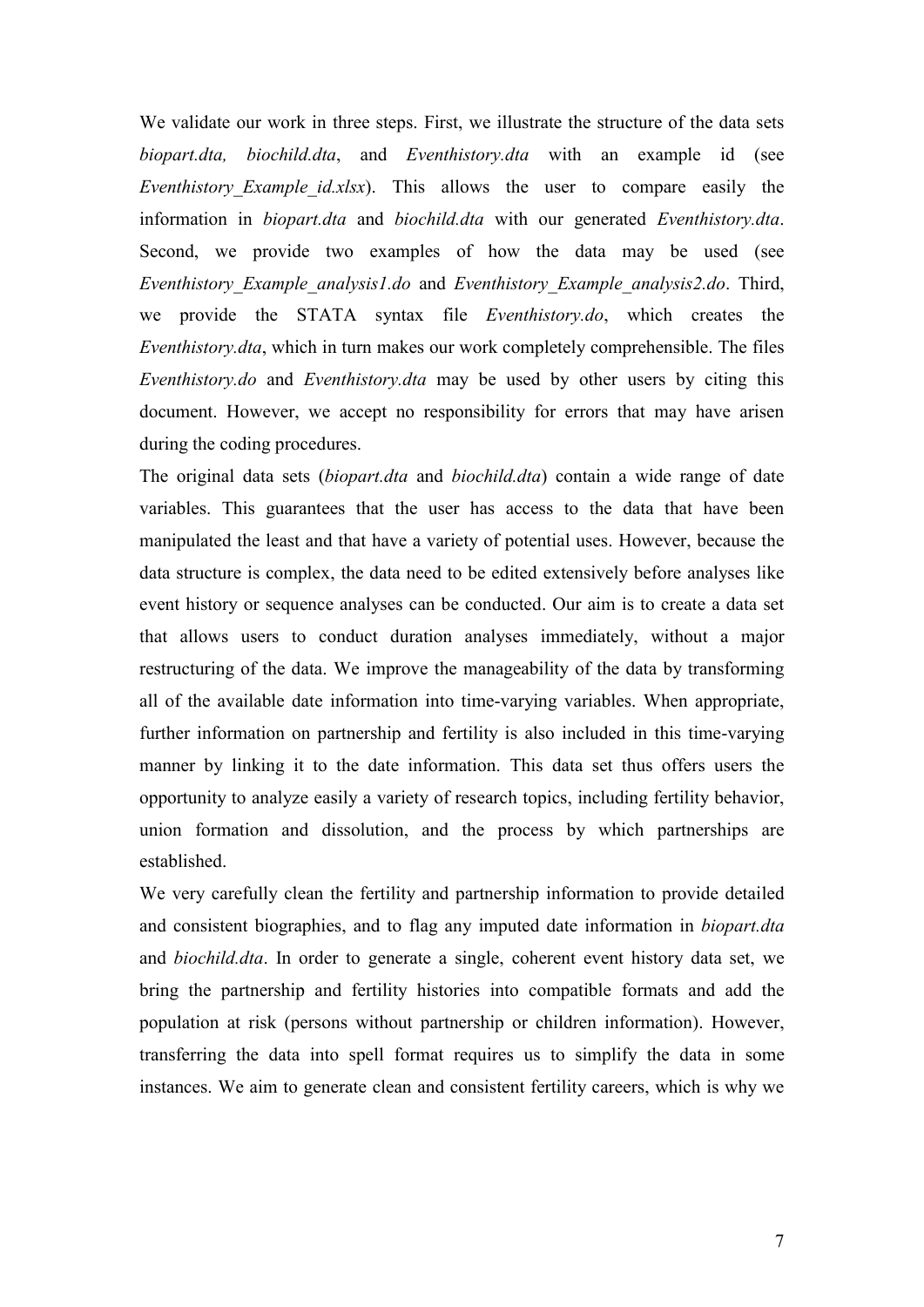focus on the *biological* children of the anchor person.<sup>6</sup> Thus, for researchers who are particularly interested in non-biological children, these data might be of limited value.

#### <span id="page-8-0"></span>**Structure of the Report**

Chapter [2](#page-6-0) defines our concept of partnership and fertility. We then give an overview of how fertility and partnership histories are provided in the German Family Panel, and the factors we consider when we generate *Eventhistory.dta*. In Chapter [3,](#page-11-0) we illustrate how we generate the spell data and describe in more detail the variables included. In Chapter [4,](#page-22-0) we summarize the benefits of *Eventhistory.dta* and offer advice on how users should handle the provided flag variables. Finally, we provide two examples of analyses in Chapter [5.](#page-26-0)

## **2 General notes**

#### **2.1 Definition of partnership and fertility**

The German Family Panel includes different partnership dimensions. First, it provides information on whether the respondent has a partner. We define this dimension as a "union." Second, it provides information on the partner with whom the respondent coresides. This living arrangement is called "cohabitation." Third, information about marriage is included in the data. These three dimensions of union, cohabitation, and marriage are included in the concept of "partnership." Thus, when we refer to issues that are relevant to any of these three dimensions, we use the term "partnership." In the interviews, the respondents are asked about the length of their union, cohabitation, or marriage. This date information leads to different combinations of the

1: having a relationship outside of marriage and cohabitation (a so-called "living apart together relationship");

2: having a co-residing non-marital relationship;

partnership dimensions, as we illustrate in [Figure 1;](#page-7-0) namely,

3: having a co-residing marital relationship;

 $\overline{a}$ 

 $6$  For non-biological children more limited information like episodes of co-residence with the anchor person is considered.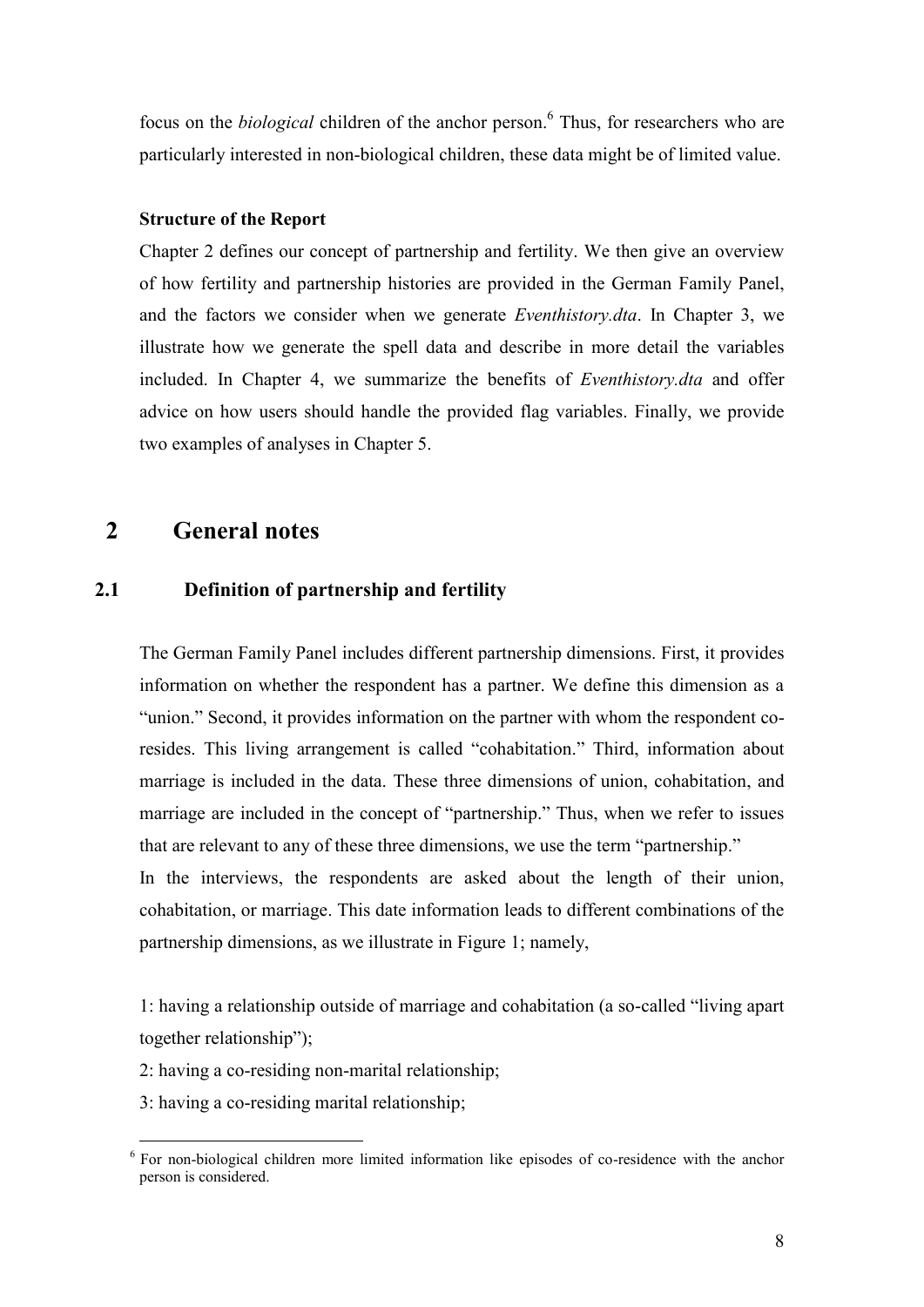- 4: being married to the partner and living in separate households;
- 5: "still" cohabiting, without having a relationship with the (former) partner;
- 6: "still" cohabiting with the spouse, without being in a union with the spouse; and
- 7: "still" being married, but living apart from the former partner.

These are the main partnership categories that concentrate on the relationship to a single partner. However, over the life course, most people enter into relationships with various partners. This leads to different combinations of the partnership categories. For example, a person can still be married to a former partner (Category 7), but already have a new non-marital relationship with a separate household (Category 1). Another possibility is that a person is engaged in two simultaneous partnerships (both category 1). These multiple partnership statuses are identified by the German Family Panel and are also considered in *Eventhistory.dta*.



#### **Figure 1: Partnership dimensions**

The German Family Panel collects a range of information on the biological children, stepchildren, foster children, and adoptive children of the respondent<sup>7</sup>. In *Eventhistory.dta*, we provide information on the date of birth, the sex, the identity of the second biological parent, and the residence of each *biological* child of the respondent. For all other children (step-, foster, and adoptive children), we provide information on their co-residence with the respondent.

 $\overline{a}$  $<sup>7</sup>$  Information on non-biological children is only available for children who have ever lived in the</sup> respondent's household.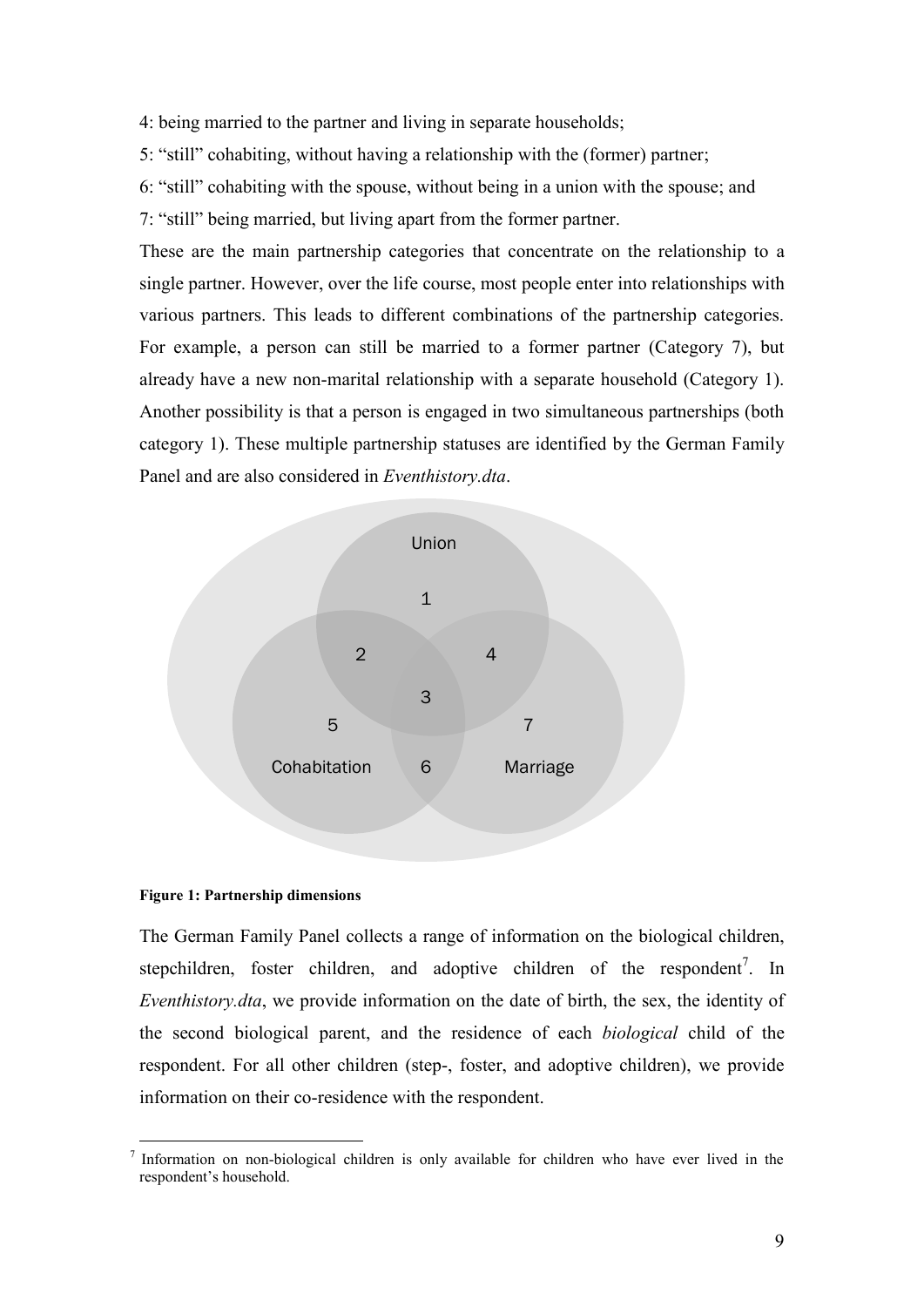#### **2.2 From biochild and biopart to an event history data set**

In order to facilitate analyses with the partnership and fertility biographies, the German Family Panel data group offers two files that provide fertility and partnership histories (*biopart.dta* and *biochild.dta*), as well as the Stata codes that generate these files from the original data (*biopart.do* and *biochild.do<sup>8</sup>* ). This means that the fertility and partnership histories are already cleaned to some extent, as the data have already been checked for major inconsistencies (such as cases in which the end of a partnership was dated before the start, or in which the partners' first meeting is dated after they started their relationship). The data are provided in long format, which means that all of the information is stored in one row per partnership or per child. The partners (rows) are ordered according to the stated start date of the relationship, with the last row being the most current partnership. For the fertility history, there is one row for each child ordered according to the birth dates, with the youngest child in the last row.<sup>9</sup> For each child, there is also an additional row for each wave. This format of *biochild.dta* is referred to as the "long-long" format (Brüderl et al. 2013: 51).

These formats have some drawbacks when they are used for joint analyses of fertility and partnership events. In *Eventhistory.dta*, we address these difficulties.

1. With their wide range of date variables, *biopart.dta* and *biochild.dta* are rather complex data sets. Thus, they have to be brought into a spell format before any kind of duration analyses can be conducted.<sup>10</sup> In contrast, *Eventhistory.dta* features several rows per respondent, with each referring to a specific point in time in the life of the respondent, and showing whether he or she was in a union, cohabitation, or marriage, or was a parent at the respective point in time. One advantage of this format is that it

l

<sup>&</sup>lt;sup>8</sup>The exact file labels vary depending on wave, release and whether it refers to pairfam or DemoDiff data.

<sup>&</sup>lt;sup>9</sup> Note that respondents were asked to report all the children the respondent ever had. These are defined as all biological children, regardless of whether the respondent ever lived with them or not, and all other children, like adoptive, foster, or stepchildren, provided the respondent has ever lived with them.

 $10$  Spell data sets include a separate episode (row) for each event that occurs in the respondent's biography. These "one row per event" data show all of the specific information for each defined episode in the life course of the respondent.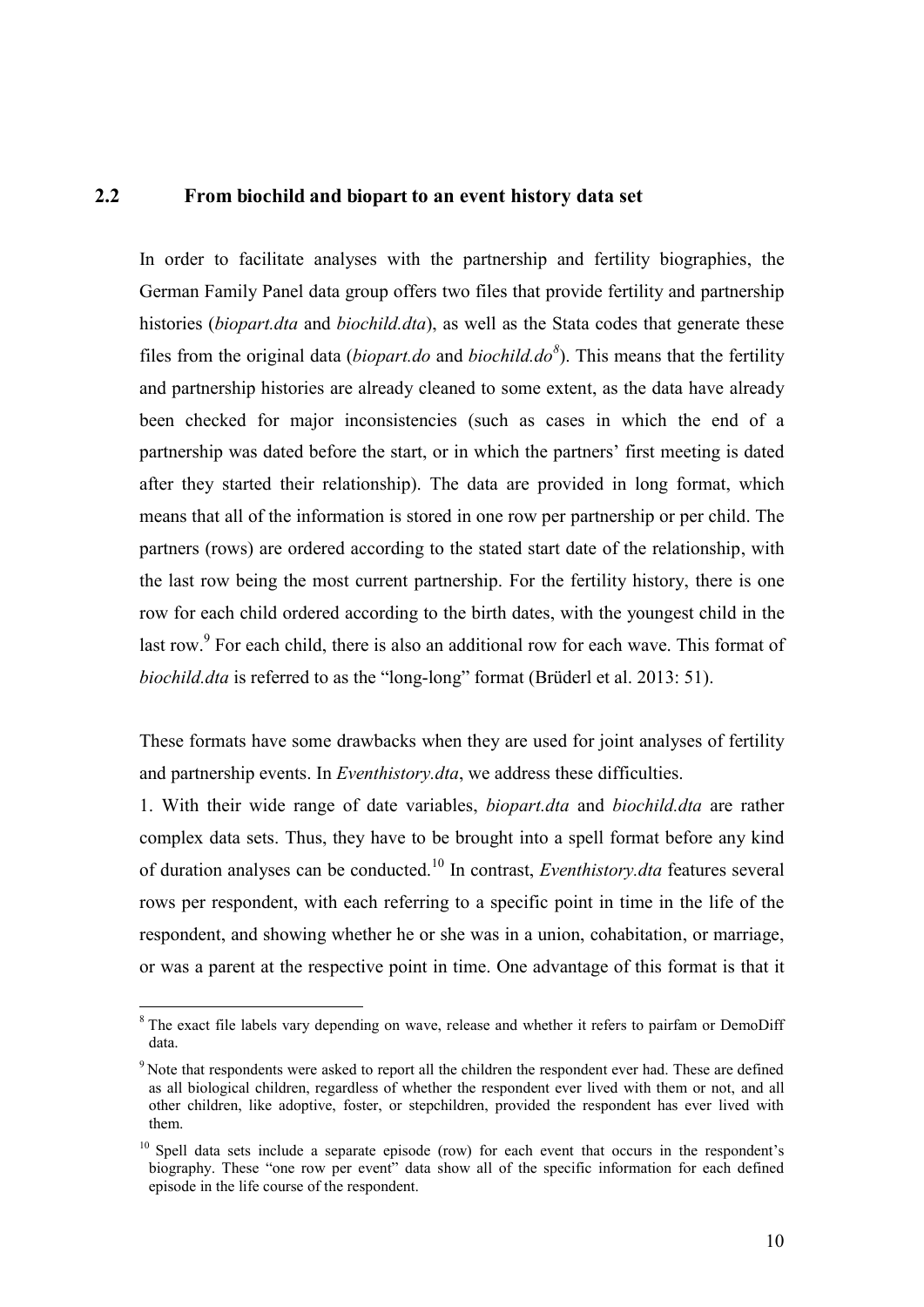is easy to identify the start and end of partnerships, as well as to consider information on union or cohabitation interruptions (so-called "breaks") and overlapping partnership episodes. This information might otherwise be neglected.

2. *Biochild.dta* and *biopart.dta* are stored separately and differently. The long-long format of *biochild.dta* cannot be used directly for event history analysis. We therefore bring the fertility data from long-long into a long-wide format.<sup>11</sup> The advantage of using this format is that the fertility data are in the same format as the partnership data (*biopart.dta)*. This enables us to merge the fertility with the partnership histories. This step is important, as most fertility analysis is directly connected to the partnership dimension.

<span id="page-11-0"></span>3. Respondents without partnership experience and childless persons are not included in *biochild.dta* or *biopart.dta*. This is a disadvantage for event history analyses because these estimations refer to a population at risk. If not the entire population is included, censored episodes cannot be taken into account appropriately. One example is the transition to the first birth. Neglecting childless people would lead to an underestimation of the amount of time that elapses until the first birth for the whole population, as censored episodes are not included in the sample. Hence, we include all of the respondents in *Eventhistory.dta*, not just the ones who have experienced an event.<sup>12</sup>

4. *Biochild.dta* and *biopart.dta* include imputed date information if the monthly dates are missing, but information on the year is given. These imputations cannot be identified. However, the identification of imputations is important for any kind of analysis, as the results may depend on the imputation mechanism. This appears to be especially important in the context of family dynamics, as events are closely related and often occur within a narrow time frame. We therefore flag cases in which the dates have been imputed in *biopart.dta* and *biochild.dta*. These flag variables are denoted with the prefix "IMP" and are coded as (1) in cases in which only information on the year is available, and (2) in cases in which information on the season is

<span id="page-11-1"></span> $\overline{a}$ 

<sup>&</sup>lt;sup>11</sup> After this procedure, we have only one line for each child, and the information from different interview times is stored in separate variables.

<sup>&</sup>lt;sup>12</sup> Technically, we access the original data set *anchor1.dta* and extract several variables (e.g., the dates of birth and interviews), which otherwise are available only for individuals who had ever reported having children or partnerships.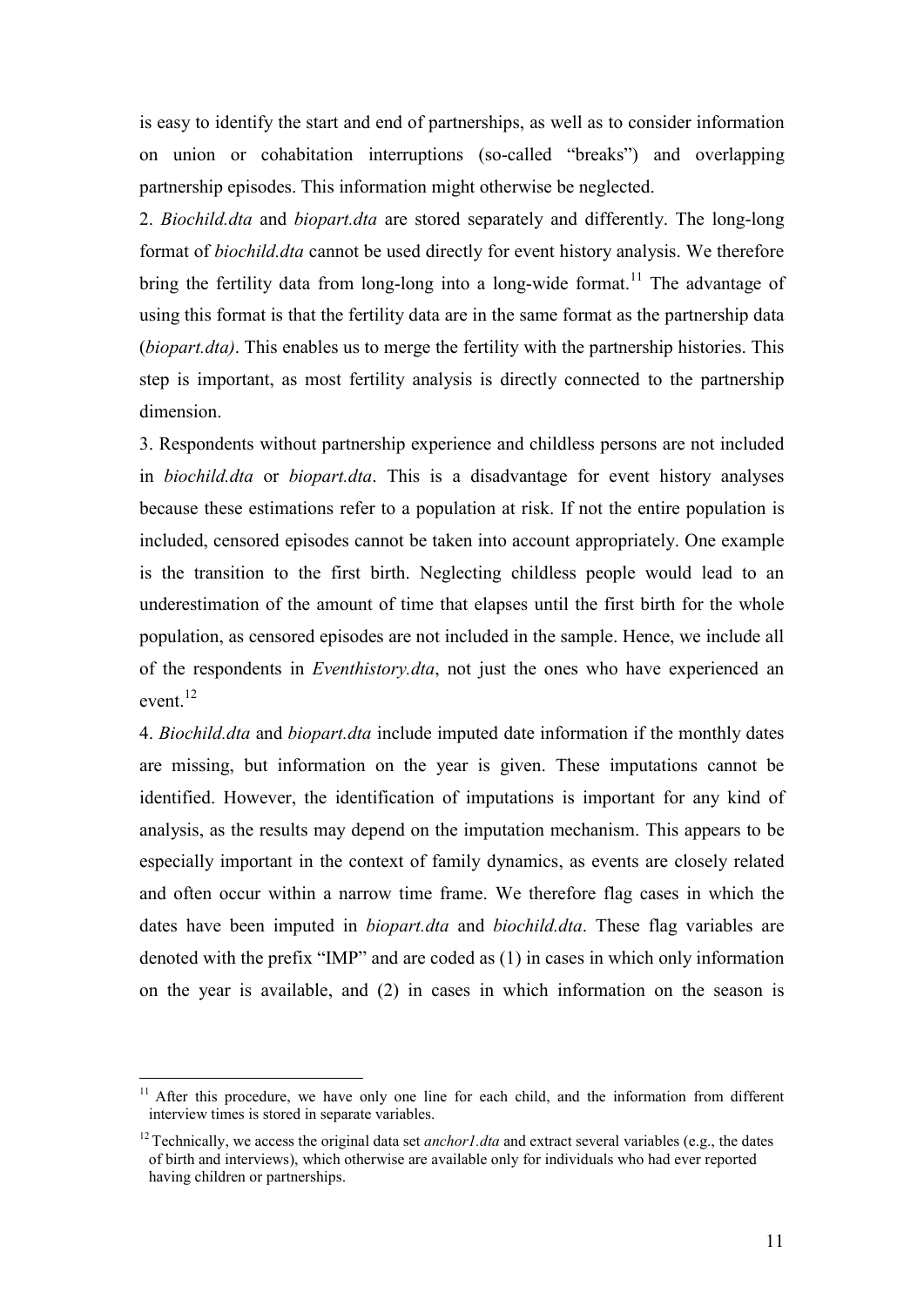available.<sup>13</sup> The structure of *biopart.do* implies that these variables had to be introduced for both pairfam and DemoDiff with a modified *biopart.do* named *biopart* \* *IMP.do*<sup>14</sup> (see page 6). Imputed date information regarding children is flagged separately for each biological child,<sup>15</sup> and aggregately for non-biological children (i.e., without referring to specific non-biological children).<sup>16</sup>

5. In *biopart.dta* and *biochild.dta*, no imputation is carried out if the year of the date is missing. These missing dates present difficulties in the event history data, which are based on date information. For example, a missing separation date or interruption date would lead us to assume that the partnership continues, because the data cannot be split at the (unknown) time of separation. We have therefore decided to recode the whole episode to missing if either the start or the end date is missing. Partnership episodes with nonexistent year information are flagged. The time-varying partnership flag variables are denoted with the prefix "FLAG" and are coded as (1) if the start or end date information is missing and (2) if the information on breaks is missing.<sup>17</sup> If at least one year of the birth information for the biological children is missing, the complete ids are tagged. To indicate that year of birth information on children is missing no flag variables are introduced, but the respective variables are coded as (-7) "incomplete information." We consequently set these variables for the whole id, and not just for specific episodes, to  $(-7)$ . For a full list of the respective variables, see [Table 3](#page-24-0) in Chapter 4.

<span id="page-12-0"></span> $\overline{a}$ 

<sup>&</sup>lt;sup>13</sup>*Biopart.dta* offers several flag variables that mark inconsistencies in the partnership history. These variables may tag inconsistencies that caused the imputation procedure because they are generated after the random imputation process. We therefore checked the relevant dates if an imputation took place and recoded the respective dates.

<span id="page-12-1"></span><sup>&</sup>lt;sup>14</sup> Missing month information only occurs in wave 1. Starting with wave 2, respondents could provide only concrete dates. This difference is due to the different interview methods in waves 1 and 2.

<sup>&</sup>lt;sup>15</sup> Specific variables indicate imputations of the date of birth (IMP dobbiok ${1-10}$ ) and death (IMP\_dodbiok ${1-10}$ ) of a biological child, as well as imputations of the beginning and the end of coresidence (IMP\_beglivbiok{1-10}, IMP\_endlivbiok{1-10}).

<sup>&</sup>lt;sup>16</sup> IMP beglivnonbiok, IMP endlivnonbiok.

 $17$  The time-varying flag variable FLAG M UNION marks the episode in which the partnership might have taken place. If the start or end of a union is missing, we flag the period between the known dates with (1) if the missing partnership episode is of a higher order, and from birth onwards if information on the first union is missing. If a union interruption is missing, we flag the respective union with (2). A missing cohabitation episode is flagged for the respective union episode, if it is known (FLAG\_M\_COHAB). Otherwise, we flag the missing cohabitation for the same episode as the missing union episode. The same strategy is also applied to missing marriage episodes (FLAG\_M\_MARR).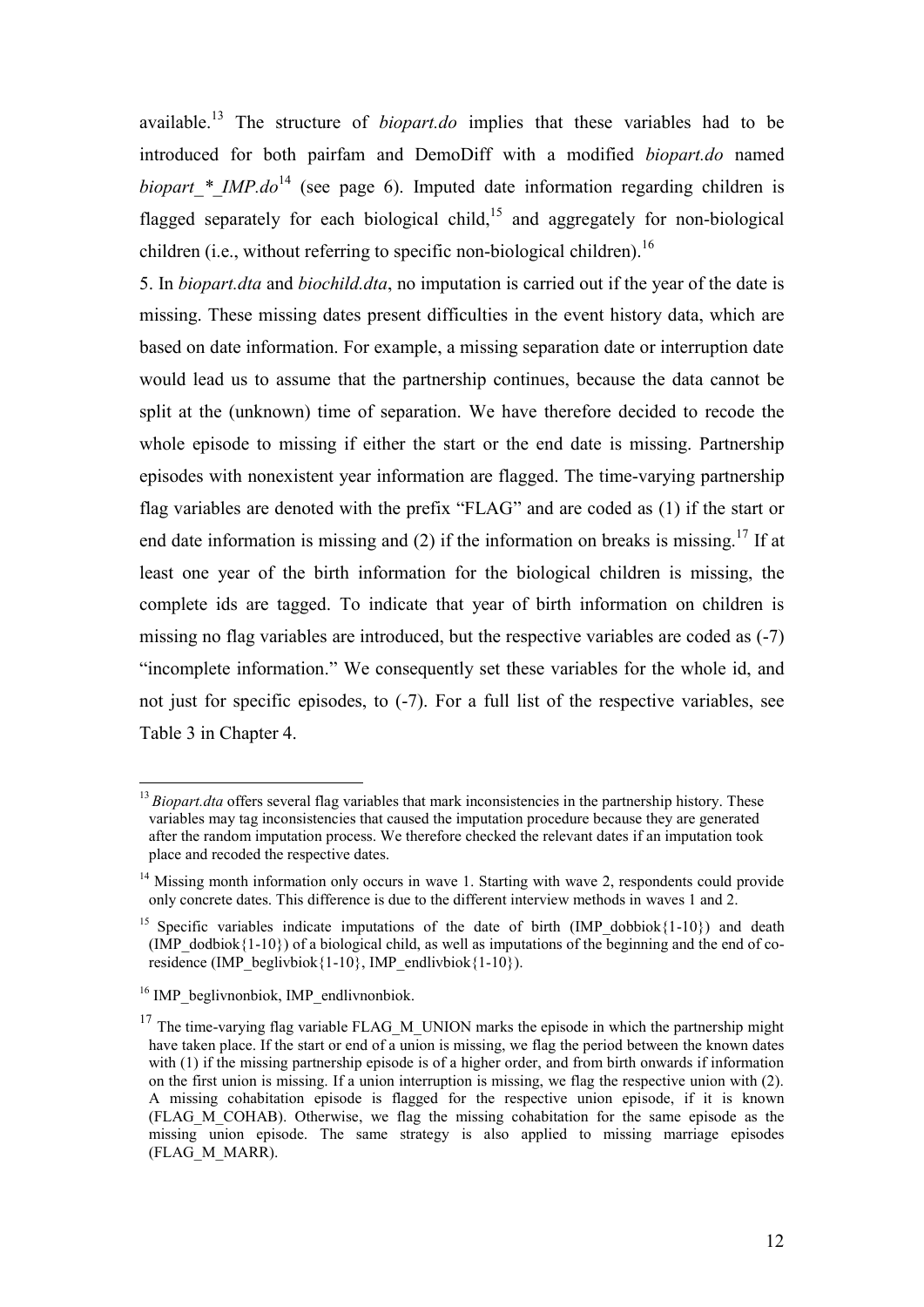#### **Note to the user: Comparing the datasets by an example id**

An example id in the appended Excel document "Eventhistory Example id.xlsx" shows in what form the biography information is available in *biopart.dta* and *biochild.dta* (Table I and Table II) and how it is available in *Eventhistory.dta* (Table III). The variables are shaded in different colors, which facilitates a comparison of the data structures.

## **3 Generation of the event history data**

In the following, we describe in detail how we generate *Eventhistory.dta* using several data files provided by the German Family Panel data group (see [Table 1\)](#page-4-0). Basically this data bases on release 3.1 (pairfam) and release 2.0 (DemoDiff).

The essential feature of an event history data set is the time-varying information, which is generated by episode splitting. This "one row per event" format is also known as the "spell data" format. We set the start of the processing time at the birth of the anchor person. As events can only be identified in episodes after the event actually occurred, events that happened in the month of the interview would not be able to be identified if we were to end the processing time in the month of the interview. Thus, we censor episodes one month *after* the date of the last available interview, which allows us to account for events that happened in the month of the interview. The disadvantage of this procedure is that censored episodes may be overestimated by up to one month each.

We describe the editing separately for general information, (3.1) information on the partnership (3.2.), and information on the fertility (3.3) history, as specific strategies apply in each case.

### **3.1 General time-varying variables**

We include in the data two general time-varying variables: one that marks the age of the person, and one that marks the timing of the interviews in the histories.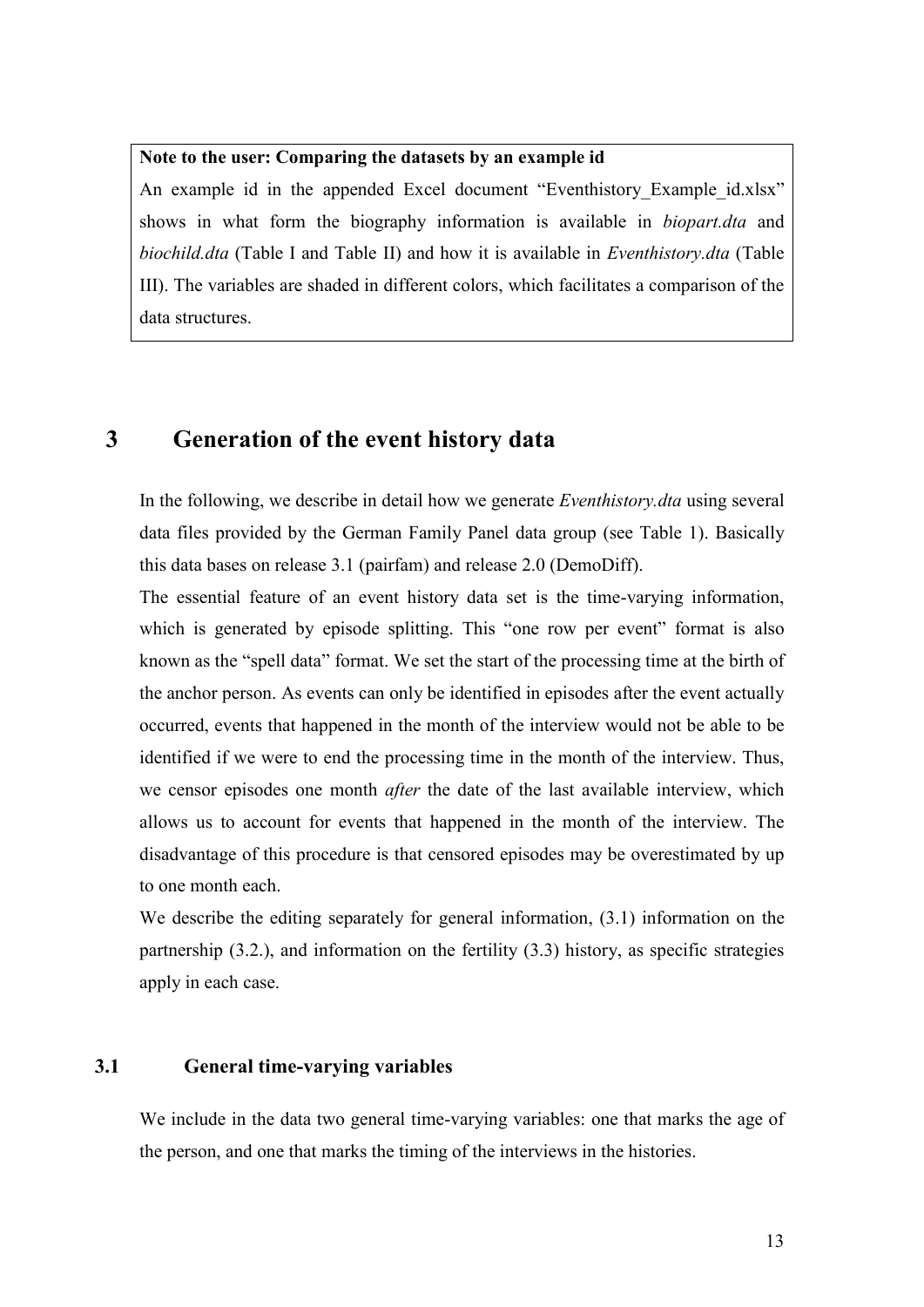#### **Age of anchor**

The age variable (AGEANC) shows the age (in single years) of the respondent starting from age 14.

#### **Timing of interviews**

<span id="page-14-0"></span>The second general time-varying variable marks the timing of the interviews within the individual biographies (INT). INT splits the episode before and after an interview, showing the month of each interview as a separate episode. This makes it easy to match prospective, wave-specific information of the German Family Panel to the relevant episodes. For example, responses from the questionnaires of the anchor, partner, child, or parents can be matched with the information of the respondent to provide a dyadic perspective. Also, it is important to note that all panels, including the German Family Panel, suffer from panel attrition. For several reasons (for example selectivity issues), it might be useful to only include information from specific waves in the analysis. This can be easily done with the variable INT.

### **3.2 Partnership biography**

In this section, we describe the union, cohabitation, and marriage information in *Eventhistory.dta*. First, we explain the structure of the partnership episodes (3.2.1). Second, we focus on the order variables implemented in *Eventhistory.dta* (3.2.2). Third, we present any additional information that is given on partnership episodes in *Eventhistory.dta* (3.2.3).

#### **3.2.1 Partnership episodes**

Pairfam includes information on the partnership episodes of the anchor, and considers eventual temporary disruptions and later reunions with the same partner. *Biopart.dta* draws on this information by defining the earliest start, most recent ending, and possible interruption dates of the relationships with each partner of the anchor person. Within this concept, the focus is on the earliest start and the most recent ending of a partnership. The information on interruptions (start date and end date of the first break, the second break, the third break, etc.) is stored in separate variables, and is therefore likely to be neglected in analyses. We have decided not to distinguish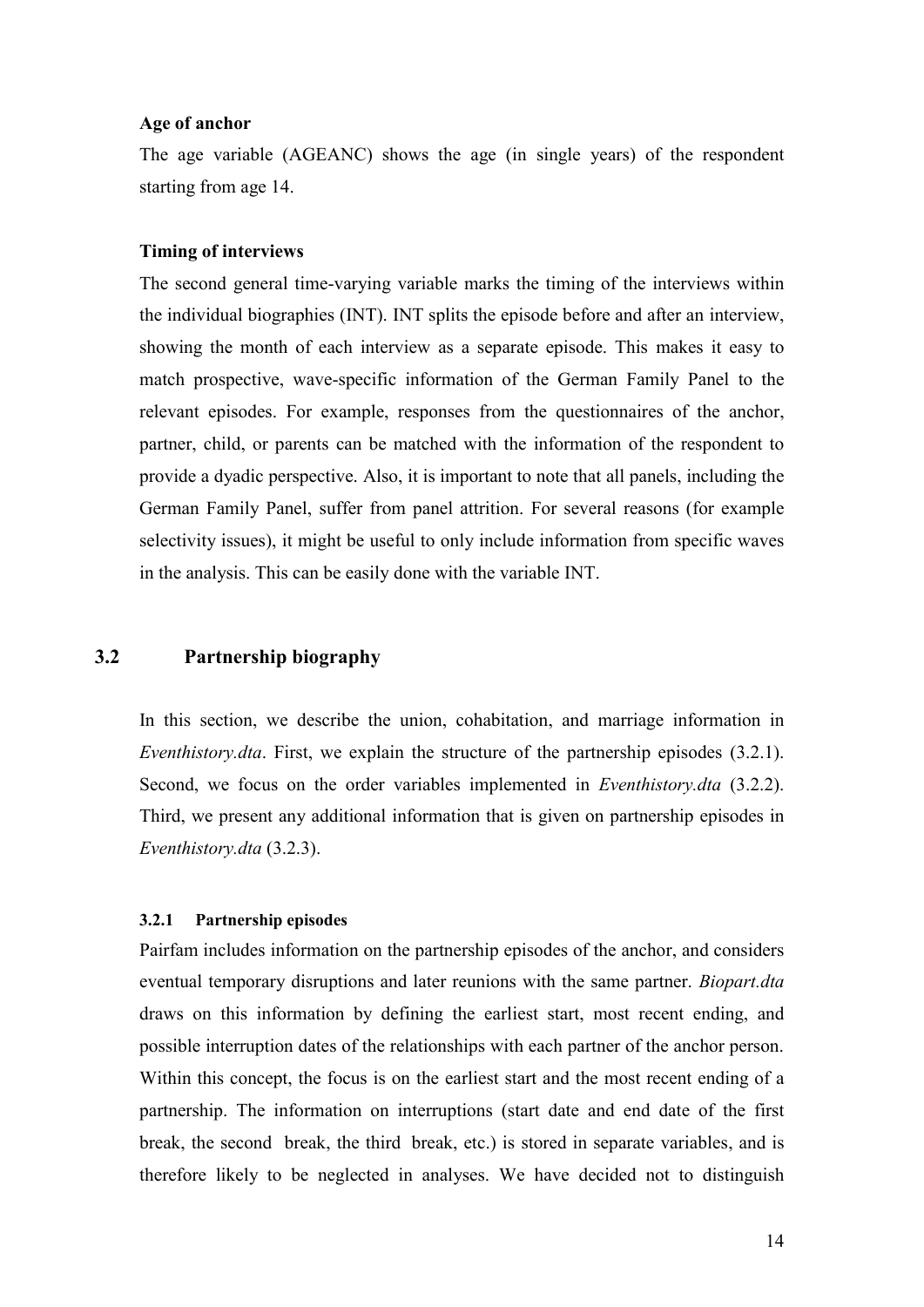between temporal and final disruptions in the *central* partnership variables in *Eventhistory.dta*, as this means that partnership durations are less likely to be overestimated than with the *biopart.dta* structure. Referring to the different partnership dimensions in pairfam, we include time-varying partnership variables that indicate whether the respondent was in a union, a cohabitation, or a marriage at the respective points in time.<sup>18</sup> Because we are using the event history approach, we consider only episodes in which both the start *and* the end date are available. Episodes with missing information are flagged (FLAG<sup>\*</sup>) (see Section 2.2). The information on whether and how long the respondent was in a union is stored in a single variable (UNION), which distinguishes between (0) "no union" and (1) "in union." This variable takes the earliest start date and the latest end date of each union, *as well as* episodes of union interruptions into account. The existence of a union break is indicated by the variable UBREAKORDER. The variable COHAB distinguishes between (0) "not in cohabitation" and (1) "cohabiting". Episodes in which the cohabitation is temporarily disrupted are indicated by CBREAKORDER. The variable MARR has the values (0) "single," (1) "married," or (2) "divorced." There is no information on repeated marriage episodes with the same partner in the retrospective data. The structure is visualized in the Example id (*Eventhistory\_Example\_id.xlsx*).

#### <span id="page-15-0"></span>**Inconsistent partnership episodes**

 $\overline{a}$ 

*Biopart.dta* offers four flag variables that mark inconsistencies in the partnership biography. As these consistencies never occur simultaneously in a single episode, we aggregated them in one time-varying variable (BIOPARTFLAG). Inconsistencies are coded to (1) if the marriage starts earlier than the partnership, which refers to the flag variable *biopartflag1* in *biopart.dta*. In *biopart.dta*, the flag variable *biopartflag2* identifies overlapping cohabitation episodes with different partners. In *Eventhistory.dta*, we do not consider such episodes as inconsistent per se, but include variables that indicate the union or cohabitation order of the simultaneous partner in case of overlapping episodes (UNIONORDER\_SIM and COHABORDER\_SIM, see Section 3.2.2). With these variables in place, the flag variable *biopartflag2* is no longer needed. We have therefore decided to drop this information. Corresponding to

<sup>&</sup>lt;sup>18</sup> Please note that we first had to split each partnership episode, with reference to the duration variables, to generate time-varying partnership variables for each episode. The information of the respective partnership episodes is then concentrated into a few central variables.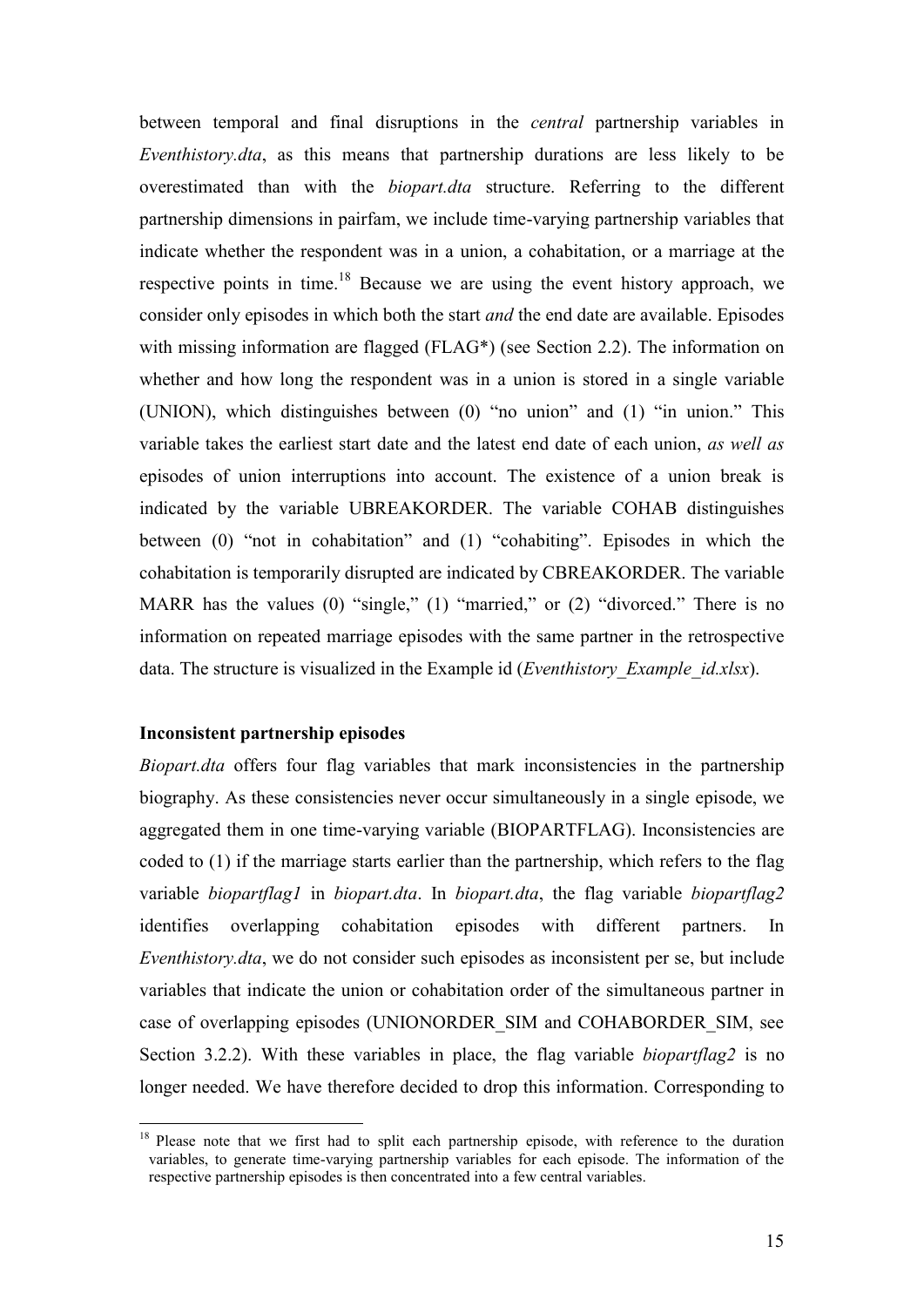the variables *biopartflag3* and *biopartflag4* in *biopart.dta*, the time-varying flag variable BIOPARTFLAG in *Eventhistory.dta* has the value (3) if the current marriage started before the previous marriage had been terminated, and the value (4) if the age of the partner had been misreported (being less than 10 years old). We further sought to ensure that inconsistencies are not artificially created in the imputation process of missing month information. With the help of our generated flag variables (IMP\*), which mark random imputations in the date variables, we identified these episodes and recoded the respective start and end dates in a manner that eliminated overlapping episodes.<sup>19</sup> Consequently, these episodes are not marked as inconsistent.

#### **3.2.2 Order variables**

 $\overline{a}$ 

*Biopart.dta* includes a variable that gives information about the ordering of the different partners according to the start date of the partnerships ("index"). If the start date of a partnership is missing, this variable relies upon the order in which the partnerships were listed during the interview, and assumes this to be the chronologically correct ordering of partnerships. This "index" variable refers to the union dimension. We rely upon this index variable and generate a variable that indicates in a time-varying manner the order of the union partner. UNIONORDER shows the respective order number or has the value (0) "no partner" if no union is ongoing in the respective episode. Additionally, we provide information about the order number of the union partner with whom the respondent cohabited or was married to by the variables UNIONORDER\_COHAB and UNIONORDER\_MARR. The example id (see Table III in the appended Excel document *Eventhistory Example id.xlsx*) illustrates what the variables look like.

<span id="page-16-0"></span>As further order variables, we include information about the order of cohabitations and marriages. This information is, for example, essential to an analysis that is restricted to first cohabitations or first marriages. Therefore, we construct indexes for cohabitation and marriage by ordering the data according to the cohabitation and the marriage histories, respectively.<sup>20</sup> In *Eventhistory.dta* these index variables are time-

<sup>&</sup>lt;sup>19</sup> We assume that this is more likely. In any case, all of the episodes based on imputed dates can be identified with our provided flag variables.

<sup>&</sup>lt;sup>20</sup> While episodes with start dates can be sorted correctly, episodes with missing start dates are problematic because they cannot be taken into account easily. If, for example, the date of the formation of the first household is missing, but the date of the formation of the second household exists, it is possible to assume that the second formation is the first unless effort is applied to sorting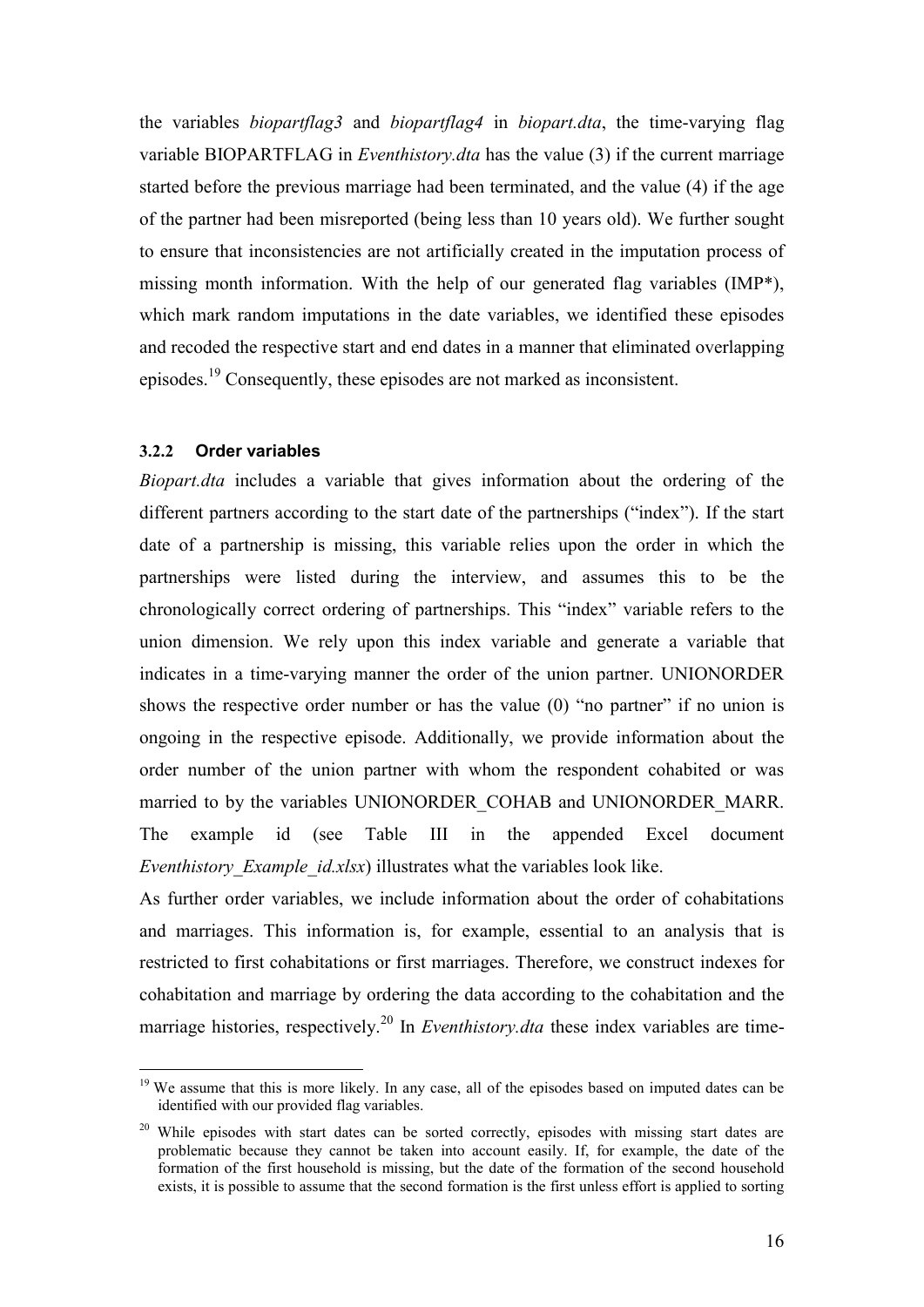varying and labeled COHABORDER and MARRORDER. They refer to the order of domestic partners and spouses (as can be seen from the Example id in *Eventhistory\_Example\_id.xlsx*.).

Some of the respondents reported having overlapping union and cohabitation episodes. Overlaps can occur during the transition to a new partnership (a partnership starts before the previous one has ended), but can also take place within a partnership (a partnership starts and ends while the previous one lasts). Thus, the variables UNIONORDER\_SIM and COHABORDER\_SIM indicate overlapping partnership episodes. The main order variables (UNIONORDER, COHABORDER) show the order number of the new partner, while the order number of the previous partner is shown in the UNIONORDER SIM/ COHABORDER SIM variable. To ensure that these overlaps are not produced by the random imputation procedure, we checked cases with overlaps and imputations. Episodes are recoded if they have overlaps of less than four months and only information about the season is available, or if they have overlaps of up to 12 months and only yearly information is given.

#### **3.2.3 Further partnership information**

<span id="page-17-1"></span> $\overline{a}$ 

#### **Homosexuality – a partnership dimension**

<span id="page-17-0"></span>We define homosexuality as a partnership dimension that may vary across different partnerships. The respective variable HOMOSEX indicates for each episode whether the respondent lives in an opposite-sex union (1), in a same-sex union (2), or in no union at all (0).

*Biopart.dta* offers a variable that indicates homosexuality as a time-constant trait.<sup>21</sup> In contrast, we assume homosexuality to be an individual characteristic that may vary across time. $^{22}$ 

out the episodes with the missing dates. If the start dates are missing, we assume that the order in which the cohabitations or marriages were reported in the interview is correct. To consider this order, we ascribed an imputed start date to episodes with missing start dates. Note that the sole purpose of the imputed values is to make the respective episode count, and that it will be recoded to missing afterwards. We imputed the start of the cohabitation or marriage using the date of union formation, if it was not missing as well. Otherwise, we recoded the missing cohabitation start date to the cohabitation end date. If the required information was missing, we ordered the missing dates according to the "index" category.

<sup>&</sup>lt;sup>21</sup> The syntax used to compute the variable is contained in the Stata do file *homosex.do*. The information on homosexuality is taken from the anchor interview, combining information from waves 1 and 2. The anchor is defined as being homosexual if he or she had a same-sex partner in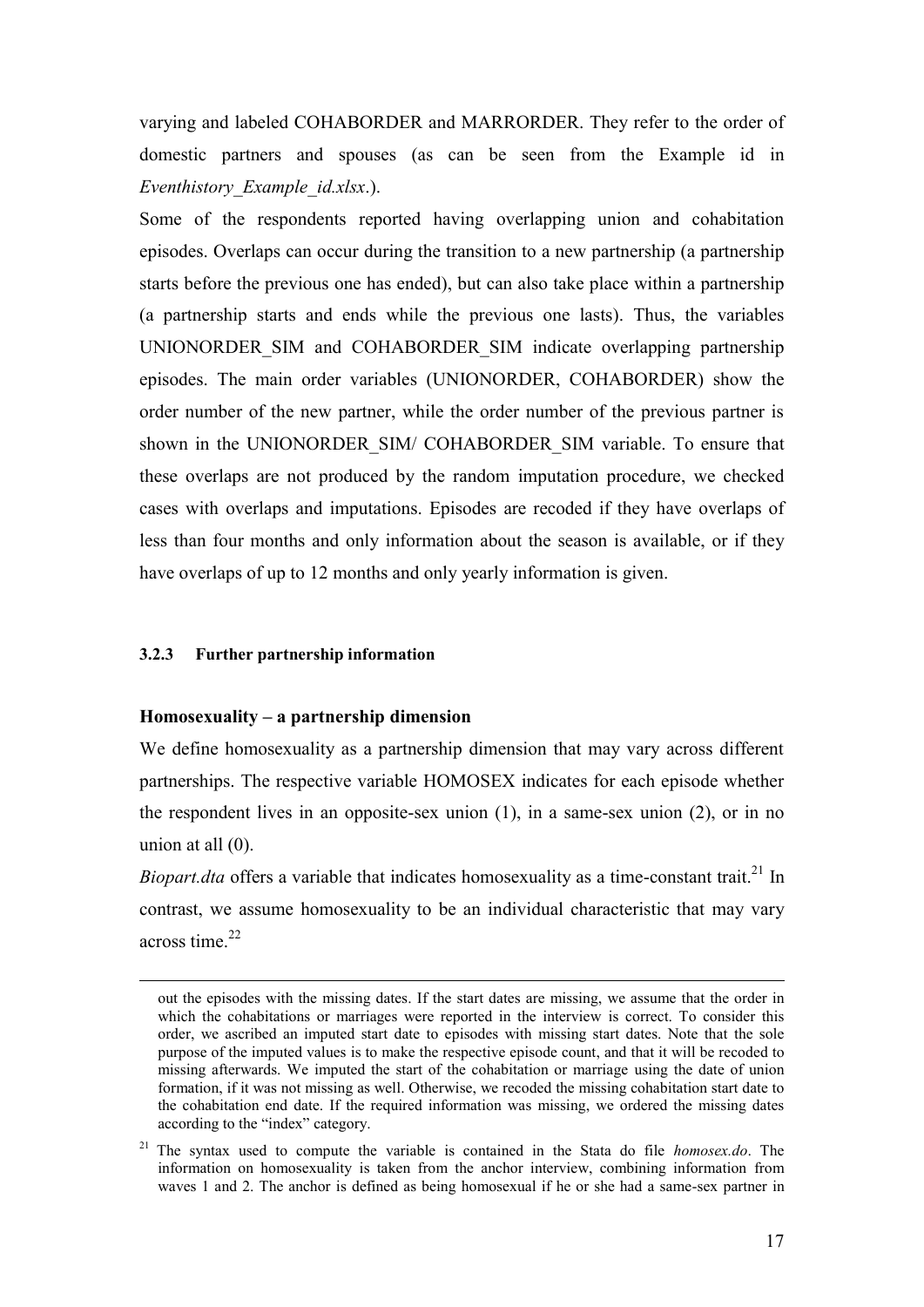In order to exemplify the benefits of the variable HOMOSEX, we show the union trajectories of two example ids (Table 1). The original variable "homosex" in *biopart.dta* categorizes the first example id constantly as homosexual because she is living in a same-sex partnership at the time of interview, even though in the past she had a heterosexual relationship. The second example id has no partnership at the time of interview, but had same-sex as well as opposite-sex unions in the past. As the question about sexual orientation was not answered in the questionnaire by this respondent, the original variable "homosex" in *biopart.dta* is marked as missing, in contrast to the new variable HOMOSEX. Thus, HOMOSEX emphasizes the sexual *practice* of a person.

| Id        | <b>Start</b><br>(t0) | End<br>(t) | UNION-<br>ORDER                       | <b>HOMOSEX</b>              | For<br>comparison:<br>homosex<br>(bv<br>pairfam group) |
|-----------|----------------------|------------|---------------------------------------|-----------------------------|--------------------------------------------------------|
| 715391000 | $\theta$             | 221        | 0                                     | "no relationship"           | "homosexual"                                           |
|           | 221                  | 238        | $I^{st}$ partner                      | "heterosexual relationship" | "homosexual"                                           |
|           | 238                  | 280        | $\theta$                              | "no relationship"           | "homosexual"                                           |
|           | 280                  | 320        | $2^{nd}$ partner                      | "homosexual relationship"   | "homosexual"                                           |
| 616520000 | $\theta$             | 173        | $\theta$                              | "no relationship"           | "incomplete data"                                      |
|           | 173                  | 213        | $I^{st}$ partner                      | "heterosexual relationship" | "incomplete data"                                      |
|           | 213                  | 219        | 0                                     | "no relationship"           | "incomplete data"                                      |
|           | 219                  | 241        | $2^{nd}$<br>partner                   | "homosexual relationship"   | "incomplete data"                                      |
|           | 241                  | 280        | 0                                     | "no relationship"           | "incomplete data"                                      |
|           | 280                  | 336        | $\overline{\mathcal{E}}^{rd}$ partner | "heterosexual relationship" | "incomplete data"                                      |
|           | 336                  | 337        | 0                                     | "no relationship"           | "incomplete data"                                      |

<span id="page-18-0"></span>**Table 2: Definition of homosexual and heterosexual partnerships in Eventhistory.dta** 

#### **Marriage ceremony**

 $\overline{a}$ 

MARCER shows the type of wedding ceremony for each marriage while it lasts. During unmarried episodes, this variable has the value  $(-3)$  "does not apply". Analogous to *biopart.dta*, we distinguish between having had a civil ceremony (1), a religious and a civil ceremony (2), or only a religious ceremony (3). Please note that the data include the date of marriage formation, but we do not know whether this information refers to the religious or the civil ceremony.

wave 2. If the anchor person did not have a same-sex partner in wave 2, information from wave 1 (anchor's reported homosexual preference or a same-sex partnership) was added (Brüderl et al. 2011).

<sup>22</sup>We therefore decided to drop the "homosex" variable offered in *biopart.dta*.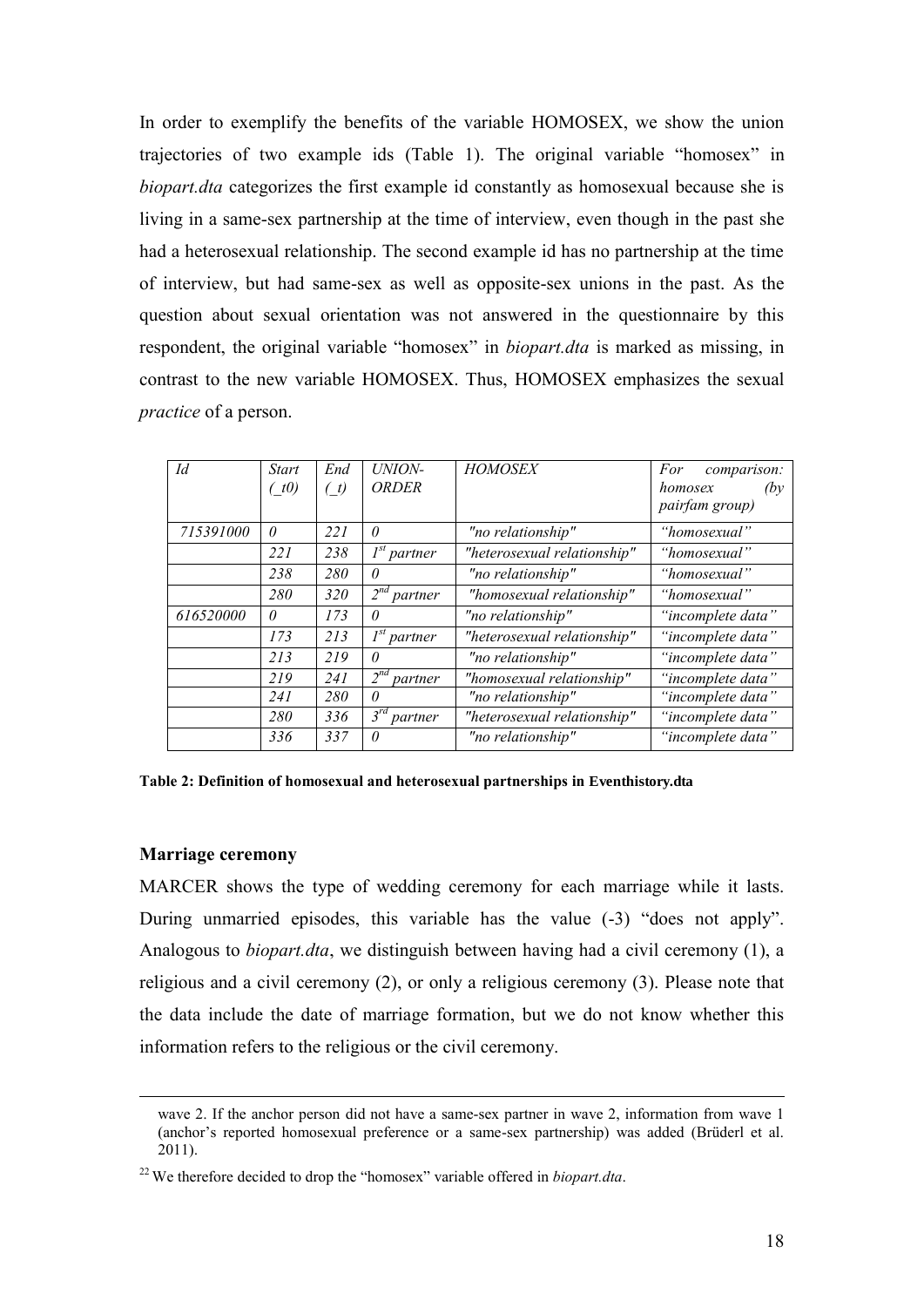#### **Death of a partner**

DEADPARTNER shows in each time period whether the respondent experienced a partnership that ended through the death of a partner. The variable is either zero for "no death of partner," or shows the order number of the partner who died. If the respondent did not remember the year of death of one partner, the variable has the value (-7) "incomplete information" for the whole id.

#### <span id="page-19-0"></span>**Matching prospective partner information**

There is no information on the characteristics of previous partners in the German Family Panel<sup>23</sup>. However, pairfam offers rich information on the partnerships that are ongoing at the time of an interview. Some information is collected through the anchor person and some through the partner questionnaire. We decided to include the partner id in *Eventhistory.dta* to simplify the matching with the partner data. We included this information in a time-varying way: whenever the anchor person shows an episode in which he or she is in a relationship with a partner who is the current partner in wave 1 or 2, this episode is assigned the partner id of this partner (PID). This is illustrated in the example id's history (Table III in the appended Excel document *Eventhistory Example id.xlsx*). Thus, it is easy to identify for which relationship episodes dyadic analyses can be conducted.

#### **3.3 Fertility biography**

In this section, we first provide details on the ordering of children in *Eventhistory.dta*. Second, we explain the generation and content of the variables on the actual fertility history (3.3.2), on episodes of co-residence with children (3.3.3), and on further variables regarding the children of the anchor person (3.3.4).

#### **3.3.1 Ordering of children**

 $\overline{a}$ 

We order all biological children according to their dates of birth. The birth dates of non-biological children are not considered in the ordering procedure, as we

 $23$  The only information provided is the sex and the relationship of the partner to the children of the anchor person.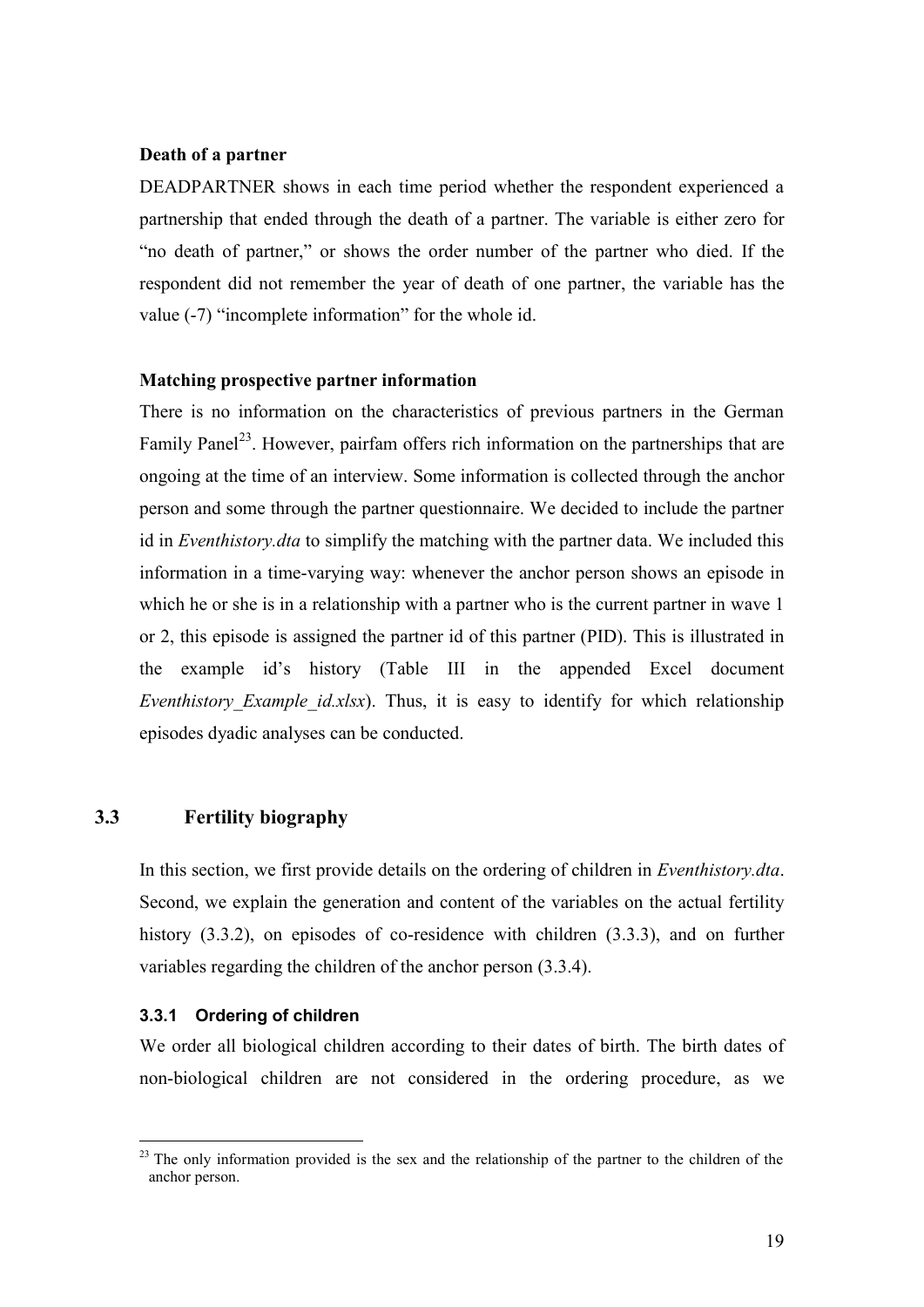concentrate on the fertility behavior of the respondents.<sup>24</sup> Thus, order-specific information is available for all biological children. The respective variables carry the letters "**BIOK**" for "**bio**logical **k**id" in their name.

Thus, the order of children in *Eventhistory.dta* deviates from the ordering in *biochild.dta*, in which non-biological children are also taken into account when ordering the children. The reordering of children makes it necessary to include a variable that indicates the original number of each biological child, as it is stated in the anchor data set (NUMBERBIOK $\{1-10\}$ ). This time-varying variable works as an identifier and allows to match further child-specific information from other pairfam data sets.

<span id="page-20-0"></span>Second, if respondents have children with missing year-of-birth information, these children cannot be ordered. The denoting of childless episodes and the correct ordering of biological children are therefore not possible in these cases<sup>25</sup>. Thus, if at least one of the biological children has a missing year of birth, the whole fertility biography of the respondent is flagged as incomplete (see section 2.2). These respondents should not be considered in family-related analyses. The respective temporary variable "FLAG\_M\_bio\_dobk" indicates incomplete fertility biographies. In the final *Eventhistory.dta*, several variables have the value (-7) "incomplete information" whenever the fertility biography of the person is incomplete (see Table 8).

#### **3.3.2 Fertility episodes**

 $\overline{a}$ 

Fertility episodes refer to the timing of the births of biological children. Thus, our central fertility variable is the age of the biological children of the respondent. AGEBIOK{1-10} shows the age of the respective child in each episode, starting nine months prior to the date of birth (pregnant  $(1)$ )<sup>26</sup>. Thereafter, the episodes are split at

<sup>&</sup>lt;sup>24</sup> For practical reasons, we have assigned non-biological children imputed birth dates that order them after all of the biological children. These dates are later recoded to -3.

<sup>25</sup> In contrast, in *biochild.dta* children with missing information on their year of birth are placed after all of the children with known dates of birth. The advantage of this procedure is that other childspecific information still is available, even though the year of birth is not.

Fertility analysis is usually strongly dependent on the reliable ordering of children. This is why we have decided that it would not be appropriate to randomly choose an adapted ordering or to rely on the order in which the children were reported during the interview, as we did in the case of missing dates in the partnership biography.

<sup>&</sup>lt;sup>26</sup> The duration of pregnancy is a proxy (nine months prior to date of birth) and does not rely on any stated date of conception by the respondent. As pregnancies sometimes end earlier than after nine months, the duration is overestimated in this data set. The lack of exact information of conceptions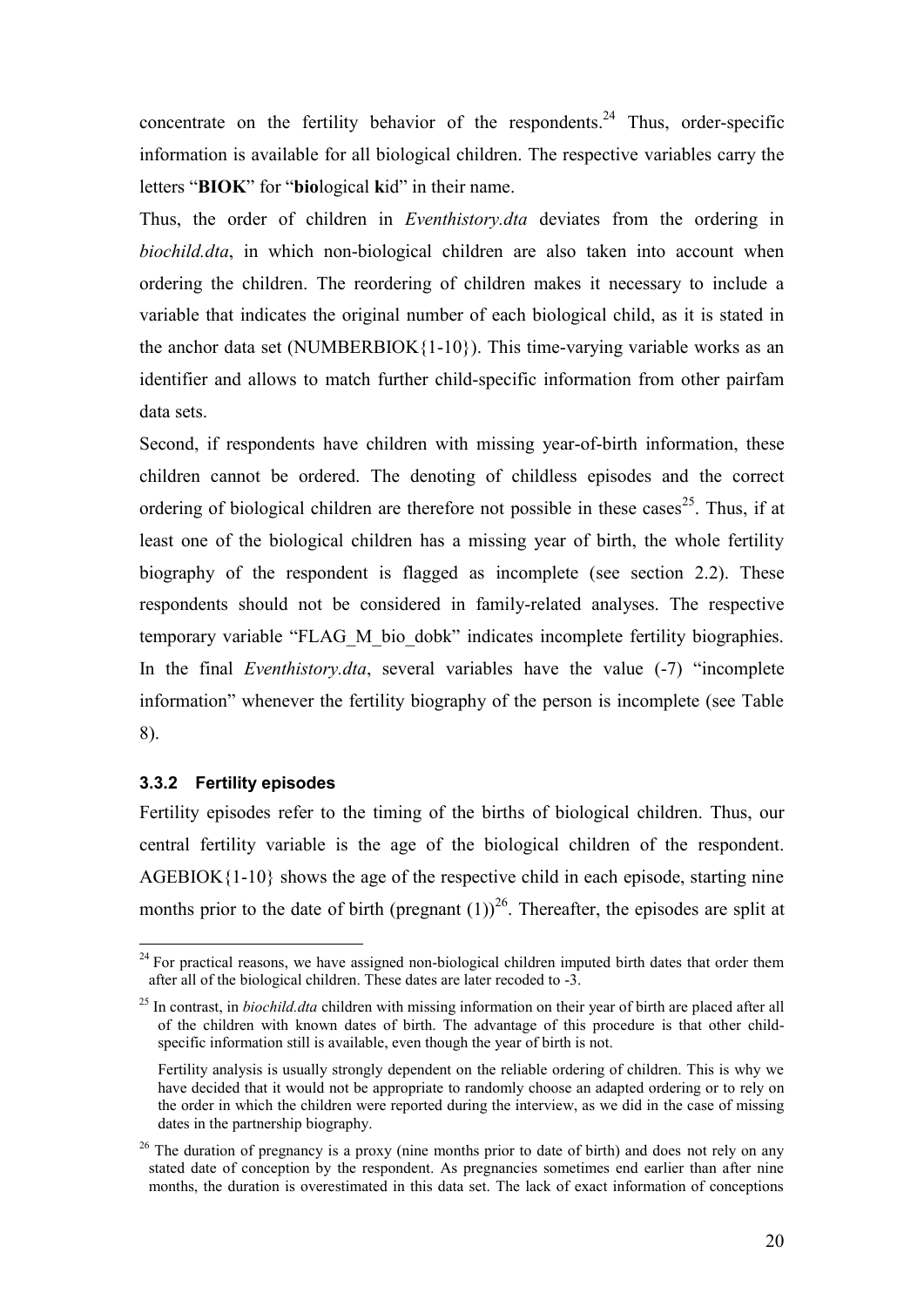each birthday of the child (zero years old (2), one year old (3), and so on). Childless episodes are coded as (0). Respondents with missing birth year information in any of the children's years of birth are coded as (-7) "incomplete information." We provide a further variable that indicates the age of the youngest child of the respondent for each episode (AGEBIOK\_YNG).

#### **3.3.3 Episodes of living with children**

Information on the episodes during which the anchor person lived or did not live with children is surveyed differently in waves 1 and 2. In wave 1, respondents were asked to list all previous episodes of co-residence if they were not living with the respective child at the time of interview. If the respondent and his/her child co-resided at the time of interview, only the starting date of co-residence was surveyed. That means that interruption dates were not reported. This results in disparate retrospective data on co-residence with children.

Starting with wave 2, no information on the dates when children move in or out is being collected. Instead, the survey only shows whether children are *currently* living in the anchor's household. Apart from that, no information on cohabitation episodes of dead children is included in *biochild.dta*. Due to these restrictions, we had to make several assumptions about the cohabitation history of the anchor with biological and non-biological children. $27$ 

 $\overline{a}$ 

2. Deceased children were living with the anchor person from the date of birth until the date of death.

- 5. Respondents with children born after wave 1 who were living with these children at the time of the second interview had been living with these children since birth.
- 6. Respondents with children born after wave 1 who were not co-residing with these children in wave 2 had never co-resided with these children.
- 7. Non-biological children who were first reported in the second interview and who were living with the respondent at the time of the second interview had moved in with the respondent in the month of second interview.

further leads to the fact that we only consider terminated pregnancies. If respondents state that they are pregnant during the latest interview this is not considered in *Eventhistory.dta.* 

<sup>27</sup>

<sup>1.</sup> Cohabitation breaks with children are only available for a selective group of respondents, which is why we only consider the first reported episode of living together with each child of all of the respondents.

<sup>3.</sup> Children who were living with the anchor person in wave 1 had not moved out between the date when they first moved in and the date of the first interview.

<sup>4.</sup> Children who were not living with the anchor person in wave 1 had lived with the anchor person only once before the first interview. After wave 1, prospective data provide information about further episodes of co-residing with children.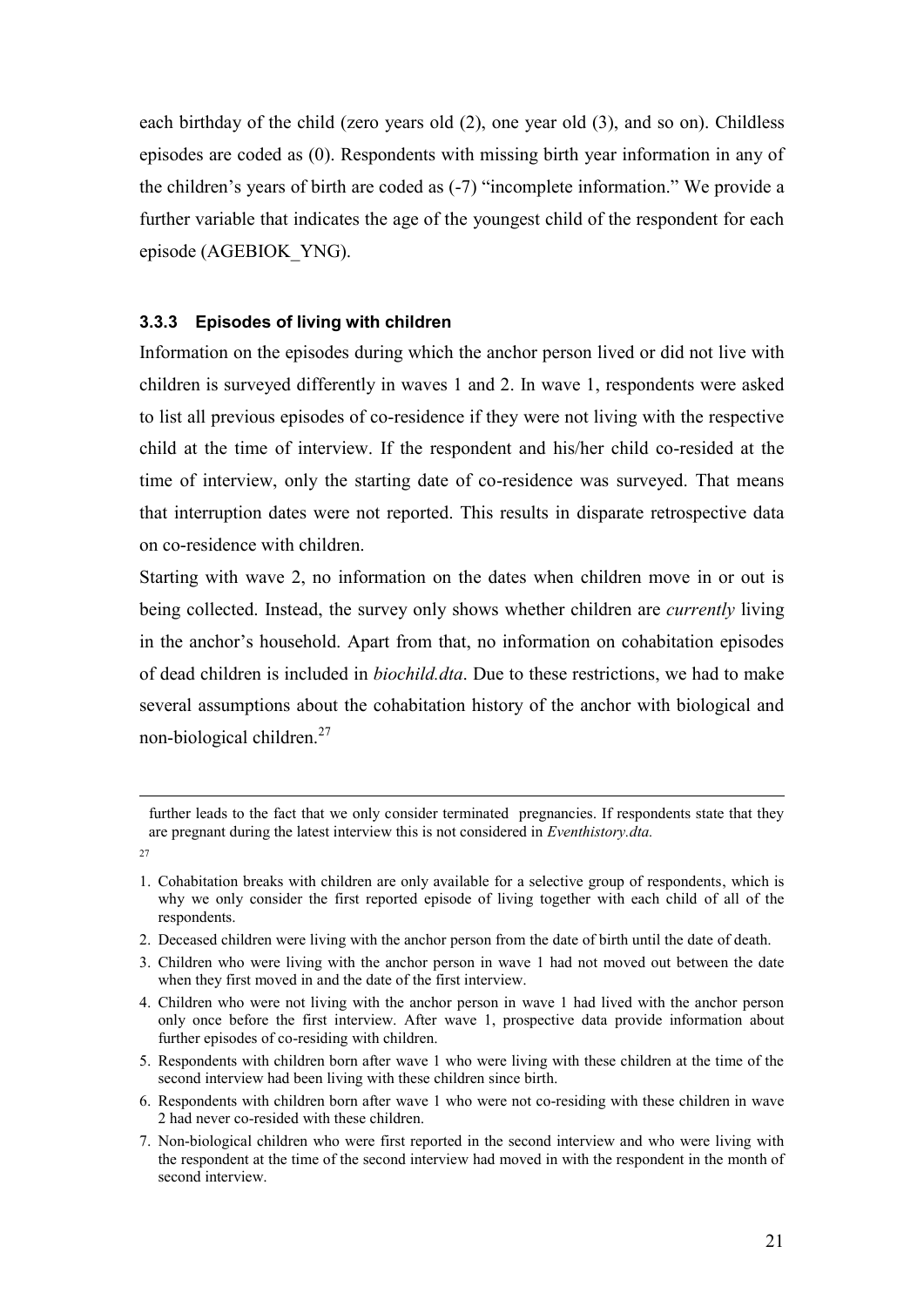<span id="page-22-1"></span><span id="page-22-0"></span>Based on these assumptions (and reported dates),  $LIVBIOK$ {1-10} shows for each episode whether the respondent is living with a specific biological child (1) or not (0). Respondents with missing information on the year of the beginning or ending of coresidence are coded as "incomplete information" (-7).

LIVKIDS is the only variable that contains information on non-biological children. It shows for each episode, independent of the order of the children, whether the respondent shares a household with biological children only (1), with non-biological children only (2), with both biological and non-biological children (3), or with no children at all (0). This variable also shows whether there is missing information on co-residence with children (-7). The example id (see Table III in the appended Excel document *Eventhistory Example id.xlsx*) illustrates what the variables on coresidence with biological and non-biological children look like.

#### **3.3.4 Further information**

#### **Death of a child**

DEADBIOK shows in each time period whether the respondent experienced a death of a biological child. The variable is either (0) "no child died" or shows the order number of the biological child who died. If the respondent does not remember the year of the death of a child, the variable has the value (-7) "incomplete information" for the whole id.

#### **Sex of a child**

 $\overline{a}$ 

 $BIOSEXK{1-10}$  shows the sex of each biological child from the time the child was conceived (nine months prior to birth).

#### **Order of surveyed child**

As described, the ordering of children in *Eventhistory.dta* deviates from the ordering in *biochild.dta* (see Section 3.2.2). This means that we have to adapt the categories of the variable that shows the order number of the surveyed child (named *surveykid* in

<sup>8.</sup> Children who had moved out after the first interview moved out in the month of the second interview.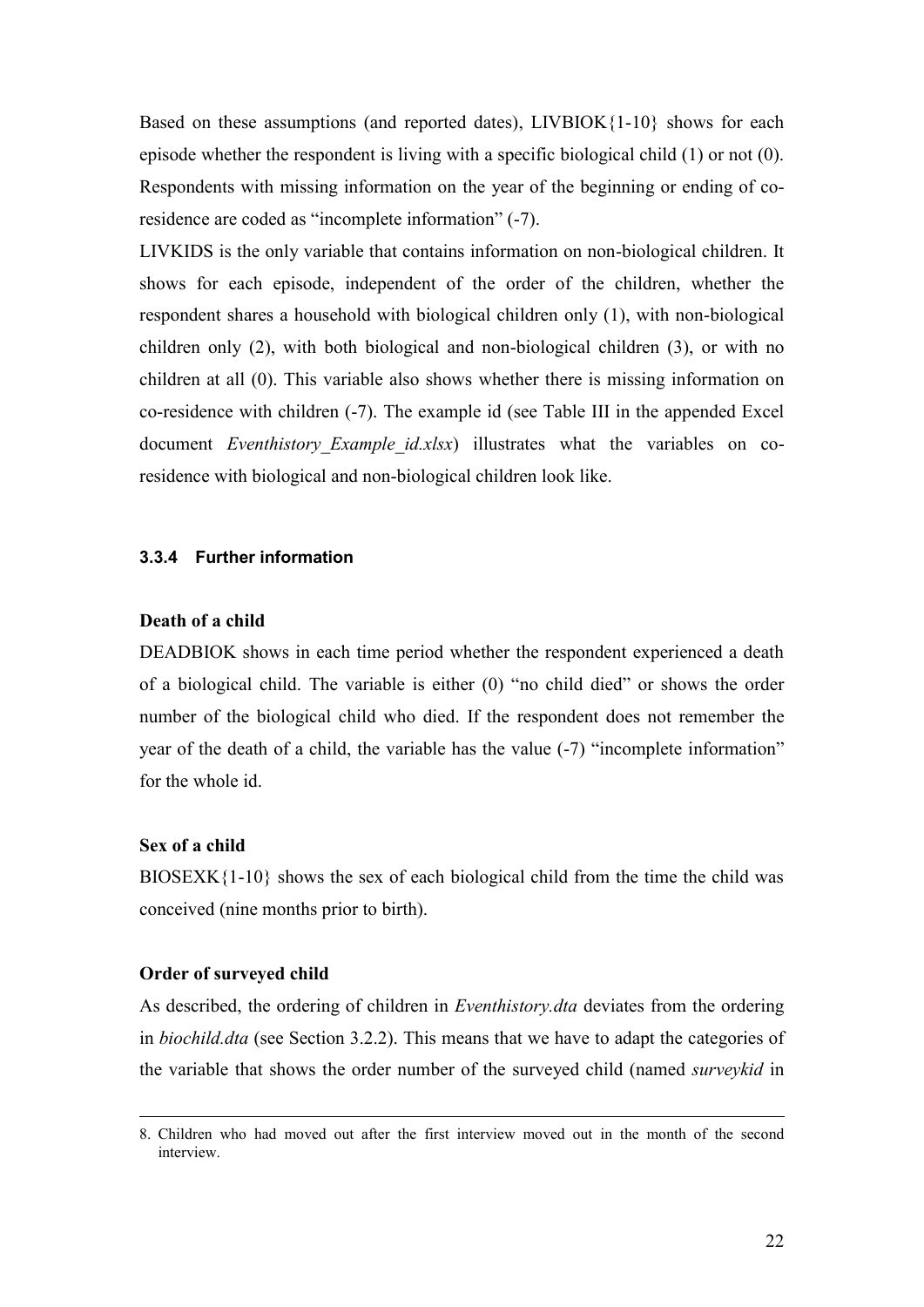*biochild.dta*). CAPIBIOK shows the *Eventhistory.dta* order of the biological child, which was surveyed via the children's questionnaire. The variable has the value (-3) "does not apply" in pre-conception episodes, and the value (-7) "incomplete data" if the fertility biography is incomplete.

#### **Partner order of second biological parent**

 $\overline{a}$ 

The variable pno in *biochild.dta* is recoded because the categories deviate from the partner ordering in *Eventhistory.dta.*<sup>28</sup> The variable indicates the partner who is the second biological parent. In *Eventhistory.dta*, the variable UNIONORDER BIOK{1-10} shows for each biological child the partner order number of the second biological parent. If the second biological parent is not reported in the partnership history, this is marked as (97) "another person." Again the variable has the value (-3) "does not apply" in episodes in which the child has not yet been conceived, and the value (-7) "incomplete data" if the fertility biography is incomplete. For the example id (Table III in the appended Excel document *Eventhistory\_Example\_id.xlsx*), we see that UNIONORDER\_BIOK1 shows that the third partner is the second biological parent of the first biological child.<sup>29</sup>

<sup>&</sup>lt;sup>28</sup> In pairfam has the value zero when the current partner of wave 1 is the second biological parent of a respective child. Starting with wave 2, the current partner who had also been the current partner in the previous wave is assigned the number one; the current new partner, the number two; and partners who had been partners between two interviews are assigned the numbers three, four, five, etc. (Brüderl et al. 2013). These differences in coding between waves 1 and 2 also appear to suggest that a lot of respondents reported in wave 2 that none of the stated partners, but rather "another person," is the second biological parent of the child. In fact, the response of "another person" in wave 2 means that no current partner or partner from a relationship that took place between waves 1 and 2 is the second biological parent. In *Eventhistory.dta*, we show one consistent variable that has the running partner number for the second parent. However, for children born before wave 1, we only account for the information given in wave 1. Information on the second biological parent given in wave 2 is only used for children born after wave 1. Thus, we do not consider revisions of the respondents regarding this information.

Incidentally, the example id (see Excel table *Eventhistory Example id xlsx* in the appendix) is one of the rare cases that involve a revision of the respondent between the two waves (see Footnote 24). For wave 1, it is reported that "the current partner in wave 1" is the second biological parent of the first child. In contrast, it is reported for wave 2 that "another person" is the second parent, even though the respondent's current partner in wave 1 was still the current partner of the respondent (see Table II). In order to limit the coding complexity, we accept this kind of potential misreporting and assume that the third partner is the second biological parent, as was stated in wave 1 (see Table III).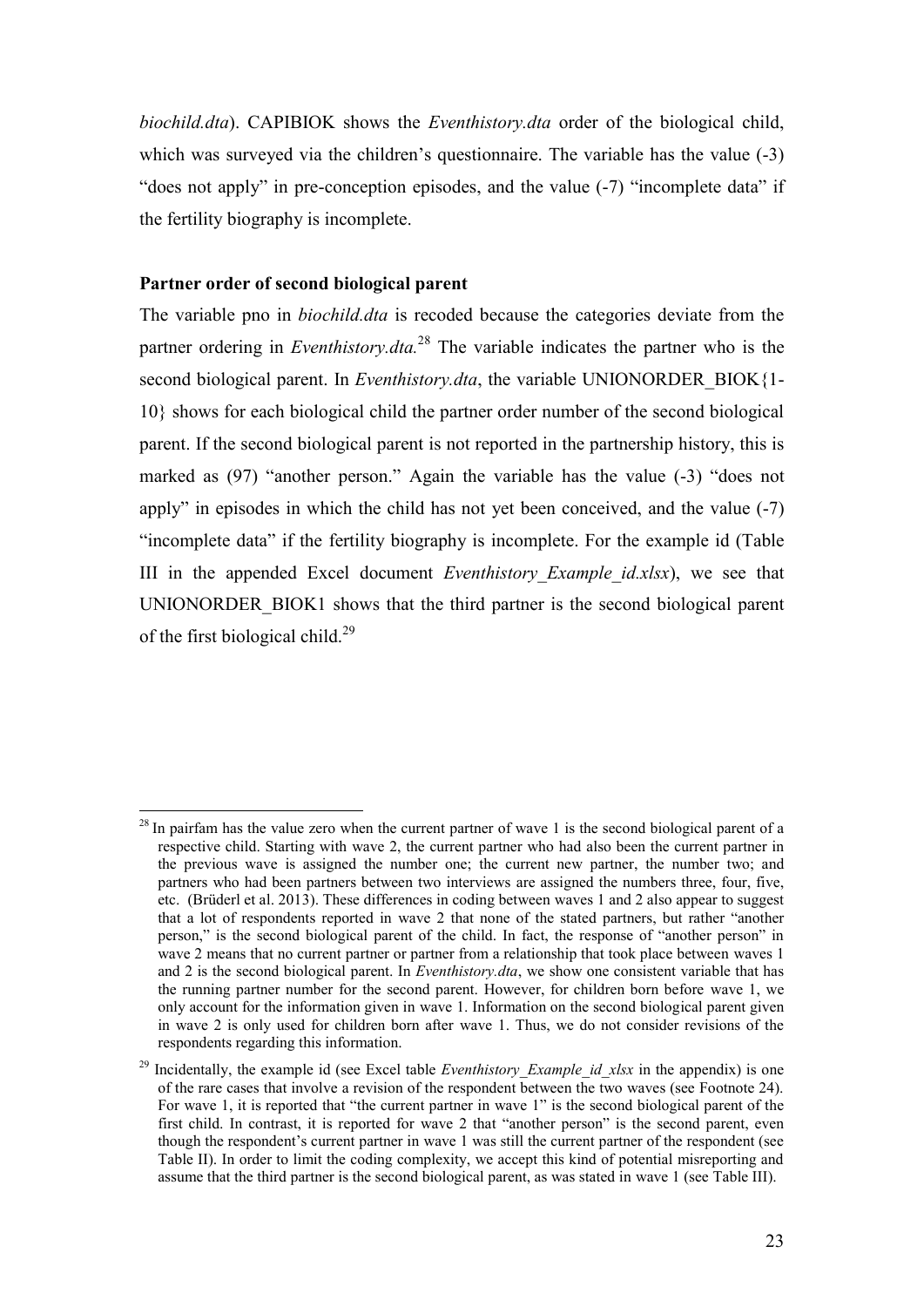## **4 Recommendations and summary**

#### **4.1 Recommendations**

In [Table 3](#page-24-0) we list the generated flag variables, and provide recommendations about whether to drop or to keep flagged individuals or episodes. An episode or respondent is either flagged by a separate flag variable or by a separate category in a respective event variable. In the latter case, we follow the flagging strategy of *biopart.dta* and *biochild.dta* and use (-7) as the flag category for missing information. We distinguish three different kinds of flagged information:

First, variables can mark missing information. We distinguish between completely missing dates and missing dates that have been imputed in *biochild.dta* or *biopart.dta*. If the information on the date of birth is completely missing, not only are selected episodes flagged, but all of the parity-specific information is marked as (-7) "incomplete information," as in these cases no correct ordering of children is possible. If the year of co-residence with a specific child is missing, the co-residential biography with the respective child is coded as (-7). If the date of death of any child or any partner is missing, the respective variables (DEADBIOK and DEADPARTNER) are set to (-7) for the whole id. If at least the year of an event is available, the date is imputed. Variables that mark such imputed missing information have the prefix "IMP" and distinguish between whether (1) "only season information" or (2) "only year information" was given in the interview.

<span id="page-24-0"></span>Second, we flag inconsistencies in the data. BIOPARTFLAG refers to different inconsistency flags of *biopart.dta*. It marks episodes that are probably misstated. *Biopart.dta* also defines cohabitation episode overlaps as inconsistent. We mark these episodes with the variable COHABORDER\_SIM. The variable shows not only whether an overlap exists, but also with whom the respondent reported cohabiting simultaneously. As it is not clear whether these overlaps are due to a misstatement of the dates, we do not define them as inconsistent per se. Similarly, partnership episodes may overlap, which is indicated in the variable UNIONORDER\_SIM.

Third, the flag variables mark episodes that can contradict general assumptions about fertility and partnership behavior. Same-sex unions should be dropped if theoretical assumptions rely on opposite-sex unions. The death of a partner can be mistakenly interpreted as a separation if the respective flag variable DEADPARTNER is not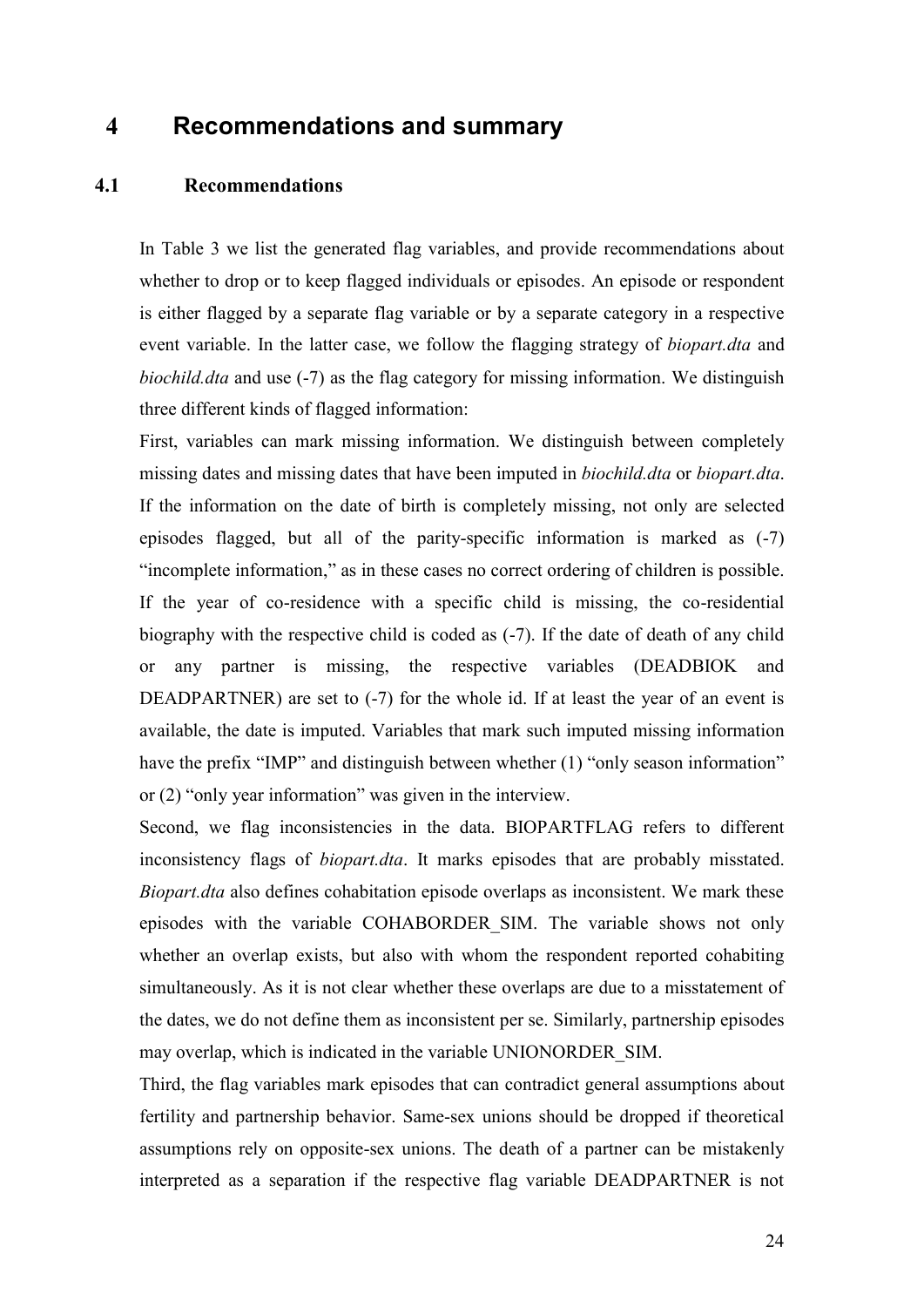<span id="page-25-0"></span>taken into account. The variables that show the age and co-residence of a child do not mark the child's death. Thus, we would have assumed the child was getting older if we had not considered the flag variable DEADBIOK. Similarly, we might have incorrectly assumed that co-residence with a child ended with the child moving out, instead of with his or her death. Thus, DEADBIOK needs to be taken into account in the respective analyses.

[Table 3](#page-24-0) is constructed in the following way. In the first column, the variable's label or the relevant category is listed. The second column defines what is flagged by the respective variables or categories. The third column contains an explanation of the consequences if the flag variable is ignored. In the fourth column, a recommendation is provided for cases in which the flagged information is sensitive for the analysis.

| Variable name                                                                                            | What they mark                                                                                                    | Consequence                                                                                                                             | Recommendation                                                                                       |
|----------------------------------------------------------------------------------------------------------|-------------------------------------------------------------------------------------------------------------------|-----------------------------------------------------------------------------------------------------------------------------------------|------------------------------------------------------------------------------------------------------|
| FLAG M UNION,<br>FLAG M COHAB,<br><b>FLAG M MARR</b>                                                     | missing<br>A<br>partnership<br>episode<br>in the data                                                             | A partnership episode<br>is mistakenly reported<br>partnerless/not<br>as                                                                | Drop episodes/ids in<br>analyses that refer to<br>the partnership status                             |
|                                                                                                          |                                                                                                                   | cohabiting/not<br>married.                                                                                                              | at a single point in<br>time,<br>e.g.,<br>at<br>childbearing.                                        |
| $AGEBIOK{1-10} == -7$<br>AGEBIOK YNG ${1-10}$ ==-<br>7                                                   | Fertility history is<br>missing because the<br>year of birth of at<br>least one biological<br>child is not known. | The fertility history of<br>respective<br>the<br>id<br>cannot be used.                                                                  | Drop id for fertility<br>analyses.                                                                   |
| $SEXBIOK{1-10} == -7,$<br>$NUMBERBIOK{1-10}==$<br>7,<br>UNIONORDER_BIOK{1-<br>$10$ }==-7<br>CAPIBIOK=--7 | Information on the<br>child<br>is<br>missing<br>because the fertility<br>history is missing                       | Information<br>the<br>on<br>child cannot be used.                                                                                       | Drop id for<br>child-<br>related analyses.                                                           |
| DEADBIOK=-7                                                                                              | Information on the<br>year of death for any<br>biological child is<br>not known.                                  | It is not possible to<br>determine whether all<br>of the children are<br>alive.                                                         | Drop ids for analyses<br>in which it is relevant<br>to know whether the<br>children are alive.       |
| DEADPARTNER=--7                                                                                          | Information on the<br>year of death of the<br>partner<br>is<br>not<br>known.                                      | It is not possible to<br>determine<br>whether<br>the dissolution was<br>due to separation or<br>to the death of one of<br>the partners. | Drop episodes for the<br>separation analyses.                                                        |
| $LIVBIOK{1-10} == -7$                                                                                    | Information on the<br>year of co-residence<br>with<br>specific<br>a<br>biological child is<br>not known.          | co-residence<br>The<br>history of specific<br>biological child and<br>anchor is not clear.                                              | Drop ids in analyses<br>that<br>refer<br>to<br>$co-$<br>residence with specific<br>biological child. |
| LIVKIDS==-7                                                                                              | Information on the<br>year of co-residence<br>with at least one                                                   | co-residence<br>The<br>history with children<br>is not clear.                                                                           | Drop ids in analyses<br>that refer to the co-<br>residence<br>with                                   |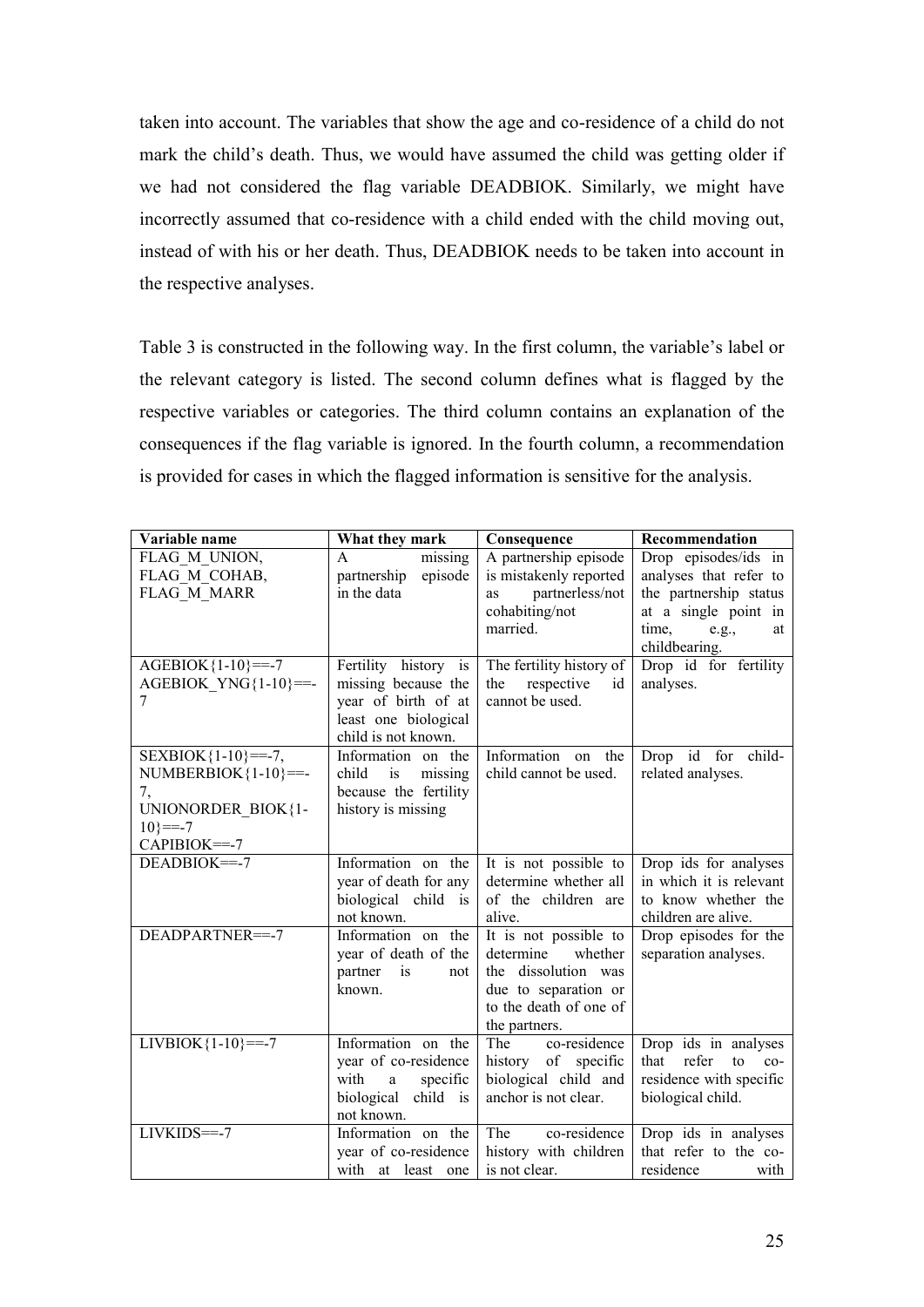<span id="page-26-0"></span>

|                                                    | child (biological or  |                                              | children.                                 |
|----------------------------------------------------|-----------------------|----------------------------------------------|-------------------------------------------|
|                                                    | not) is not known.    |                                              |                                           |
| IMP SEP,<br>IMP_UNION,                             | An imputed month      | The date is imprecise                        | Drop episodes/ids in                      |
| IMP_COHAB,                                         | in the date           | because it refers to                         | analyses that refer to                    |
| IMP COHABend,                                      |                       | information on<br>the                        | precise dates, e.g., the                  |
| IMP MARR, IMP DIV                                  |                       | season or year.                              | timing of marriage                        |
| IMP dobbiok ${1-10}$                               |                       |                                              | relative<br>to                            |
| IMP dodbiok ${1-10}$                               |                       |                                              | childbearing.                             |
| IMP beglivbiok ${1-10}$<br>IMP endlivbiok ${1-10}$ |                       |                                              |                                           |
| IMP beglivnonbiok                                  |                       |                                              |                                           |
| IMP endlivnonbiok                                  |                       |                                              |                                           |
| <b>BIOPARTFLAG==1</b>                              | Inconsistencies<br>in | duration<br>The<br>of                        | Drop<br>episodes<br>in                    |
| BIOPARTFLAG==3                                     | the marriage history  | marriage is probably                         | analyses that refer to                    |
|                                                    |                       | misstated.                                   | marriage.                                 |
| <b>BIOPARTFLAG==4</b>                              | Inconsistencies<br>in | Wrong age of the                             | Drop the episode in                       |
|                                                    | the birth date the of | partner                                      | analyses that refer to                    |
|                                                    | partner               |                                              | the partner's<br>birth                    |
|                                                    |                       |                                              | date.                                     |
| UNIONORDER SIM                                     | Union overlap         | The union duration of                        | Decide<br>which                           |
|                                                    |                       | the<br>previous                              | partnership should be                     |
|                                                    |                       | partnership<br>is                            | followed.                                 |
|                                                    |                       | underestimated.                              |                                           |
| COHABORDER SIM                                     | Cohabitation overlap  | cohabitation<br>The<br>of<br>duration<br>the | Decide<br>which<br>cohabitation should be |
|                                                    |                       |                                              | followed.                                 |
|                                                    |                       | previous cohabitation<br>is underestimated.  |                                           |
| HOMOSEX=2                                          | Same-sex unions       | A partnership may be                         | Drop<br>episodes<br>in                    |
|                                                    |                       | mistakenly assumed                           | analyses that refer to                    |
|                                                    |                       | to be opposite-sex.                          | opposite-sex                              |
|                                                    |                       |                                              | assumptions.                              |
| DEADPARTNER=={1-?}                                 | Respective<br>partner | is<br>mistakenly<br>It                       | episodes<br>Drop<br>for                   |
|                                                    | died                  | that<br>the<br>assumed                       | separation analyses.                      |
|                                                    |                       | partnership ended by                         |                                           |
|                                                    |                       | separation.                                  |                                           |
| $DEADBIOK=={1-10}$                                 | Respective<br>child   | mistakenly<br>It<br>is                       | Drop ids for analyses                     |
|                                                    | died                  | assumed that all of                          | in which it is relevant                   |
|                                                    |                       | biological<br>the                            | that the children are                     |
|                                                    |                       | children are alive.                          | alive.                                    |

#### **Table 3: Overview of flag variables and possible applications**

The fourth column further mentions whether the respective episode or the whole individual should be dropped.<sup>30</sup>

<span id="page-26-1"></span>The problematic episode can be excluded from the analysis by dropping the flagged episode. For variables that mark imputed dates in the union or cohabitation biography, it is important to consider the break information because imputations are not flagged during union or cohabitation breaks.

 $\overline{a}$ 

<sup>&</sup>lt;sup>30</sup> The problematic individual can be excluded from analysis by using the following command:

<sup>.</sup> Sort id

<sup>.</sup> by id: egen NewVariable=max(FlagVariable)

<sup>.</sup> drop if NewVariable=*[problematic value]*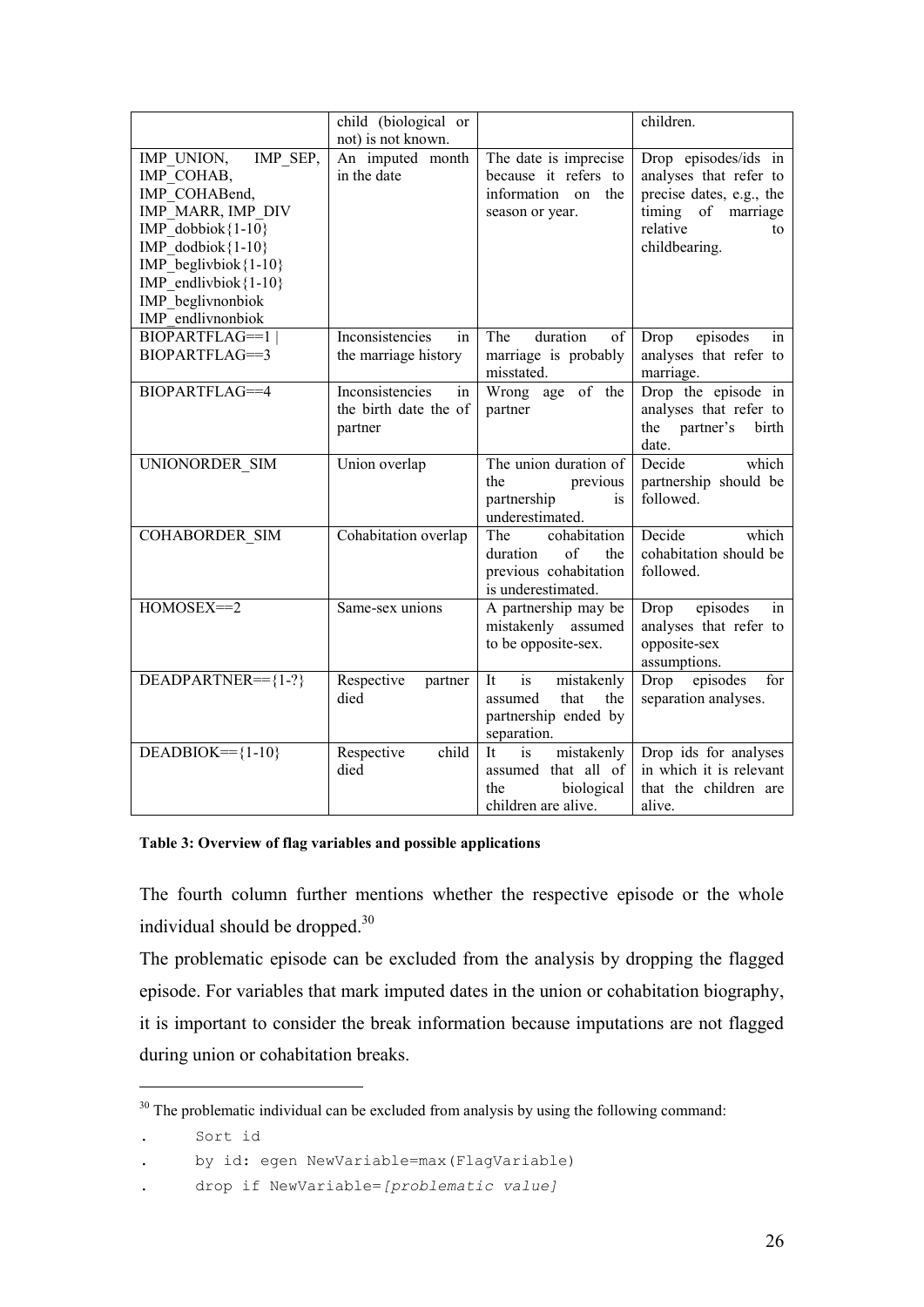For more information, please see the do files of the example analyses (especially *Eventhistory\_Example\_analysis2.do*).

#### **4.2 Summary**

With *Eventhistory.do*, we provide a syntax that facilitates the use of the rich biographic information in pairfam. The attached STATA do file *Eventhistory.do* enables the pairfam user to generate the event history data set *Eventhistory.dta*, which contains the fertility and partnership biographies of the first three waves of the German Family Panel pairfam (release 3.1) and the first two waves of DemoDiff (release 2.0). Referring to the original data sets and the syntaxes, the do file *Eventhistory.do* transforms the fertility and partnership information into spell data. The structure of *Eventhistory.dta* is "one row per event." All of the relevant information is considered in time-varying variables. *Eventhistory.dta* also includes individuals without children or partnership experience in the data - the so-called "risk population". Furthermore, *Eventhistory.dta* enables the pairfam user to identify date information that was imputed in *biochild.dta* or *biopart.dta*.

Thus, the data are very flexible and ready to be used. The pairfam user can easily conduct empirical analyses on a wide range of research topics. With *Eventhistory.dta* fertility and partnership behavior can be easily explored by applying empirical methods like event history or sequence analyses. *Eventhistory.dta* might not be appropriate for every research question concerning fertility and partnership behavior because information on specific children is only available for biological children of the anchor person.

*Eventhistory.dta* can be matched to further information on the anchor person, his or her children, his or her parents, and his or her partners by their respective personal identifiers.

*Eventhistory.dta* was developed as part of the authors' dissertation. We plan to include in a future version information on the employment biographies of the respondents. The use of data generated by *Eventhistory.do* should be indicated in your work by citing this report. We accept no responsibility for errors that may have arisen during the coding procedures.

Please contact the authors if you have any questions.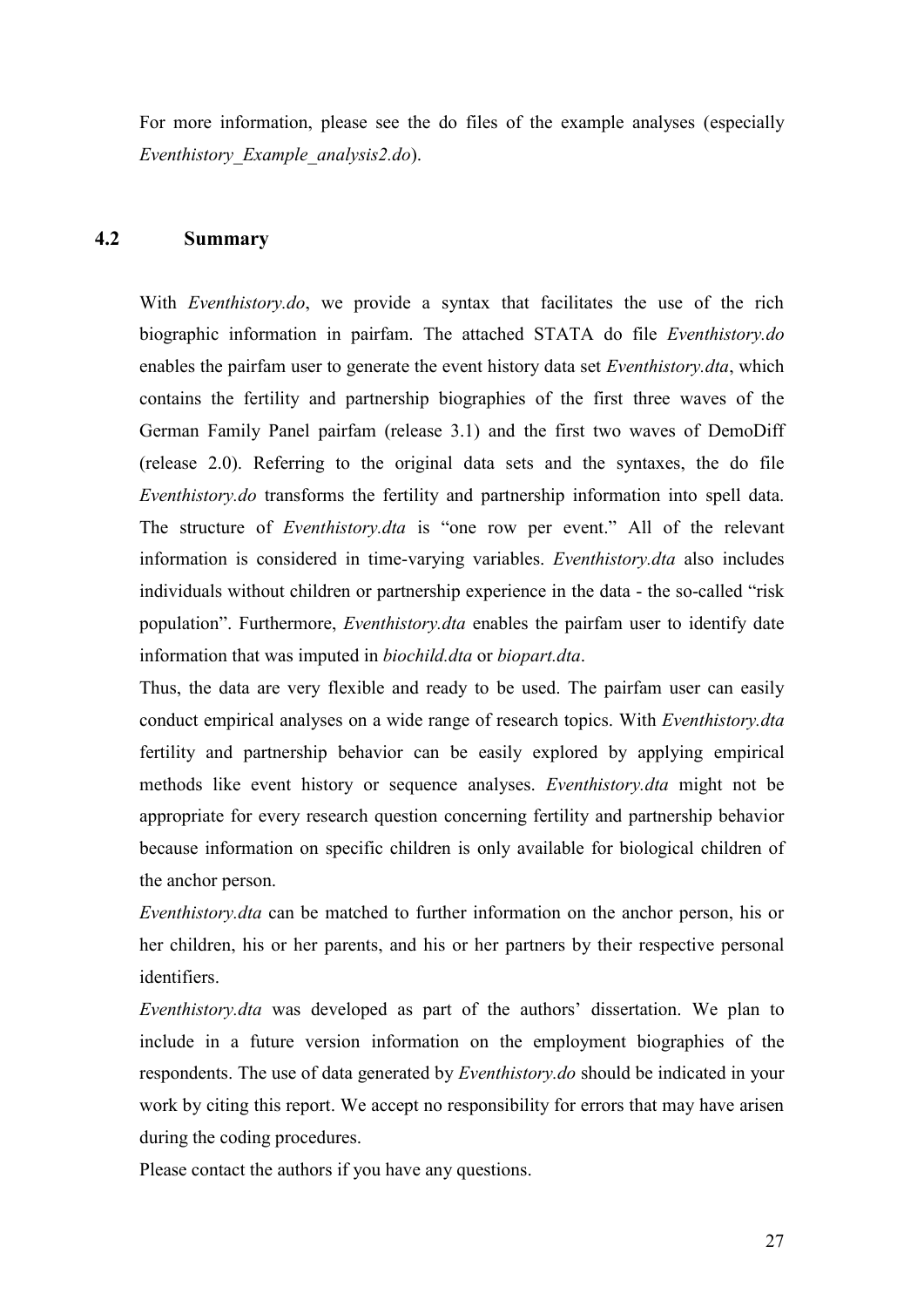## **5 Examples of analyses**

In order to illustrate how *Eventhistory.dta* may be used, we provide two examples of event history analyses.<sup>31</sup> The first example (see *Eventhistory Example analysis1.do*) describes the transition to the first union. The process of first union formation is a central event during adolescence for young men and women. We show in Kaplan-Meier survival estimates the percentage of males and females who experience a first union between the ages of 14 and 24. In this example, we draw special attention to the use of flag variables.

<span id="page-28-1"></span><span id="page-28-0"></span>The second example (see *Eventhistory\_Example\_analysis2.do*) focuses on the transition to a partnership separation after the first child is born. The stability of couples with children is of central concern because it has a strong impact on the living conditions of parents and children. The subject of the analyses requires that the population at risk is restricted to parents; childless episodes are excluded. We consider only individuals who were in a union at the time they had their first child, because they make up the population who are at direct risk of separation after childbirth. In addition to these basic and necessary restrictions, we can apply more rigorous restrictions. The usefulness of such restrictions depends on the specific research question and its theoretical framing. In this example, we want to emphasize different levels of analysis restrictions. Again, Kaplan-Meier survival estimates are shown, and time-varying effects are also visualized. In this example, we also show the options offered by *Eventhistory.dta* for selecting specific populations for analyses.

The STATA do files of both examples are appended to the technical report.

### **5.1 Transition to the first union**

 $\overline{a}$ 

To model the transition to the first union (see the appended file *Eventhistory\_Example\_analysis1.do*) we use *Eventhistory.dta*. As a first step, we define the start of the process time. We want to start the modeling with age 14, but we

<sup>&</sup>lt;sup>31</sup> We cannot provide a full explanation of applied event history methods here. For an introduction to event history techniques, please see Blossfeld/Golsch/Rohwer (2007).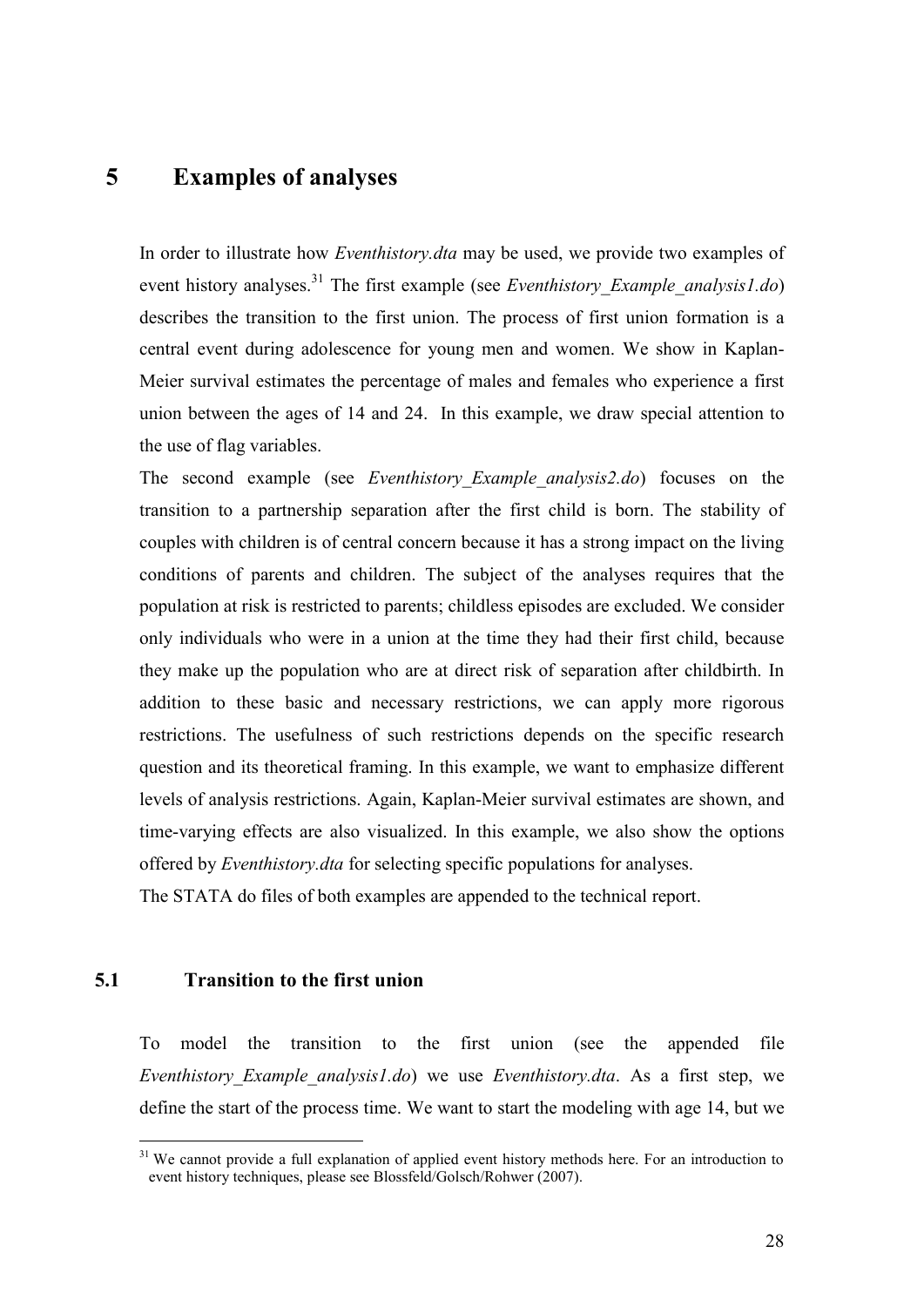also want to consider union experience before age 14. We therefore assign a very short process time to respondents who had already had a union before age 14. Afterwards, the episodes prior to age 14 are dropped. This allows us to distinguish sex differences at the initial level from those that occur after age 14 in the observation period.

We then adjust the survival time variables START and END to the observation start (age 14). The event is defined as the date of the formation of the first union. We drop episodes after the transition to the first union, because the respective persons are then no longer at risk. Additionally, we drop episodes of higher order unions. The episode is censored if the person has not formed a union by age 24. Further, it is censored at the time of the second interview (or at the time of the first interview if the person did not participate in wave 2).

[Figure 2](#page-28-1) shows the results of the Kaplan-Meier survival estimates for males and females. The results of the dashed lines include persons with a missing union formation date. These are considered as censored episodes. Individuals with a missing first union are included in the data until either the time of the interview, age 24, or the formation of a subsequent union. As a consequence, the survival curve may be overestimated. The continuous lines show the transition to the first union only for persons with known dates; that is, after the individuals with missing first union formation dates have been dropped. We see that the omission of these individuals leads to a slightly lower survival curve.

Women and men show similar shares of first unions before age 14. However, women between the ages of 16 and 19 are more likely than men to transition into a first union. Men catch up later, but still lag behind slightly at age 24.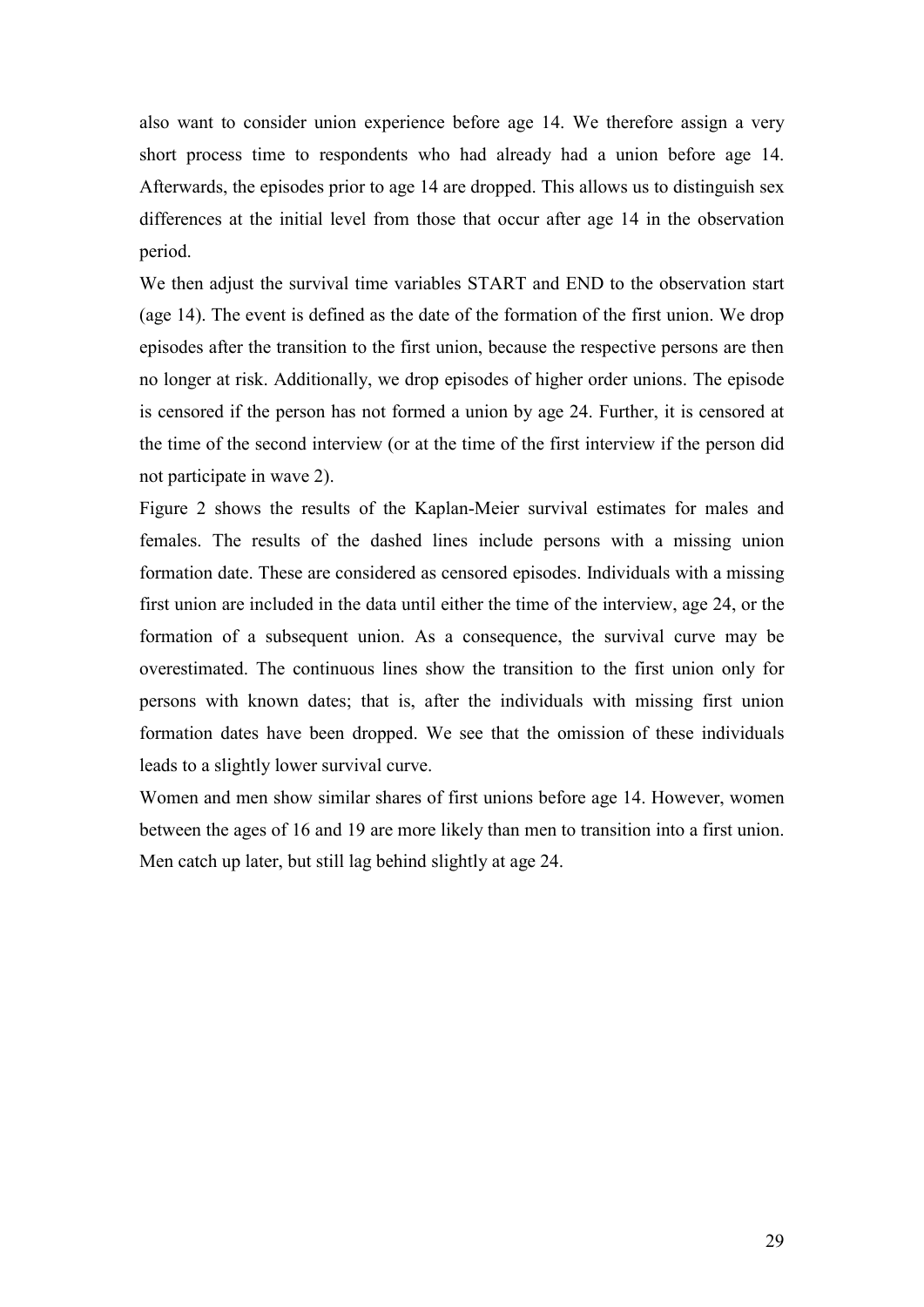

**Figure 2: Transition to the first union, age 14 to age 24, Kaplan-Meier survival estimates** 

#### **5.2 Transition to a separation after the first childbirth**

In this example (see *Eventhistory\_Example\_analysis2.do*), we again use *Eventhistory.dta*. We generate a variable that indicates whether a person has a partner at the time his or her first child is born. We keep only persons who are at risk of experiencing the event in question (basic restrictions).

In the second step, we seek to clean our sample of potential inconsistencies due to the random imputation of missing months. A missing month is imputed if the date information is restricted to the season or the year of the event. Imputations have been flagged. These imputed dates can influence our results because the union status at the first birth may be unclear. A very rigorous option would be to drop all persons with imputed months from the observation. But this strategy could lead to a bias in the results, as it is possible that separated people, in particular, did not give exact monthly information about their former partner. We would then have overestimated the stability of the partnership. Alternatively, we can check whether the imputed birth date of the first child and the union formation and separation dates occurred in a time range that makes it likely that the union status at birth is not clear. We have chosen this option because it minimizes the possibility of a bias arising in the results. To check the time range, we generate flag variables that indicate the union duration *until*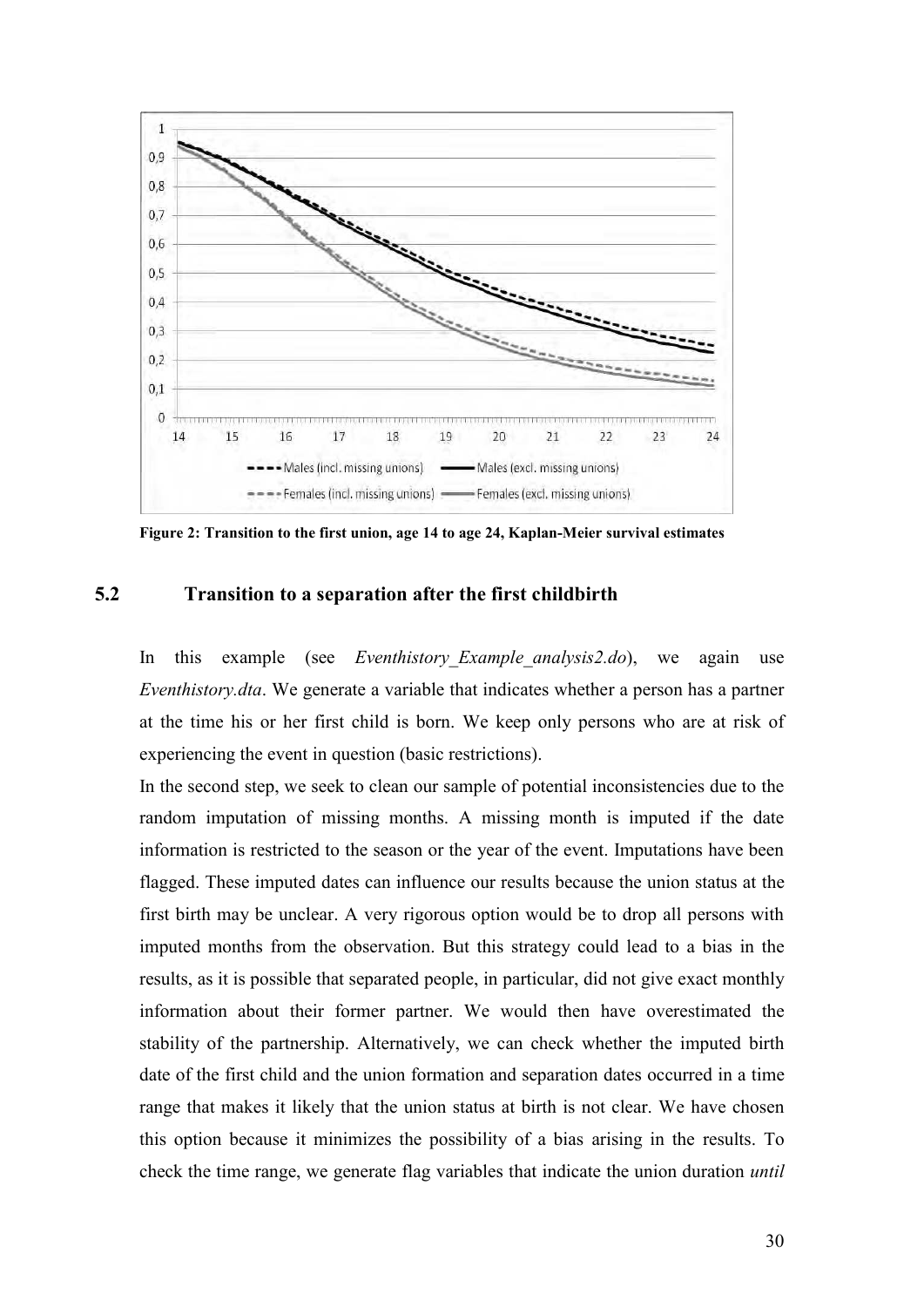the first birth and the union duration *after* the first birth. Individuals should be dropped from analysis if the time range is less than 12 months in imputed cases in which only information on the year is available, and if the time range is less than four months in cases in which information on the season is also available (Please see the attached file *Eventhistory\_Example\_analysis2.do* for more detailed information).

In the third step, we outline some of the restrictions that might be necessary, depending on the research question.

1. SEX: Fertility analyses are usually concentrated on women because their fertility history is assumed to be more reliable. If you wish to restrict the analysis to females, males can be dropped.

2. AGE AT FIRST BIRTH: A very young age at first birth can refer to a selective life course. Furthermore, outliers can bias the model results. It might therefore be useful to restrict the population at risk to a defined time frame. We have decided to drop individuals who were under age 18 when they had their first child.

<span id="page-31-0"></span>3. HOUSEHOLD COMPOSITION: Some theoretical frameworks rely on the household dimension when defining the family, while other focus on the "classical" family, which consists of a co-residing biological family. With our data set, it is possible to identify individuals who

o do not co-reside with their child or their partner,

o also live with non-biological children in the household, and

o have a partner who is not the second biological parent of the child.

4. HOMOSEXUAL PARTNERSHIPS: The family formation patterns of people with a same-sex partner differ from those of opposite-sex couples. It can be assumed that their family life is selected, which might affect partnership stability.

5. MULTIPLE PARTNERSHIPS: Some people have simultaneous partnership episodes with different partners. These multiple partnerships should be considered for analysis. Selected individuals reported having more than one partner when they had their first child. We have decided to drop these persons from the sample.

These aspects represent only a selection of possible forms of information that may be considered for sample restriction. They rely on *Eventhistory.dta*, but it is possible to take into account information from the anchor, partner, or child data by merging the data sets through the respective id variables. We demonstrate the merging strategy by adding the anchor data to the event history data set. We have decided to keep just the information on the birth cohorts in the data, but in general it is possible to include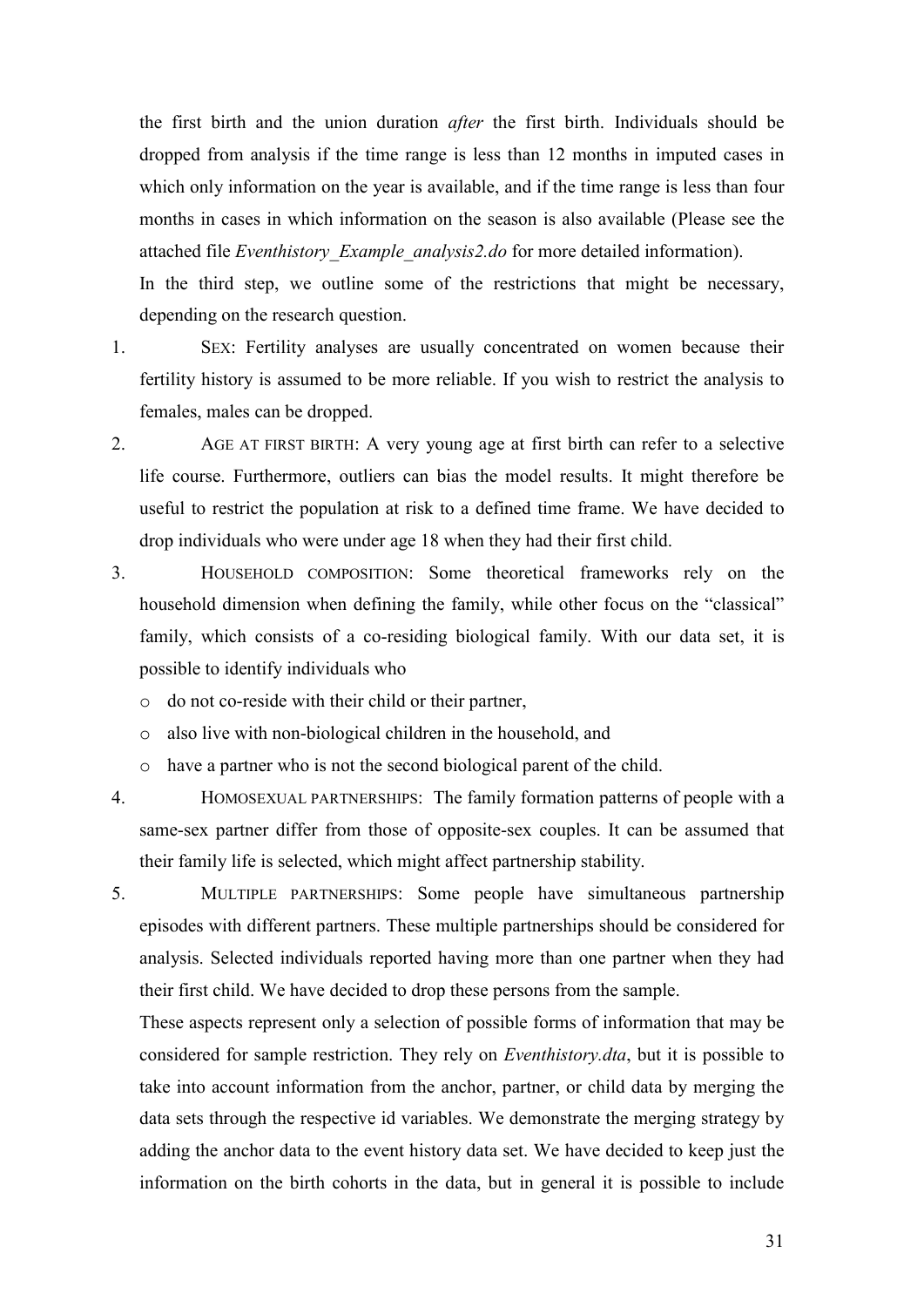other time-constant determinants in the manner presented. Members of the youngest cohort were born between 1991 and 1993. We have decided to drop this cohort because of their young ages. In the final sample, we have 2,031 mothers and 304 separations. The total analysis time at risk amounts to 133,776.

After the restriction procedure, we adjust the survival time variables START and END to the observation start (date of birth of the first child). The event is defined as the date of the first union dissolution after childbirth. We drop episodes after the transition to a separation because the respective persons are then no longer at risk. The event is censored if the person does not experience a union dissolution by the time the child reaches age eight. Further, it is censored at the time of the second interview (or at the time of the first interview if the person did not participate in wave 2) or in case of the partner's death.

<span id="page-32-2"></span><span id="page-32-1"></span><span id="page-32-0"></span>[Figure 3](#page-31-0) shows the transition to a separation after the first childbirth for the period from the birth of the first child until age eight in the Kaplan-Meier survival estimates. These estimates show the proportion of the women who remain partnered during the observation period. We distinguish between women who were married when they had their first child and those who were not. The results show that women who were married when they had their first child were less likely to have experienced a separation: 14 percent of the married women separated from their partners in the first eight years after they gave birth, compared to 35 percent of unmarried women.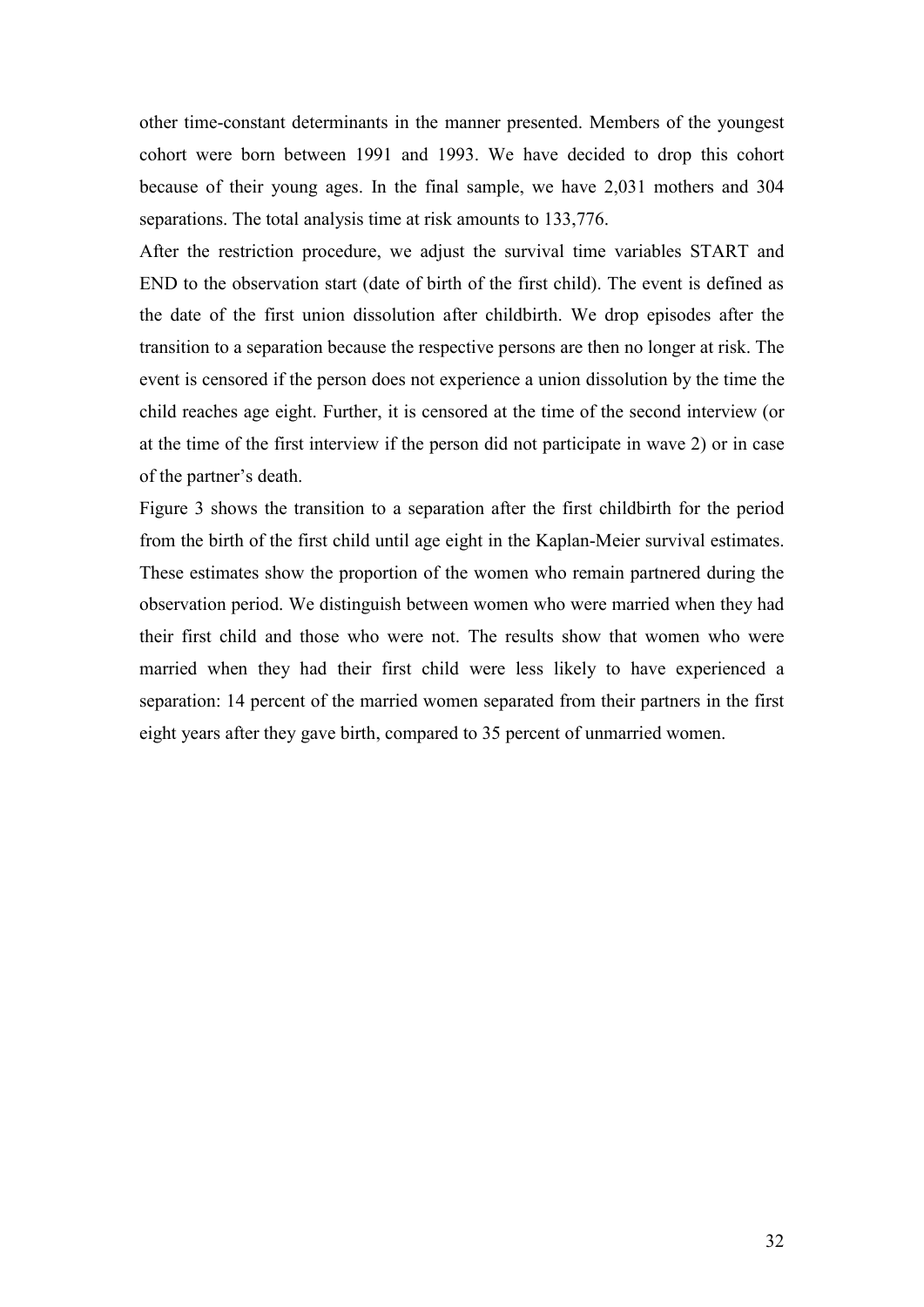

<span id="page-33-0"></span>**Figure 3: Transition to separation after first childbirth, from birth to age 8 (first child), Kaplan-Meier-Survival estimates, by marital status (time of first birth).** 

The illustration with Kaplan-Meier estimates is restricted to time-constant covariates. [Figure 4](#page-32-2) therefore refers to the marital status at a single time point: the time of the first childbirth. But it is possible to question how marital status affects the risk of separation by also considering marriages that took place after a couple's first child was born. We illustrate the effect of marital status if it is considered time-varyingly in a piecewise constant exponential model (further information is available from the file *Eventhistory\_Example\_analysis2.do*).

[Figure 4](#page-32-2) shows that, when marriages after the birth of the first child are also considered, being married has a positive effect on union stability compared to being unmarried. The risk of separation remains stable for married women in the observation period. Being unmarried is related to a considerable decrease in stability, except in the fourth to fifth year after family formation. Thus, as differences in the level of union stability by marital status increase after childbirth, a time-constant consideration of the marital status at childbirth would underestimate the impact of marriage within the regarded period.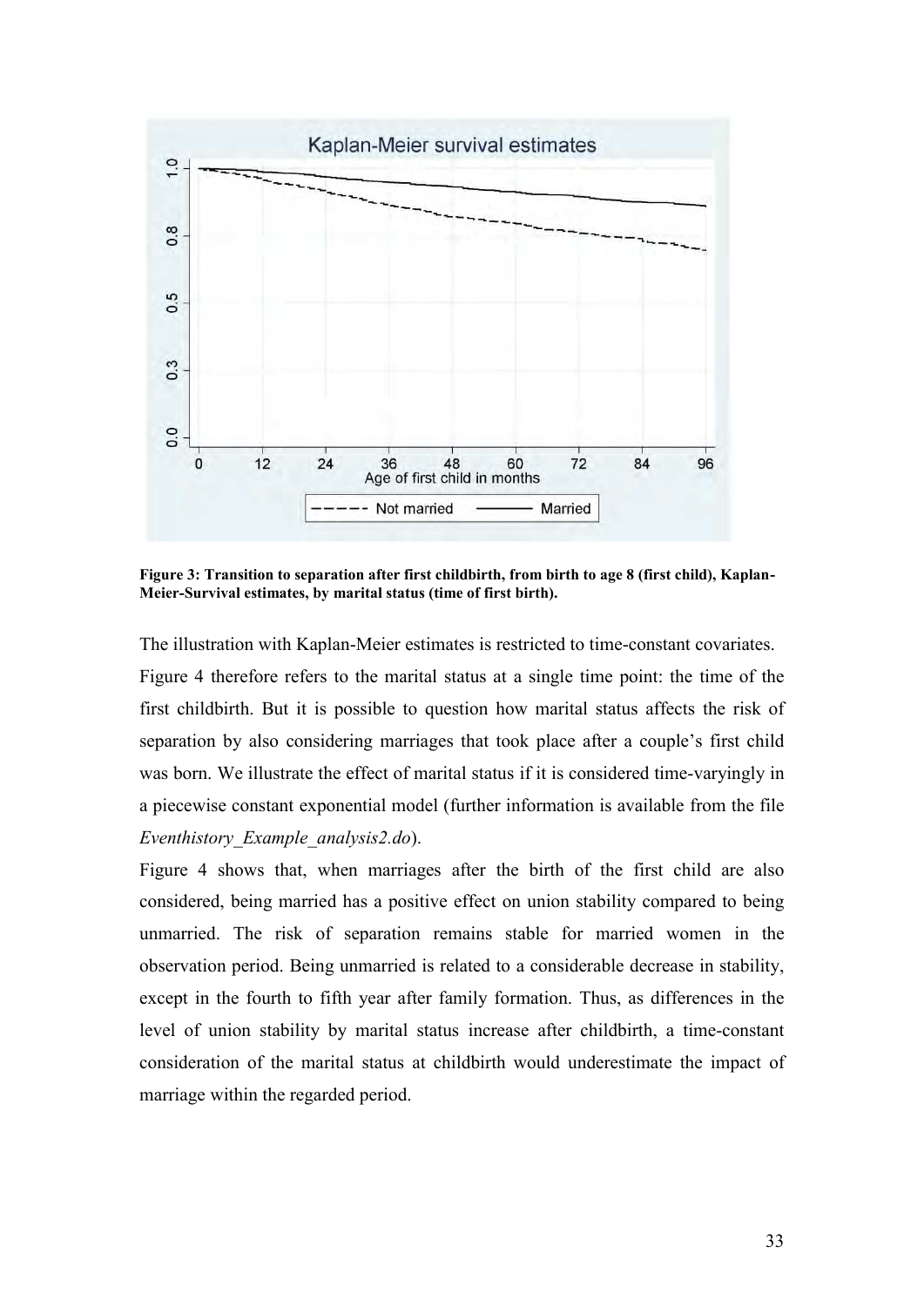

**Figure 4: Piecewise constant exponential model, controlled for marital status (time-varying), from birth to age 8 of the first child, hazard ratios.** 

## **6 Acknowledgements**

The authors would like to thank Michaela Kreyenfeld, Rainer Walke, Tom Hensel, Rüdiger Lenke and Daniel Fuß for their valuable suggestions on the syntax and this report.

## **7 References**

- Blossfeld, Hans-Peter/Golsch, Katrin/Rohwer; Götz (2007): *Event History Analysis with Stata*. Mahwah (NJ): Erlbaum.
- Brüderl, Josef/Hajek, Kristin/Huyer-May, Bernadette/Ludwig, Volker/Müller, Bettina/Müller, Ulrike/Passet, Jasmin/Pforr, Klaus/Scholten, Mirte/ Schütze, Philipp/Schumann, Nina (2013): *pairfam Data Manual. Release 4.0.* University of Munich.
- Huinink, Johannes/Brüderl, Josef/Nauck, Bernhard/Walper, Sabine/Castiglioni, Laura/Feldhaus, Michael (2011): Panel Analysis of Intimate Relationships and Family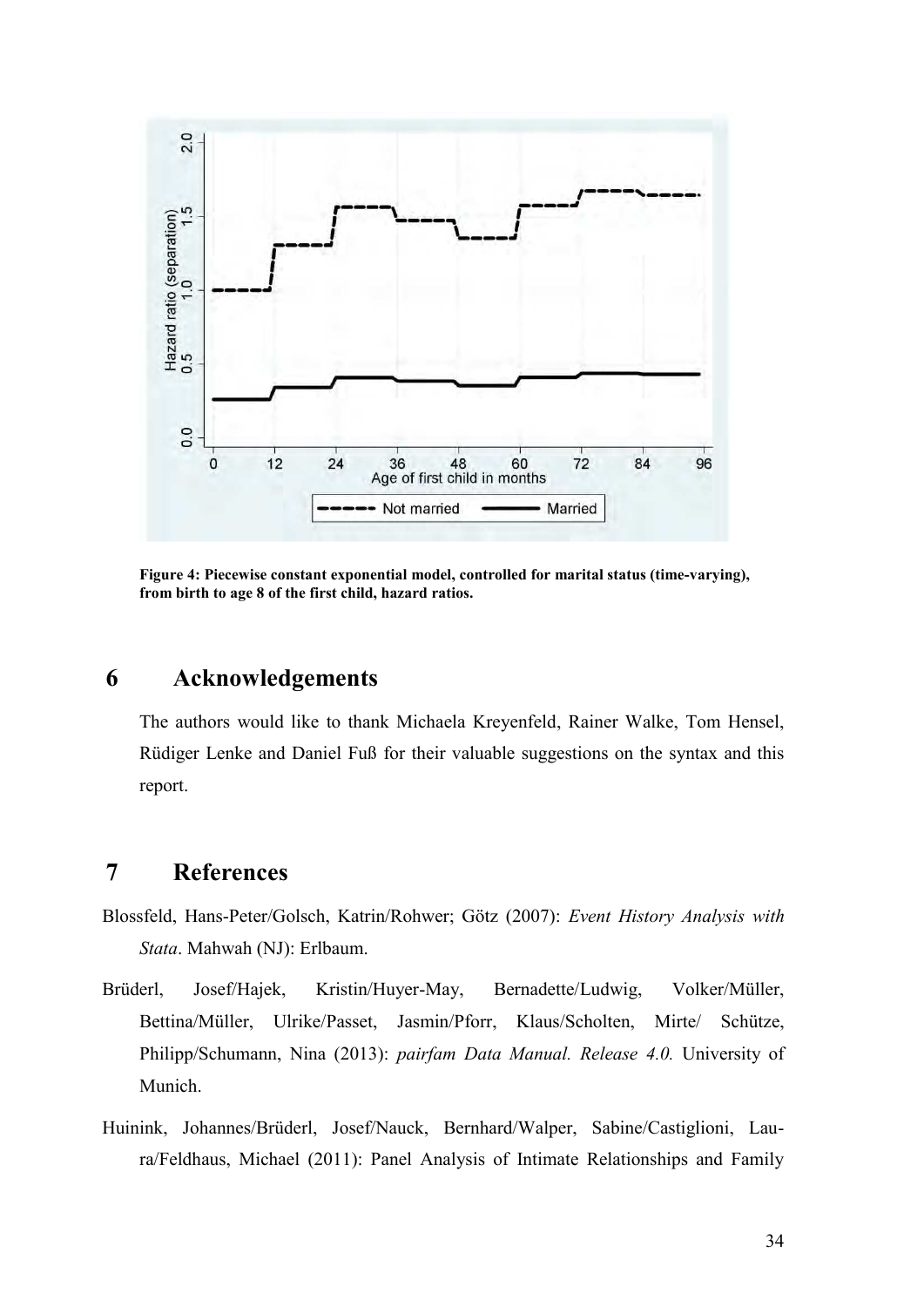Dynamics (pairfam): Conceptual framework and design. In: *Zeitschrift für Familienforschung/Journal of Family Research, 23, 1*, S. 77-101.

- Kreyenfeld, Michaela/Walke, Rainer/Salzburger, Veronika/Schnor, Christine/Bastin, Sonja/Kuhnt, Anne-Kristin (2011): *DemoDiff – Wave 1. Supplement to the pairfam data manual*. Rostock: MPIDR (MPIDR Technical Report 2011-014).
- Nauck, Bernhard/Brüderl, Josef/Huinink, Johannes/Walper, Sabine (2012): *Beziehungsund Familienpanel (pairfam).* GESIS Datenarchiv, Köln. ZA5678 Datenfile Version 3.0.0, [doi:10.4232/pairfam.5678.3.0.0.](http://dx.doi.org/10.4232/pairfam.5678.3.0.0)
- StataCorp. (2009): *Stata Statistical Software: Release 11*. College Station, TX: StataCorp LP.

### **8 Annex**

- *Eventhistory.do* (STATA file)
- *Eventhistory\_ReadMe.txt*
- *Eventhistory \_Example id.xlsx* (Excel file)
- *Eventhistory \_Example\_analysis\_1.do* (STATA file)
- *Eventhistory \_Example\_analysis\_2.do* (STATA file)
- *biopart\_PF.do* (STATA file)
- *biopart\_PF\_IMP.do* (STATA file)
- *biopart\_DD.do* (STATA file)
- *biopart\_DD\_IMP.do* (STATA file)
- List of variables included in *Eventhistory.dta* (see table IV below)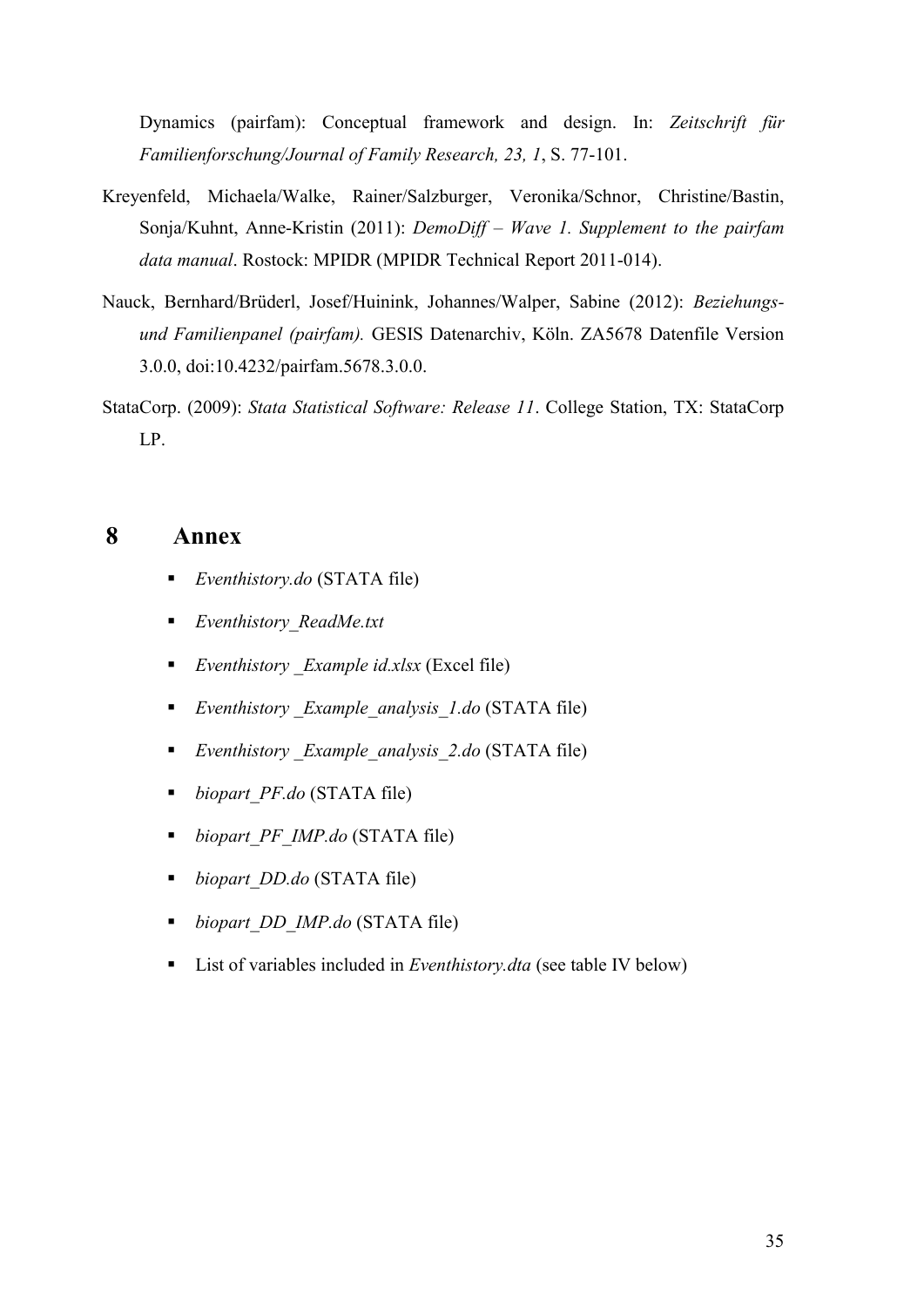| Variable                    | Variable label                                             | Values           | Value labels           |
|-----------------------------|------------------------------------------------------------|------------------|------------------------|
| General information         |                                                            |                  |                        |
| id                          | Person number anchor                                       | Person<br>number |                        |
| <b>START</b>                | Beginning of episode in<br>months since birth of<br>anchor | $-$              | $-$                    |
| <b>END</b>                  | End of episode in months<br>since birth of anchor          |                  |                        |
| sex                         | Sex anchor                                                 | $\mathbf{1}$     | Male                   |
|                             |                                                            | $\overline{2}$   | Female                 |
| dob                         | Date of birth anchor (in<br>months since January<br>1900)  | date             | $-$                    |
| <b>AGEANC</b>               | Age of anchor (in years)                                   | $\mathbf{0}$     | Below 14 years old     |
|                             |                                                            | 14               | 14 years old           |
|                             |                                                            | 15               | 15 years old           |
|                             |                                                            | $\cdots$         | $\cdots$               |
| <b>INT</b>                  | Before/at/after respective                                 | $\boldsymbol{0}$ | Before 1st interview   |
|                             | interview                                                  | 1                | Month of 1st interview |
|                             |                                                            | $\overline{c}$   | Between waves 1 and 2  |
|                             |                                                            | $\overline{3}$   | Month of 2nd interview |
| Information on partnerships |                                                            |                  |                        |
| <b>UNION</b>                | Union status                                               | $\boldsymbol{0}$ | No partner             |
|                             |                                                            | 1                | In union               |
| <b>UNIONORDER</b>           | Order of unions (shows                                     | $\theta$         | No partner             |
|                             | order of later partners in                                 | 1                | $1st$ partner          |
|                             | simultaneous cases)                                        | $\overline{2}$   | $2nd$ partner          |
|                             |                                                            | .                | .                      |
| UNIONORDER_SIM              | Union order for                                            | $\boldsymbol{0}$ | No (simultaneous)      |
|                             | simultaneous unions: shows                                 |                  | partner                |
|                             | order of 'previous' partner                                | $\mathbf{1}$     | $1st$ partner          |
|                             |                                                            | $\overline{2}$   | $2nd$ partner          |
|                             |                                                            | .                | $\cdots$               |
| <b>UBREAKORDER</b>          | Order of union breaks                                      | $\boldsymbol{0}$ | No break               |

#### **Table IV: List of variables included in Eventhistory.dta**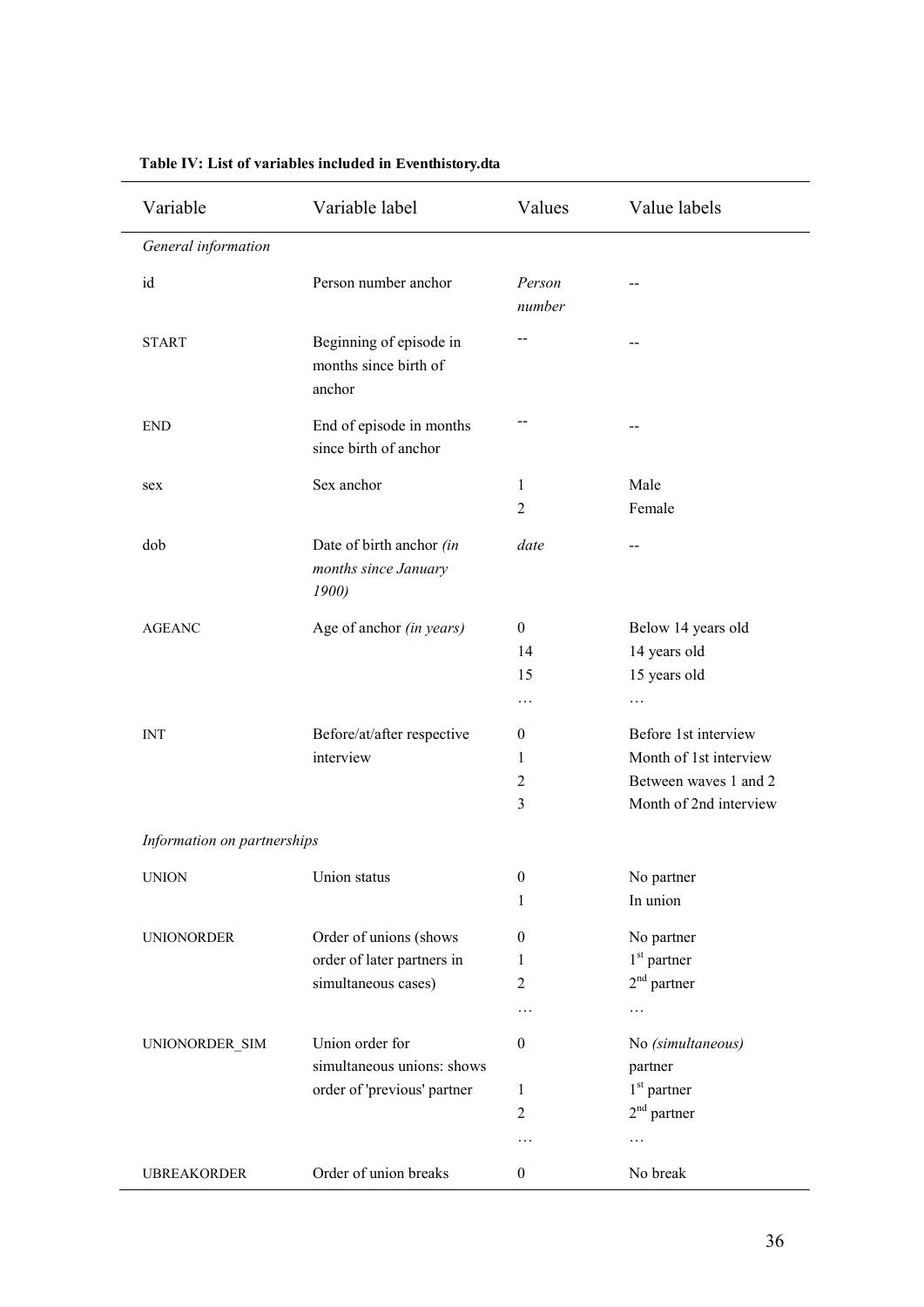|                    | within one union            | 1                | 1st union break                     |
|--------------------|-----------------------------|------------------|-------------------------------------|
|                    |                             | $\overline{2}$   | 2nd union break                     |
|                    |                             | .                | .                                   |
| pid                | Person number partner; if   |                  | No person number                    |
|                    | he/she was a partner at     |                  | available                           |
|                    | interview                   | Person           |                                     |
|                    |                             | number           |                                     |
|                    |                             |                  |                                     |
| <b>HOMOSEX</b>     | Sexual orientation within   | $\mathbf{0}$     | No union                            |
|                    | union                       | 1                | Heterosexual union                  |
|                    |                             | 2                | Homosexual union                    |
| <b>DEADPARTNER</b> | Death of partner            | $\theta$         | No death of partner                 |
|                    |                             | 1                | 1 <sup>st</sup> partner died        |
|                    |                             | 2                | $2nd$ partner died                  |
|                    |                             |                  |                                     |
| <b>COHAB</b>       | Cohabitation status         | 0                | No domestic partner                 |
|                    |                             | 1                | Domestic partner                    |
|                    |                             |                  |                                     |
| <b>COHABORDER</b>  | Order of cohabitations      | $\theta$         | No domestic partner                 |
|                    | (shows additional/'later'   | 1                | 1 <sup>st</sup> domestic partner    |
|                    | cohabitation partners in    | 2                | $2nd$ domestic partner              |
|                    | simultaneous cases)         | .                | .                                   |
| COHABORDER_SIM     | Cohabitation order for      | $\theta$         | No (simultaneous)                   |
|                    | simultaneous cohabitations: |                  | domestic partner                    |
|                    | shows order of 'previous'   | 1                | 1 <sup>st</sup> domestic partner    |
|                    | cohabiting partner          | 2                | 2 <sup>nd</sup> domestic partner    |
|                    |                             | .                |                                     |
| CBREAKORDER        | Order of cohabitation       | $\boldsymbol{0}$ | No break                            |
|                    | breaks within one           | 1                | 1st cohab break                     |
|                    | cohabitation                | $\overline{2}$   | 2nd cohab break                     |
|                    |                             | .                | .                                   |
| UNIONORDER_COHA    | Union order number of       | 0                | No domestic partner                 |
| B                  | cohabiting partner          | 1                | 1 <sup>st</sup> partner is domestic |
|                    |                             |                  | partner                             |
|                    |                             | $\overline{2}$   | $2nd$ partner is domestic           |
|                    |                             |                  | partner                             |
|                    |                             | .                | .                                   |
|                    |                             |                  |                                     |
| <b>MARR</b>        | Marriage status             | $\theta$         | Single                              |
|                    |                             | 1                | Married                             |
|                    |                             | 2                | Divorced                            |
| <b>MARRORDER</b>   | Order of marriages          | $\boldsymbol{0}$ | No spouse                           |
|                    |                             | 1                | $1st$ spouse                        |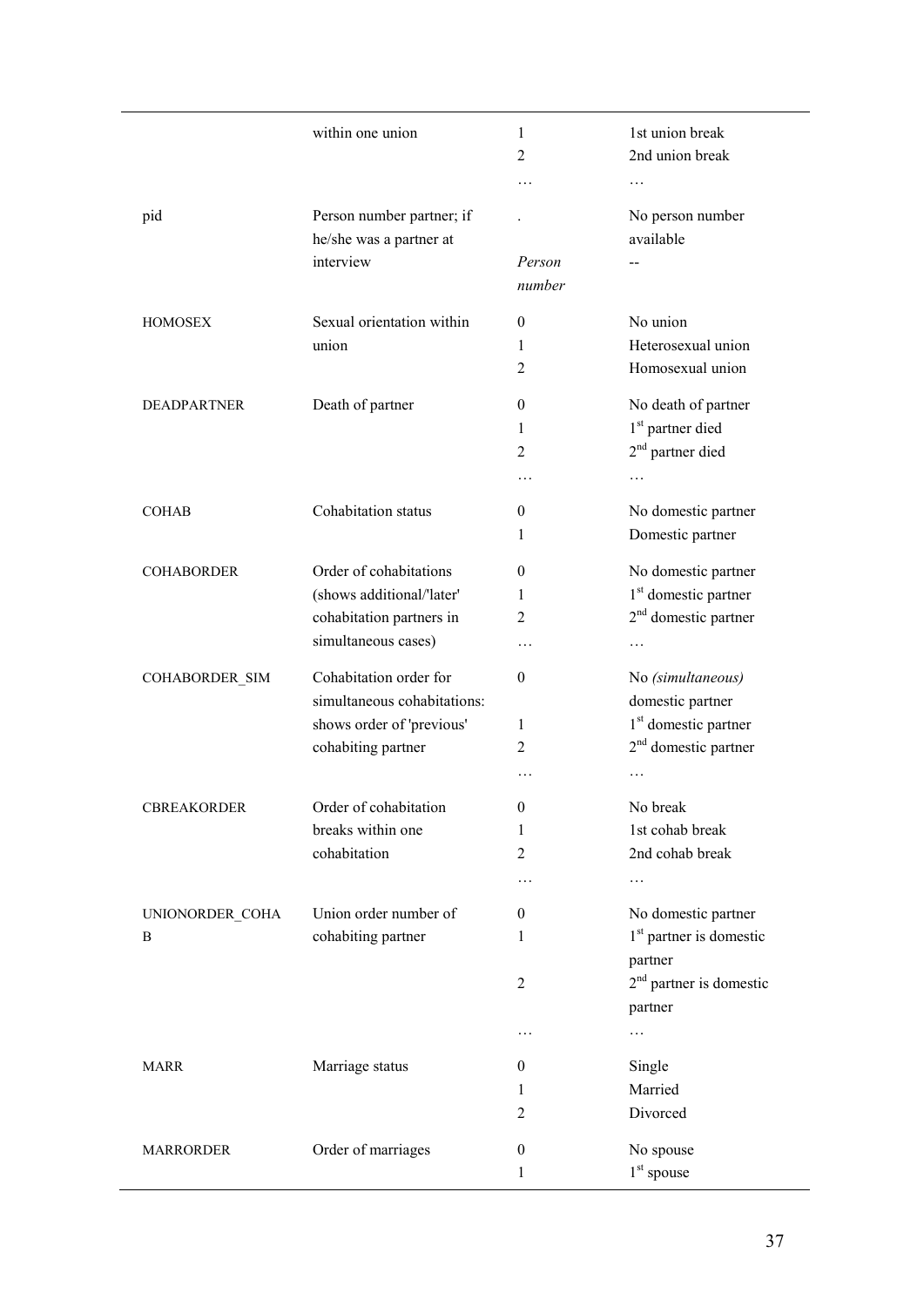|                         |                                         | $\overline{2}$   | $2nd$ spouse                        |
|-------------------------|-----------------------------------------|------------------|-------------------------------------|
|                         |                                         | $\cdots$         |                                     |
| UNIONORDER MAR          | Union order number of                   | $\theta$         | Not married                         |
| R                       | married partner                         | 1                | 1st partner is spouse               |
|                         |                                         | 2                | $2nd$ partner is spouse             |
|                         |                                         |                  |                                     |
|                         |                                         | $\cdots$         | $\cdots$                            |
| <b>MARCER</b>           | Type of wedding ceremony                | -7               | Incomplete data                     |
|                         |                                         | $-3$             | Does not apply                      |
|                         |                                         | 1                | Only a civil ceremony               |
|                         |                                         | 2                | A civil and a religious<br>ceremony |
|                         |                                         | 3                | Only a religious                    |
|                         |                                         |                  | ceremony                            |
|                         |                                         |                  |                                     |
| Information on children |                                         |                  |                                     |
| AGEBIOK{1-10}           | Age of $1^{st}$ $(2^{nd}, 3^{rd}$ etc.) | $-7$             | Incomplete information              |
|                         | biological child                        | $\boldsymbol{0}$ | Childless                           |
|                         |                                         | 1                | Pregnant                            |
|                         |                                         | 2                | 0 years old                         |
|                         |                                         | 3                | 1 year old                          |
|                         |                                         | .                |                                     |
|                         |                                         |                  |                                     |
| AGEBIOK_YNG             | Age of youngest biological              | -7               | Incomplete information<br>Childless |
|                         | child                                   | $\boldsymbol{0}$ |                                     |
|                         |                                         | 1                | Pregnant                            |
|                         |                                         | 2                | 0 years old                         |
|                         |                                         | 3                | 1 year old                          |
|                         |                                         | .                | .                                   |
| $LIVBIOK{1-10}$         | Co-residence with $1st$ ( $2nd$ ,       | $-7$             | Incomplete information              |
|                         | $3rd$ etc.) bio. child                  | $\boldsymbol{0}$ | Not living with child               |
|                         |                                         | $\mathbf{1}$     | Living with child                   |
| <b>LIVKIDS</b>          | Co-residence with                       | $-7$             | Incomplete information              |
|                         | biological and/or non-                  | $\boldsymbol{0}$ | Living without children             |
|                         | biological children                     | 1                | Living only with                    |
|                         |                                         |                  | biological children                 |
|                         |                                         | 2                | Living only with non-               |
|                         |                                         |                  | biological children                 |
|                         |                                         | 3                | Living with biological              |
|                         |                                         |                  | and non-biological                  |
|                         |                                         |                  | children                            |
| UNIONORDER_BIOK{        | Partner number of 2nd bio.              | $-7$             | Incomplete information              |
| $1 - 10$                | parent of $1st$ ( $2nd$ , $3rd$ etc.)   | $-3$             | Does not apply                      |
|                         | child                                   | $\mathbf{1}$     | $1st$ partner                       |
|                         |                                         |                  |                                     |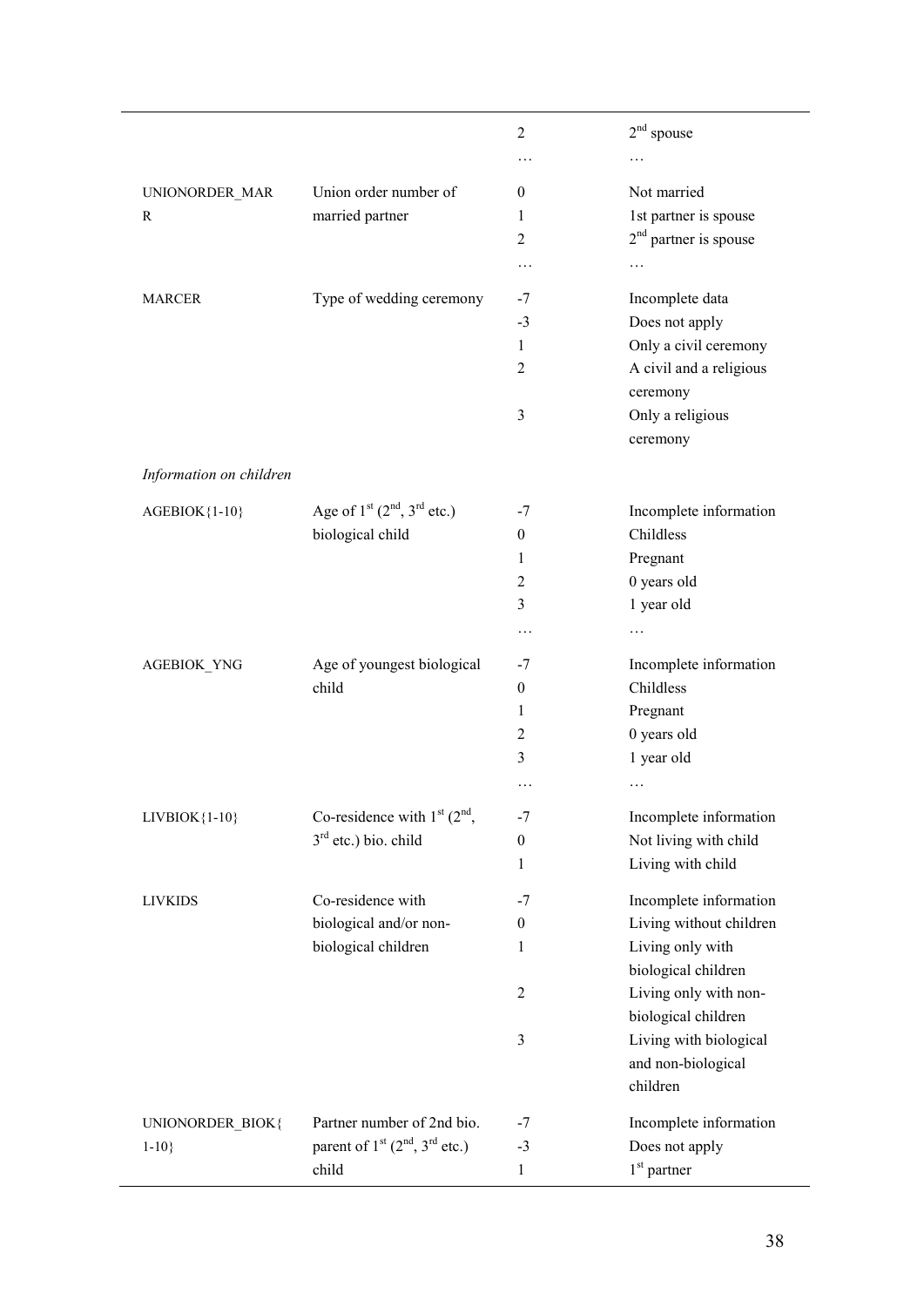| $\overline{2}$<br>$\ldots$<br>$\cdots$<br>97<br>Another person<br>Parity of surveyed bio.<br>Incomplete information<br>$-7$<br><b>CAPIBIOK</b><br>Does not apply<br>child<br>$-3$<br>$1st$ bio. child<br>$\mathbf{1}$<br>$2nd$ bio. child<br>$\overline{2}$<br>$\cdots$<br>$\ldots$<br>Sex of $1st$ ( $2nd$ , $3rd$ etc.) bio.<br>Incomplete information<br><b>SEXBIOK</b> {1-10}<br>-7<br>child<br>Does not apply<br>$-3$<br>Male<br>$\mathbf{1}$<br>Female<br>2<br>Original order number of 1 <sup>st</sup><br>Incomplete information<br>NUMBERBIOK{1-10}<br>$-7$<br>$(2nd, 3rd$ etc.) bio. child<br>Does not apply<br>$-3$<br>1 <sup>st</sup> reported child<br>1<br>$2nd$ reported child<br>$\overline{2}$<br>.<br>$\cdots$<br>Death of which child<br>Incomplete information<br><b>DEADBIOK</b><br>$-7$<br>No child died<br>$\overline{0}$<br>1 <sup>st</sup> child died<br>$\mathbf{1}$<br>$2nd$ child died<br>2<br>$\cdots$<br>$\cdots$<br>Person number CAPI-kid<br>cid<br>No person number<br>Person<br>available<br>number<br>--<br>Information on inconsistent, missing and imputed data<br>No inconsistencies<br>Flag inconsistencies in the<br>$\theta$<br><b>BIOPARTFLAG</b><br>partnership biographies<br>Marriage earlier than<br>1<br>(biopart)<br>beginning of relationship<br>Beginning current and<br>3<br>end previous marriage<br>Year of birth partner<br>4<br>Missing union episode<br>No missing<br>FLAG_M_UNION<br>0<br>Missing union episode<br>1<br>Missing union break<br>$\overline{2}$<br>episode<br>Missing cohabitation<br>No missing<br>FLAG M COHAB<br>$\boldsymbol{0}$<br>Missing cohabitation<br>episode<br>1<br>episode |  |                      |
|---------------------------------------------------------------------------------------------------------------------------------------------------------------------------------------------------------------------------------------------------------------------------------------------------------------------------------------------------------------------------------------------------------------------------------------------------------------------------------------------------------------------------------------------------------------------------------------------------------------------------------------------------------------------------------------------------------------------------------------------------------------------------------------------------------------------------------------------------------------------------------------------------------------------------------------------------------------------------------------------------------------------------------------------------------------------------------------------------------------------------------------------------------------------------------------------------------------------------------------------------------------------------------------------------------------------------------------------------------------------------------------------------------------------------------------------------------------------------------------------------------------------------------------------------------------------------------------------------------------------------------------------------------------|--|----------------------|
|                                                                                                                                                                                                                                                                                                                                                                                                                                                                                                                                                                                                                                                                                                                                                                                                                                                                                                                                                                                                                                                                                                                                                                                                                                                                                                                                                                                                                                                                                                                                                                                                                                                               |  | $2nd$ partner        |
|                                                                                                                                                                                                                                                                                                                                                                                                                                                                                                                                                                                                                                                                                                                                                                                                                                                                                                                                                                                                                                                                                                                                                                                                                                                                                                                                                                                                                                                                                                                                                                                                                                                               |  |                      |
|                                                                                                                                                                                                                                                                                                                                                                                                                                                                                                                                                                                                                                                                                                                                                                                                                                                                                                                                                                                                                                                                                                                                                                                                                                                                                                                                                                                                                                                                                                                                                                                                                                                               |  |                      |
|                                                                                                                                                                                                                                                                                                                                                                                                                                                                                                                                                                                                                                                                                                                                                                                                                                                                                                                                                                                                                                                                                                                                                                                                                                                                                                                                                                                                                                                                                                                                                                                                                                                               |  |                      |
|                                                                                                                                                                                                                                                                                                                                                                                                                                                                                                                                                                                                                                                                                                                                                                                                                                                                                                                                                                                                                                                                                                                                                                                                                                                                                                                                                                                                                                                                                                                                                                                                                                                               |  |                      |
|                                                                                                                                                                                                                                                                                                                                                                                                                                                                                                                                                                                                                                                                                                                                                                                                                                                                                                                                                                                                                                                                                                                                                                                                                                                                                                                                                                                                                                                                                                                                                                                                                                                               |  |                      |
|                                                                                                                                                                                                                                                                                                                                                                                                                                                                                                                                                                                                                                                                                                                                                                                                                                                                                                                                                                                                                                                                                                                                                                                                                                                                                                                                                                                                                                                                                                                                                                                                                                                               |  |                      |
|                                                                                                                                                                                                                                                                                                                                                                                                                                                                                                                                                                                                                                                                                                                                                                                                                                                                                                                                                                                                                                                                                                                                                                                                                                                                                                                                                                                                                                                                                                                                                                                                                                                               |  |                      |
|                                                                                                                                                                                                                                                                                                                                                                                                                                                                                                                                                                                                                                                                                                                                                                                                                                                                                                                                                                                                                                                                                                                                                                                                                                                                                                                                                                                                                                                                                                                                                                                                                                                               |  |                      |
|                                                                                                                                                                                                                                                                                                                                                                                                                                                                                                                                                                                                                                                                                                                                                                                                                                                                                                                                                                                                                                                                                                                                                                                                                                                                                                                                                                                                                                                                                                                                                                                                                                                               |  |                      |
|                                                                                                                                                                                                                                                                                                                                                                                                                                                                                                                                                                                                                                                                                                                                                                                                                                                                                                                                                                                                                                                                                                                                                                                                                                                                                                                                                                                                                                                                                                                                                                                                                                                               |  |                      |
|                                                                                                                                                                                                                                                                                                                                                                                                                                                                                                                                                                                                                                                                                                                                                                                                                                                                                                                                                                                                                                                                                                                                                                                                                                                                                                                                                                                                                                                                                                                                                                                                                                                               |  |                      |
|                                                                                                                                                                                                                                                                                                                                                                                                                                                                                                                                                                                                                                                                                                                                                                                                                                                                                                                                                                                                                                                                                                                                                                                                                                                                                                                                                                                                                                                                                                                                                                                                                                                               |  |                      |
|                                                                                                                                                                                                                                                                                                                                                                                                                                                                                                                                                                                                                                                                                                                                                                                                                                                                                                                                                                                                                                                                                                                                                                                                                                                                                                                                                                                                                                                                                                                                                                                                                                                               |  |                      |
|                                                                                                                                                                                                                                                                                                                                                                                                                                                                                                                                                                                                                                                                                                                                                                                                                                                                                                                                                                                                                                                                                                                                                                                                                                                                                                                                                                                                                                                                                                                                                                                                                                                               |  |                      |
|                                                                                                                                                                                                                                                                                                                                                                                                                                                                                                                                                                                                                                                                                                                                                                                                                                                                                                                                                                                                                                                                                                                                                                                                                                                                                                                                                                                                                                                                                                                                                                                                                                                               |  |                      |
|                                                                                                                                                                                                                                                                                                                                                                                                                                                                                                                                                                                                                                                                                                                                                                                                                                                                                                                                                                                                                                                                                                                                                                                                                                                                                                                                                                                                                                                                                                                                                                                                                                                               |  |                      |
|                                                                                                                                                                                                                                                                                                                                                                                                                                                                                                                                                                                                                                                                                                                                                                                                                                                                                                                                                                                                                                                                                                                                                                                                                                                                                                                                                                                                                                                                                                                                                                                                                                                               |  |                      |
|                                                                                                                                                                                                                                                                                                                                                                                                                                                                                                                                                                                                                                                                                                                                                                                                                                                                                                                                                                                                                                                                                                                                                                                                                                                                                                                                                                                                                                                                                                                                                                                                                                                               |  |                      |
|                                                                                                                                                                                                                                                                                                                                                                                                                                                                                                                                                                                                                                                                                                                                                                                                                                                                                                                                                                                                                                                                                                                                                                                                                                                                                                                                                                                                                                                                                                                                                                                                                                                               |  |                      |
|                                                                                                                                                                                                                                                                                                                                                                                                                                                                                                                                                                                                                                                                                                                                                                                                                                                                                                                                                                                                                                                                                                                                                                                                                                                                                                                                                                                                                                                                                                                                                                                                                                                               |  |                      |
|                                                                                                                                                                                                                                                                                                                                                                                                                                                                                                                                                                                                                                                                                                                                                                                                                                                                                                                                                                                                                                                                                                                                                                                                                                                                                                                                                                                                                                                                                                                                                                                                                                                               |  |                      |
|                                                                                                                                                                                                                                                                                                                                                                                                                                                                                                                                                                                                                                                                                                                                                                                                                                                                                                                                                                                                                                                                                                                                                                                                                                                                                                                                                                                                                                                                                                                                                                                                                                                               |  |                      |
|                                                                                                                                                                                                                                                                                                                                                                                                                                                                                                                                                                                                                                                                                                                                                                                                                                                                                                                                                                                                                                                                                                                                                                                                                                                                                                                                                                                                                                                                                                                                                                                                                                                               |  |                      |
|                                                                                                                                                                                                                                                                                                                                                                                                                                                                                                                                                                                                                                                                                                                                                                                                                                                                                                                                                                                                                                                                                                                                                                                                                                                                                                                                                                                                                                                                                                                                                                                                                                                               |  |                      |
|                                                                                                                                                                                                                                                                                                                                                                                                                                                                                                                                                                                                                                                                                                                                                                                                                                                                                                                                                                                                                                                                                                                                                                                                                                                                                                                                                                                                                                                                                                                                                                                                                                                               |  |                      |
|                                                                                                                                                                                                                                                                                                                                                                                                                                                                                                                                                                                                                                                                                                                                                                                                                                                                                                                                                                                                                                                                                                                                                                                                                                                                                                                                                                                                                                                                                                                                                                                                                                                               |  |                      |
|                                                                                                                                                                                                                                                                                                                                                                                                                                                                                                                                                                                                                                                                                                                                                                                                                                                                                                                                                                                                                                                                                                                                                                                                                                                                                                                                                                                                                                                                                                                                                                                                                                                               |  |                      |
|                                                                                                                                                                                                                                                                                                                                                                                                                                                                                                                                                                                                                                                                                                                                                                                                                                                                                                                                                                                                                                                                                                                                                                                                                                                                                                                                                                                                                                                                                                                                                                                                                                                               |  |                      |
|                                                                                                                                                                                                                                                                                                                                                                                                                                                                                                                                                                                                                                                                                                                                                                                                                                                                                                                                                                                                                                                                                                                                                                                                                                                                                                                                                                                                                                                                                                                                                                                                                                                               |  |                      |
|                                                                                                                                                                                                                                                                                                                                                                                                                                                                                                                                                                                                                                                                                                                                                                                                                                                                                                                                                                                                                                                                                                                                                                                                                                                                                                                                                                                                                                                                                                                                                                                                                                                               |  |                      |
|                                                                                                                                                                                                                                                                                                                                                                                                                                                                                                                                                                                                                                                                                                                                                                                                                                                                                                                                                                                                                                                                                                                                                                                                                                                                                                                                                                                                                                                                                                                                                                                                                                                               |  |                      |
|                                                                                                                                                                                                                                                                                                                                                                                                                                                                                                                                                                                                                                                                                                                                                                                                                                                                                                                                                                                                                                                                                                                                                                                                                                                                                                                                                                                                                                                                                                                                                                                                                                                               |  |                      |
|                                                                                                                                                                                                                                                                                                                                                                                                                                                                                                                                                                                                                                                                                                                                                                                                                                                                                                                                                                                                                                                                                                                                                                                                                                                                                                                                                                                                                                                                                                                                                                                                                                                               |  |                      |
|                                                                                                                                                                                                                                                                                                                                                                                                                                                                                                                                                                                                                                                                                                                                                                                                                                                                                                                                                                                                                                                                                                                                                                                                                                                                                                                                                                                                                                                                                                                                                                                                                                                               |  |                      |
|                                                                                                                                                                                                                                                                                                                                                                                                                                                                                                                                                                                                                                                                                                                                                                                                                                                                                                                                                                                                                                                                                                                                                                                                                                                                                                                                                                                                                                                                                                                                                                                                                                                               |  |                      |
|                                                                                                                                                                                                                                                                                                                                                                                                                                                                                                                                                                                                                                                                                                                                                                                                                                                                                                                                                                                                                                                                                                                                                                                                                                                                                                                                                                                                                                                                                                                                                                                                                                                               |  |                      |
|                                                                                                                                                                                                                                                                                                                                                                                                                                                                                                                                                                                                                                                                                                                                                                                                                                                                                                                                                                                                                                                                                                                                                                                                                                                                                                                                                                                                                                                                                                                                                                                                                                                               |  |                      |
|                                                                                                                                                                                                                                                                                                                                                                                                                                                                                                                                                                                                                                                                                                                                                                                                                                                                                                                                                                                                                                                                                                                                                                                                                                                                                                                                                                                                                                                                                                                                                                                                                                                               |  |                      |
|                                                                                                                                                                                                                                                                                                                                                                                                                                                                                                                                                                                                                                                                                                                                                                                                                                                                                                                                                                                                                                                                                                                                                                                                                                                                                                                                                                                                                                                                                                                                                                                                                                                               |  |                      |
| $\overline{2}$                                                                                                                                                                                                                                                                                                                                                                                                                                                                                                                                                                                                                                                                                                                                                                                                                                                                                                                                                                                                                                                                                                                                                                                                                                                                                                                                                                                                                                                                                                                                                                                                                                                |  | Missing cohabitation |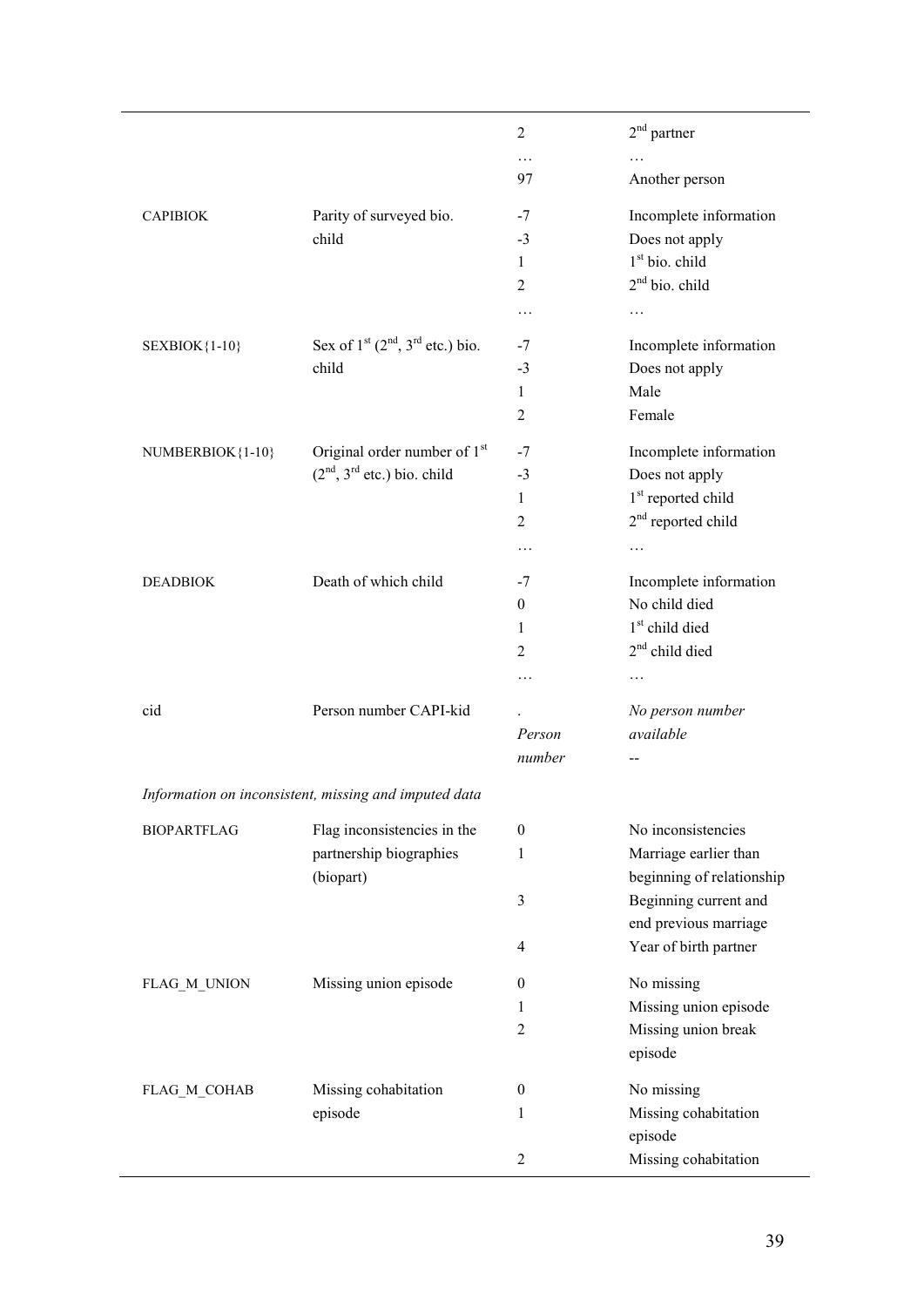#### break episode FLAG\_M\_MARR Missing marriage episode 0 1 No missing Missing marriage episode IMP\_UNION Imputed union start date 0 1 2 No imputation Only year information Only season information IMP\_SEP Imputed union end date 0 1 2 No imputation Only year information Only season information IMP\_COHAB Imputed cohabitation start date 0 1 2 No imputation Only year information Only season information IMP\_COHABend Imputed cohabitation end date 0 1 2 No imputation Only year information Only season information IMP\_MARR Imputed wedding date 0 1 2 No imputation Only year information Only season information IMP\_DIV Imputed divorce date 0 1 2 No imputation Only year information Only season information IMP\_dobbiok{1-10} Imputed month in the date of birth of  $1<sup>st</sup>$  ( $2<sup>nd</sup>$ ,  $3<sup>rd</sup>$  etc.) bio. child 0 1 2 No imputation Only year information Only season information IMP\_dodbiok{1-10} Imputed month in the date of death of  $1<sup>st</sup>$  ( $2<sup>nd</sup>$ ,  $3<sup>rd</sup>$  etc.) bio. child 0 1 2 No imputation Only year information Only season information IMP beglivbiok ${1-10}$  Imputed month in the start date of co-residence with 1<sup>st</sup>  $(2<sup>nd</sup>, 3<sup>rd</sup>$  etc.) bio. child  $\theta$ 1 2 No imputation Only year information Only season information IMP\_endlivbiok ${1-10}$  Imputed month in the end date of co-residence with 1<sup>st</sup>  $(2<sup>nd</sup>, 3<sup>rd</sup>$  etc.) bio. child  $\theta$ 1 2 No imputation Only year information Only season information IMP\_BEGLIVnonbiok Imputed month at the start of co-residence with nonbiological children 0 1 No imputation Only year information IMP\_ENDLIVnonbiok Imputed month at the end 0 No imputation